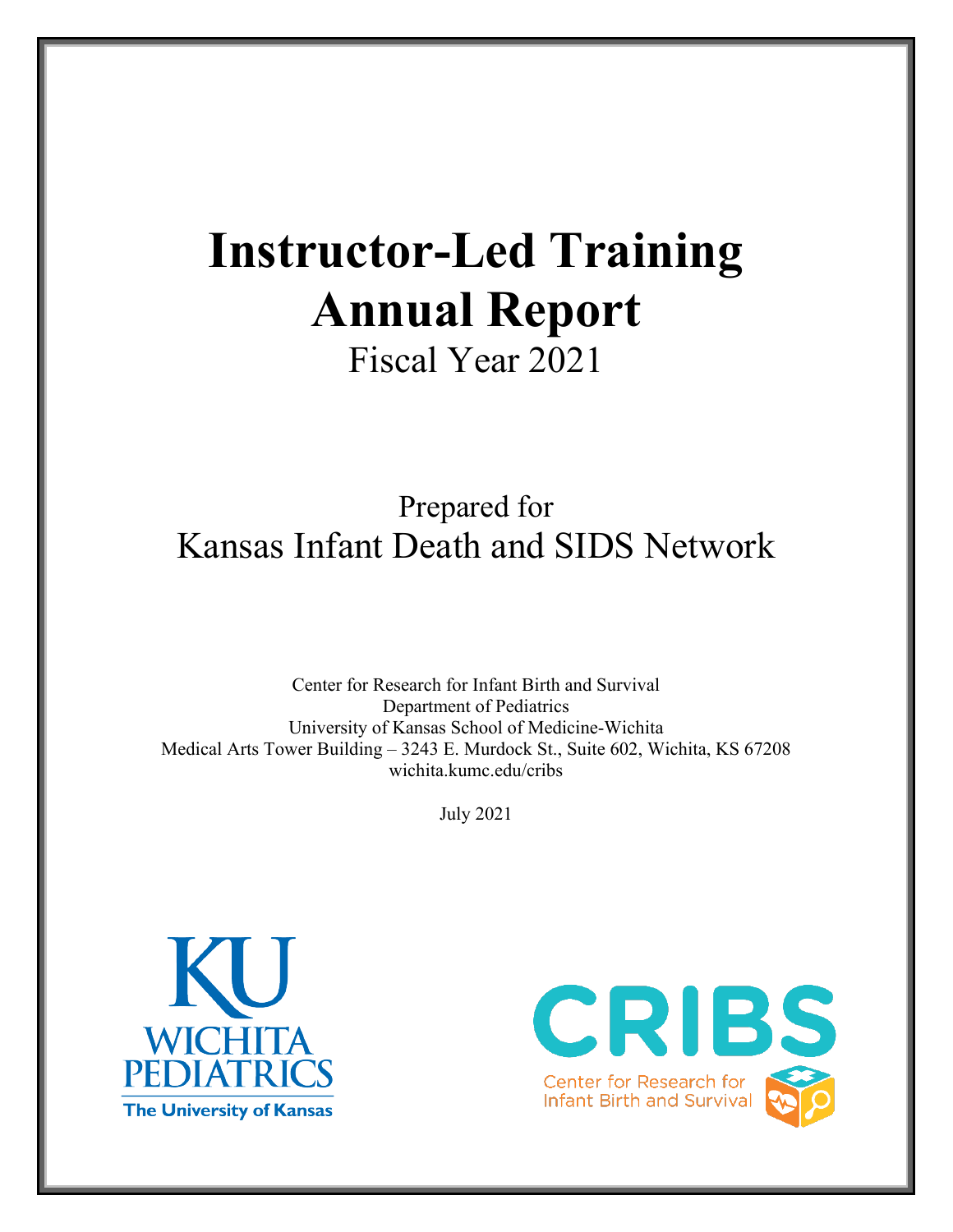## **Table of Contents**

## **List of Tables**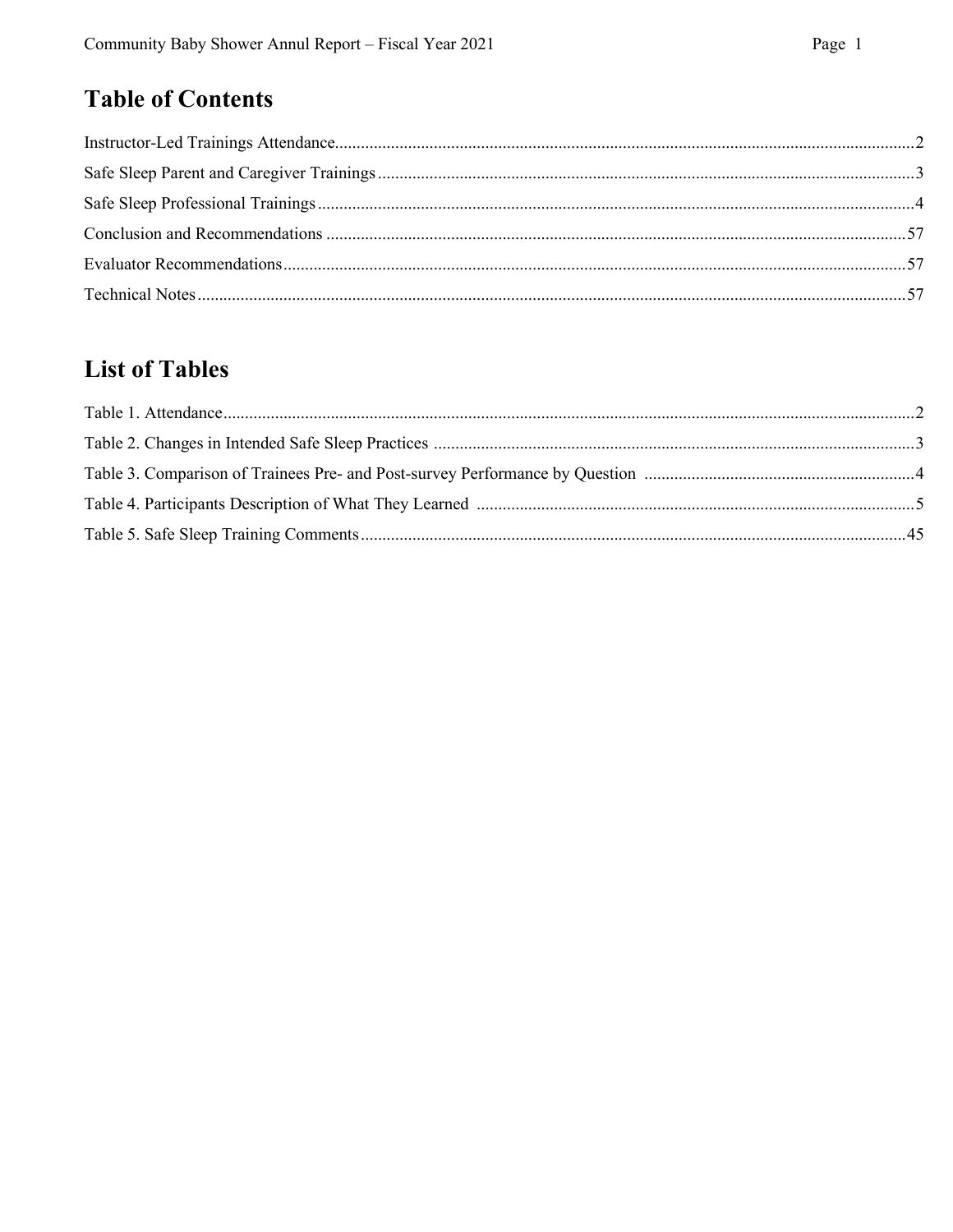## **Instructor-Led Safe Sleep Trainings**

#### *Attendance*

During Fiscal Year 2021, 206 Safe Sleep Trainings (Safe Sleep Parent and Caregiver, n=94; Safe Sleep Professional, n=112) were conducted in 20 Kansas counties (Table 1). Trainings were held in-person (n=162, 79%) and virtually (n=44, 21%) to accommodate COVID-19 restrictions. A total of 1,926 individuals attended these events (Safe Sleep Parent and Caregiver, n=236; Safe Sleep Professional, n=1,690). Of those, 1,840 participated in the pre- and post-surveys. Event attendance ranged from individual Safe Sleep trainings to Safe Sleep Professional trainings with 82 attendees (median attendance per training  $= 5$ ).

|                        | Total          |              | Parent and Caregiver |                | Professional   |                |
|------------------------|----------------|--------------|----------------------|----------------|----------------|----------------|
|                        | Events         | Attendees    | Events               | Attendance     | Events         | Attendance     |
| Sedgwick               | 19             | 394          | $\overline{2}$       | 6              | 17             | 388            |
| Sedgwick - Virtual     | 6              | 18           | 1                    | 4              | 5              | 14             |
| Allen                  | 1              | 6            | --                   | $-$            | $\mathbf{1}$   | 6              |
| Barton                 | 5              | 39           | 1                    | 12             | $\overline{4}$ | 27             |
| <b>Butler</b>          | 5              | 10           | 5                    | 10             | --             | --             |
| Coffey                 | 1              | 6            | --                   | --             | 1              | 6              |
| Cowley                 | 5              | 29           | $\overline{4}$       | 5              | $\mathbf{1}$   | 24             |
| Geary                  | $\overline{7}$ | 91           | --                   | --             | $\overline{7}$ | 91             |
| Harvey                 | 3              | 37           | --                   | --             | 3              | 37             |
| Johnson                | $\overline{7}$ | 68           | --                   |                | 7              | 68             |
| Johnson-Virtual        | $\mathbf{1}$   | $\mathbf{1}$ | --                   | --             | 1              | 1              |
| Kearny                 | 73             | 154          | 72                   | 150            | $\mathbf 1$    | $\overline{4}$ |
| Lyon                   | $\overline{3}$ | 36           | $\mathbf{1}$         | 9              | $\overline{2}$ | 27             |
| Montgomery             | 1              | 16           | --                   | --             | 1              | 16             |
| Neosho                 | 5              | 45           | $\overline{2}$       | 6              | $\overline{3}$ | 39             |
| Pottawatomie           | 4              | 58           | $\overline{2}$       | 16             | $\overline{2}$ | 42             |
| Reno                   | $\overline{2}$ | 34           | --                   | --             | $\overline{2}$ | 34             |
| Saline                 | $\overline{4}$ | 25           | --                   | --             | $\overline{4}$ | 25             |
| Seward                 | 1              | 28           | --                   | --             | 1              | 28             |
| Shawnee                | 11             | 109          | $\overline{2}$       | 5              | 9              | 104            |
| Shawnee-Virtual        | 1              | 17           |                      | --             | $\mathbf{1}$   | 17             |
| Sumner                 | $\overline{2}$ | 9            | $\mathbf{1}$         | $\overline{4}$ | $\mathbf{1}$   | 5              |
| Wyandotte              | $\overline{3}$ | 45           | $\mathbf{1}$         | 9              | $\overline{2}$ | 36             |
| Parents as Teachers    |                | 82           |                      | --             | $\mathbf{1}$   | 82             |
| Virtual*               | 35             | 569          | --                   | --             | 35             | 569            |
| <b>TOTAL</b>           | 206            | 1926         | 94                   | 236            | 112            | 1690           |
| <b>TOTAL IN-PERSON</b> | 162            | 1239         | 93                   | 232            | 69             | 1007           |
| <b>TOTAL VIRTUAL</b>   | 44             | 687          | $\mathbf{1}$         | 4              | 43             | 683            |

#### **Table 1. Safe Sleep Event Attendance**

Data as of July 12, 2021.

\*Virtual – unable to determine county.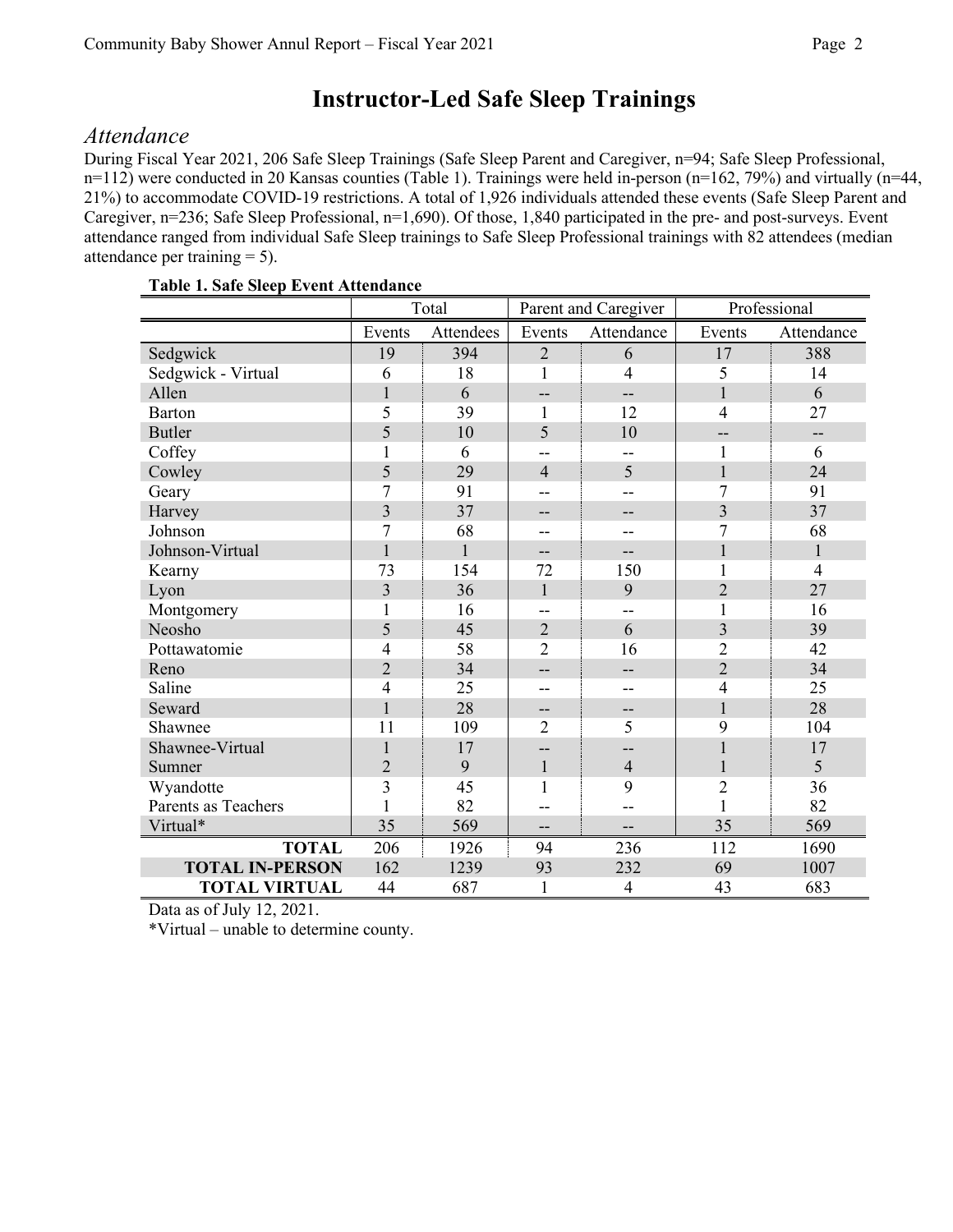## **Safe Sleep Parent and Caregiver Trainings – Fiscal Year 2021**

During Fiscal Year 2021, 236 caregivers from 10 Kansas counties attended a Parent and Caregiver training. Knowledge was evaluated for 183 caregivers. Of those, 44 (12%) were identified as Spanish speakers. Safe Sleep Parent and Caregiver Trainings ranged in size from individual trainings to presentations with 12 trainees (median attendance per training  $= 2$ ). Caregivers correctly identified safe sleep recommendations on 2.75 out of 4 questions  $(SD=1.25)$  prior to the training and 3.90 questions  $(SD=0.36)$  following (p<0.001).

Prior to the trainings, 142 (78%) participants reported they would place their baby only on the back to sleep (Table 2). Of the 41 participants who indicated other responses, side ( $n=27$ ; 66%), tummy ( $n=15$ ; 37%) and not sure ( $n=2$ ; 5%) were reported. When asked about anticipated sleep locations, 141 (77%) reported they would only place their baby in a safe location (i.e., crib, portable crib, or bassinet). Of the 42 (23%) who indicated other responses, my bed ( $n=28$ ; 67%), swing (n=15; 36%); car seat (n=3; 7%), toddler bed (n=3; 7%), twin or larger bed (n=2; 5%), other (n=2; 5%), couch/sofa/armchair (n=1; 1%), and don't know/not sure (n=1; 1%) were included. When asked about items already in or planned for their baby's sleep areas, 106 (58%) reported only safe items (i.e., firm mattress, fitted sheet or wearable blanket). The remaining 77 (42%) participants reported unsafe items such as loose blankets (n=44; 57%), pillows (n=25; 32%), bumper pads (n=28; 36%), stuffed toy (n=12; 16%), a sleep positioner (n=12; 16%) and other  $(n=3; 4\%)$ .

Following the trainings, participants demonstrated a positive increase in intention to follow safe sleep practices related to only placing their baby on the back to sleep ( $n=171$ , 98%;  $p=<0.001$ ), anticipated sleep locations ( $n=170$ , 98%;  $p<0.001$ ) and anticipated crib items (n=166, 95%; p<0.001). Of the 3 (2%) who indicated unsafe sleep position, side  $(n=2; 67%)$  and tummy  $(n=1; 33%)$  were reported. Of the 4 (2%) who indicated unsafe sleep locations, toddler bed  $(n=2; 50\%)$ , my bed  $(n=1; 25\%)$ , and couch  $(n=1; 25\%)$  were reported. Unsafe items in the sleep environment reported by 8 (5%) participants included other ( $n=7$ ; 88%), pillow ( $n=1$ ; 13%), and a sleep positioner ( $n=1$ ; 13%). Most participants (98%) planned to discuss safe sleep with others after attending the Parent and Caregiver trainings  $(p<0.001)$ .

|                                                                         | <b>Pre-Survey</b> | <b>Post-Survey</b> | <b>Total Change</b> |
|-------------------------------------------------------------------------|-------------------|--------------------|---------------------|
|                                                                         | $(n=183)$         | $(n=174)$          | p                   |
|                                                                         | $n$ (%)           | $n$ (%)            |                     |
| <b>Anticipated sleep position</b>                                       |                   |                    | $< 0.001*$          |
| Back only                                                               | 142(78)           | 171 (98)           |                     |
| At least one unsafe position                                            | 41(22)            | 3(2)               |                     |
| <b>Anticipated sleep locations</b>                                      |                   |                    | $\leq 0.001*$       |
| Only safe locations (crib or bassinet only)                             | 141 (77)          | 170 (98)           |                     |
| At least one unsafe location                                            | 42(23)            | 4(2)               |                     |
| <b>Anticipated crib items</b>                                           |                   |                    | $\leq 0.001*$       |
| Only safe items (firm mattress, fitted sheet, or wearable blanket only) | 106(58)           | 166(95)            |                     |
| At least one unsafe item                                                | 77(42)            | 8(5)               |                     |
| Have or plan to discuss safe sleep with others                          |                   |                    | $< 0.001*$          |
| <b>Yes</b>                                                              | 114(62)           | 171 (98)           |                     |
| No                                                                      | 69(38)            | 3(2)               |                     |

#### **Table 2. Changes in Intended Safe Sleep Practices**

\**p-value* <.05 indicates statistically significant difference between pre and post-survey responses.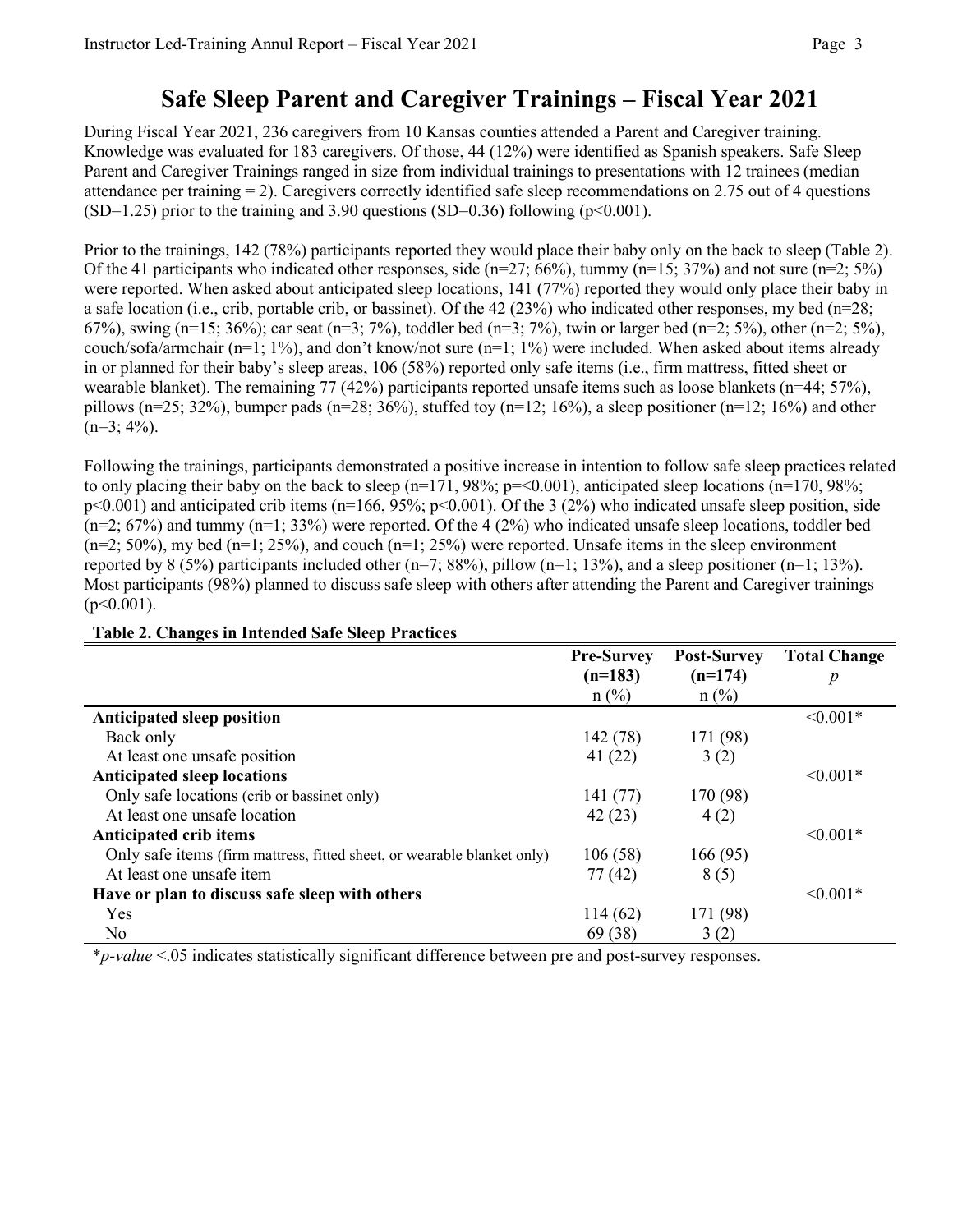### **Safe Sleep Professional Trainings – Fiscal Year 2020**

During Fiscal Year 2021, 1,690 professionals from 19 Kansas counties attended a Safe Sleep Professional Training. The trainings ranged in size from individual to presentations with 82 trainees (median attendance per training  $= 13$ ). Surveys were completed by 1,657 professionals. Of those, 64 (4%) completed only the pre-survey and 12 (1%) completed only the post-survey. Therefore, 1,581 pre- and post-surveys are included in analysis. Of those, 3 (0.2%) were Spanish-speaking.

Prior to the trainings, professional trainees correctly answered an average of 7.1 questions out of 10 (SD=1.7; range=1-10). Participants did not demonstrate *high* proficiency (>95%) on any questions (Table 3); participants demonstrated the *lowest* proficiency (<80%) in describing the diagnosis of SIDS, AAP recommendations related to crib location, temperature regulation, pacifier use and secondhand smoke. Following the training, the average score on the post-test was 8.8 out of 10 (SD=1.3; range=2-10). This improvement was statistically significant ( $t=36.90$ , p<0.001). In addition, participants successfully demonstrated improved knowledge on all topics of safe sleep; achieving *highest* proficiency (>95%) identifying AAP recommendations related to position, crib environment, and breastfeeding. Note that while a statistically significant increase was observed, only 66% of participants correctly identified AAP recommendations related to safe sleep location following the training.

|                         |                                                                                                                            | <b>Pre-Test Score</b> | <b>Post-Test Score</b> | Change         |
|-------------------------|----------------------------------------------------------------------------------------------------------------------------|-----------------------|------------------------|----------------|
| Concept                 | <b>Question</b>                                                                                                            | N(%)                  | $N(\%)$                | (%)            |
| Diagnosis               | SIDS, a form of sleep-related death, is:                                                                                   | 1146 (73)             | 1266(80)               | $\overline{7}$ |
| Location                | The American Academy of Pediatrics states the<br>safest place for an infant to sleep is:                                   | 671 (42)              | 1040(66)               | 24             |
| Position                | Per the American Academy of Pediatrics, infants<br>should be placed on their to sleep:                                     | 1319(83)              | 1548 (98)              | 15             |
| Environment             | The recommended infant safe sleep environment<br>includes which of the following:                                          | 1282 (81)             | 1521 (96)              | 15             |
| Environment/<br>Tobacco | Recommendations to reduce sleep-related death<br>include:                                                                  | 792 (50)              | 1385 (88)              | 38             |
| Breastfeeding           | Which statement is true regarding the relationship<br>between SIDS and breastfeeding?                                      | 1450 (92)             | 1517 (96)              | 4              |
| Pacifier                | Because of concern that pacifiers will interfere<br>with breastfeeding initiation many health care<br>providers recommend: | 810 (51)              | 1313 (83)              | 32             |
| Swaddling/<br>Temp      | Recommended options for controlling a baby's<br>temperature at home during sleep include:                                  | 1124(71)              | 1464 (93)              | 22             |
| Multiples               | Which statements is NOT an American Academy<br>of Pediatrics safe sleep recommendation?                                    | 1319 (83)             | 1472 (93)              | 10             |
| Messaging               | Evidence suggests the most effective strategy to<br>influence parents to follow the safe sleep<br>guidelines is:           | 1311 (83)             | 1322 (84)              |                |

#### **Table 3. Comparison of Trainees Pre- and Post-Survey Performance by Question**

Following the trainings, participants were asked to self-assess knowledge before the training and following the training on a scale from 1 (low) to 10 (high). Trainees stated their knowledge rose from 6.5 (SD=2.1) prior to the training to 9.0 (SD=1.3) following the training (t=55.69, p<0.001). Participants were also asked how the training affected their beliefs; 62% reported, "I already agreed with all of the AAP recommendations prior to the training," 20% reported, "My beliefs have changed and now agree with all the AAP recommendations," 16% reported, "My beliefs have changed; I now agree with more of the AAP recommendations", 1% reported "My beliefs have changed; I now question more of the AAP recommendations", and 1% reported "My beliefs have not changed; I still question the AAP recommendations that I questioned before the training."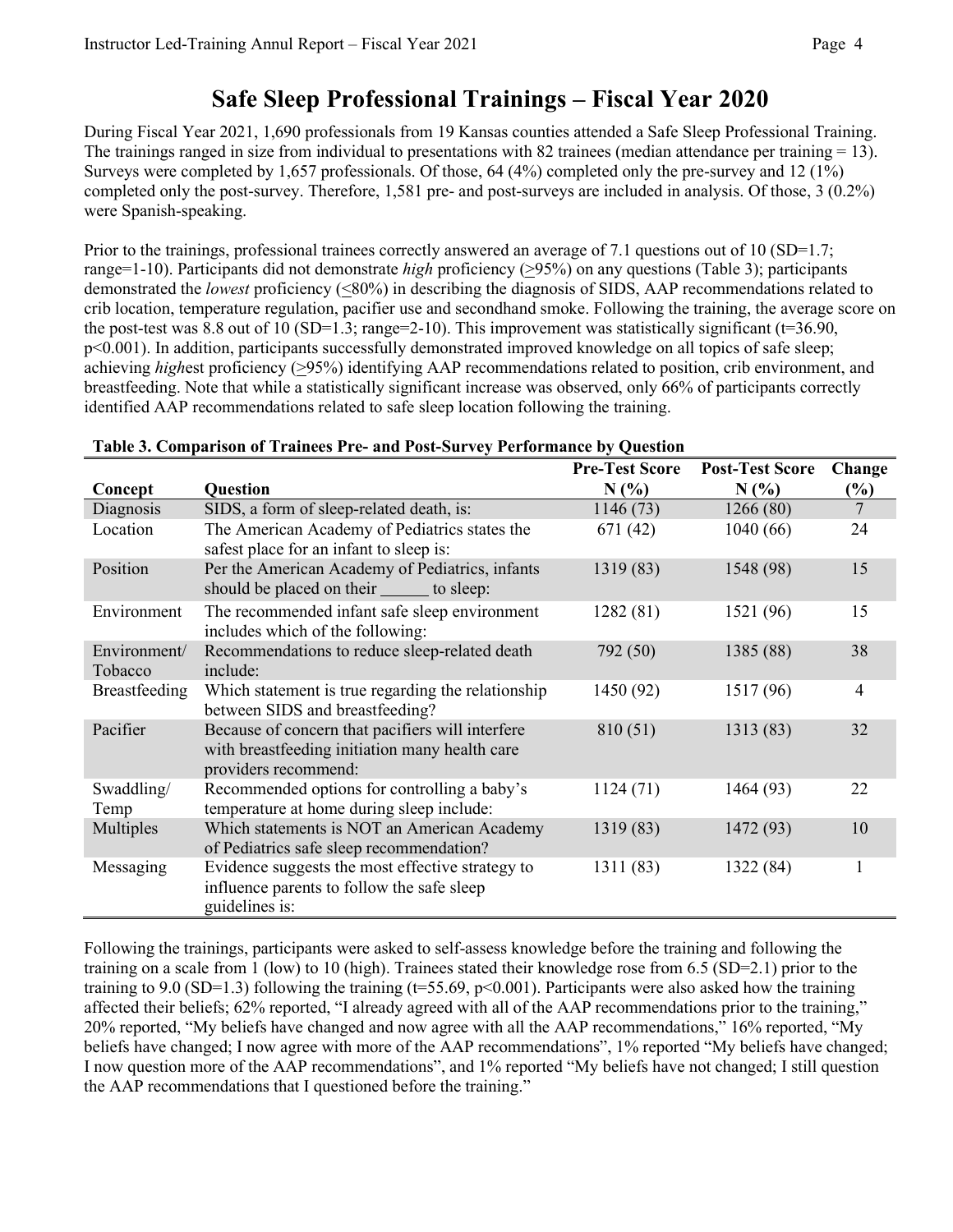When asked about three things they learned at the training, some participants reported the diagnosis of SIDS, AAP recommendations and pacifier use. (direct quotes are in Table 4). Overall safe sleep training comments were positive (Table 5).

#### **Table 4. Participants Description of What They Learned**

- -- ABC's baby should be alone, on their back, in a clutter free crib! -- I didn't know that you should start tummy time with a newborn to strengthen their muscles -- I didn't know all the statistics of babies who have passed away from SIDS - I didn't think it was THAT common. Super sad!
- - I thought the Hispanic population rates would've been higher. As a hispanic I know how we tend to care for babies is not safe sleep. -I did not know the heart monitors were not recommended.
- - the role of or impact of the arcuate nucleus the findings on low seratonin and trypophan on infant's who died from SIDS - no evidence that baby box safety and why Finland used them in the first place
- "- firm mattress no objects except pacifier with baby on the crib - no commercial devices like heart monitor"
- "•the specifics of a safe sleep crib pacifiers reduce risk of SIDS •interview daycare providers! "
- "1) African American infants are three times more likely to pass away due to lack of safe sleep procedures. 2) Only 1 in 231 infants that pass away in Kansas per year is actually due to SIDS. 3) Bumper pads are not considered a part of safe sleep."
- "1) loose blankets and pillows/bumpers are not safe 2) African American babies are more likely 3) tummy time should only be allowed if being monitored"
- "1, Difference between SIDS and SUIDS 2. Pacifiers during sleep are OK now! 3. SIDS could be related to a brain-stem abnormality"
- "1. Even thought they are cute to now allow the infant to always wear a hat. 2. wearable blankets are better than regular infant blankets. 3. Alone, on their back and clutter free environment."
- "1. no hats when indoors 2. swaddling info & techniques 3. having a complete clutter-free crib"
- "1. Parents need a consistent message 2. Using the phrase ""less dangerous"" vs ""safer"" 3. Statistics of SIDS"
- "1. Baby should always sleep on their backs. ""I always thought they could sleep on their back and side. 2. Using Rock 'n Play is unsafe. 3. Breastfeeding reduces risk of SIDS."
- "1. Breastfeeding associated w/ reduced risk of SIDS. 2. Introducing a pacifier after breastfeeding is
- established could reduce SIDS risk. 3. Immunizations reduce SIDS risk. "
- "1. Can use website to see guidelines/recalls for baby products 2. Don't leave kids in their car seat for very long 3. Breastfeeding reduces risk of SIDS"
- "1. Don't to use bumpers, 2. Out of the 20% of the children that die from SIDS, 60% passed while under the care of someone other than a parent 3. Immunization reduces rates of SIDS by 50%"
- "1. External risk factors such as swaddling, sleep position and bedding etc 2. Difference in SUIDS and SIDS 3. 66% of sleep related deaths were due to infants in an adult bed"
- "1. I learned of the resources we have as a part of DCF that we can provide to the parents (the portable cribs and the courses we can provide for them) 2. I learned of the community resources that we can direct parents to for their enhanced learning about safe sleep 3. I learned about the KIDS Network existed"
- "1. Learned to make sure that breastfeeding is established before using pacifier. 2. Licensed providers are required to have safe sleep certificate posted. 3. Was not aware that the crib should be in the parents room for the first year. "
- "1. Offering a pacifier at nap time and bed-time. 2. Dress the baby in light sleep clothing. 3. Smoke can increase the risk of SIDS."
- "1. pacifiers are encouraged I always thought it was a bad habit to start with any infant. 2. the bassinets that come right up to your bed are not considered to be safe - there should always be a gap between the bassinet and the bed 3. it's ok if the baby rolls over on their own during sleep"
- "1. prone sleep position means sleeping on stomach 2. Heart Rate monitors should be avoided 3. 2018 sleep related deaths--51% of infants were sleeping in an adult bed"
- "1. Risk Factors 2. ways to reduce the incidence 3. resources available"
- "1. Room sharing WITHOUT bed sharing is the safest environment for a baby to sleep. 2. Tummy Time is important for infants to build muscles up. 3. Supine = the safest sleep position. "
- "1. Sleep related Infant deaths 2. SIDS 3. Safe Sleep Position "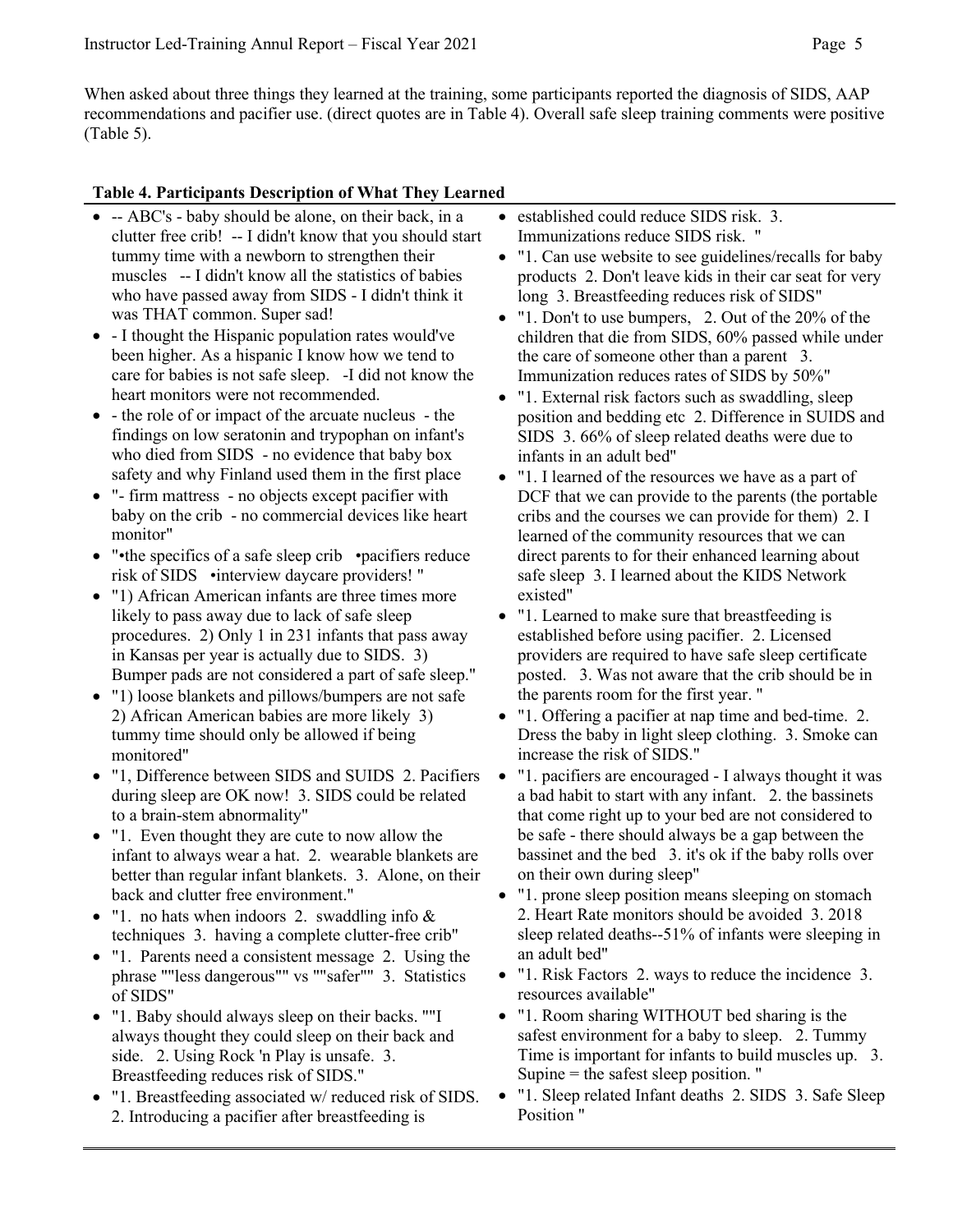- "1. Sudden Infant Death Syndrome (SIDS) is the sudden death of an infant under one year of age which remains unexplained after a thorough case investigation. The investigation must include (1) performance of a complete autopsy, (2) examination of the death scene, and (3) review of clinical history. 2. In Kansas, SUID was the second leading cause of infant mortality from 2014-2018. There are steps we can take to reduce the occurrence of SUID, which we will talk about today! 3. True SIDS occurs about once per year in Kansas."
- "1. That it's recommended that babies sleep with parents up to 1 2. Pacifiers are recommended 3. No blankets for babies "
- "1. Using the term supine never had heard of it that way. 2.using pacifiers 3. not putting a hat on a baby. "
- "1.Bumper pads are not recommended' 2. Hats shouldn't be worn indoors for infants 3. Breast feeding reduces the chance of SIDS"
- "231 babies died before their first birthdate. 2015 was the first year Kansas met their goal. 68% decreased risk of SIDS for infants who are breastfed."
- "ABC Alone, on back, and in a crib Breastfeeding can help prevent SIDS The use of a pacifier can also assist in reducing the risk of SIDS"
- "ABC of safe sleep SIDS Appropriate sleep enviroment"
- "ABC rule Infants sleep Alone on their Back in a Clutter free crib. People believe boxes are a good place for an infant to sleep. Different places in the world see sleep safety differently "
- "ABC-Alone Back and Clutter free crib Not to use a pacifier until nursing is established Not to use nursing pillows"
- "ABC's of safe sleep are, alone, on back, in a clutter free using a pacifier, reduces the risk of sids, because baby does not sleep as soundly. Baby should not sleep with blankets or bumpers in the crib Baby should not be wearing more than one layer of clothes more than parent is to sleep."
- "About Pacifiers About breastfeeding About hats
- "About the cardboard beds Do not use blankets of any kind That they can have a pacifier"
- "About wearable blankets About Safe to Sleep materials available About baby boxes not being recommended and why"
- "Ages when to swaddle with arms in vs out. When a child should receive a pacifier. Benefit of breastfeeding. "
- "Alone Back Clutter Free Bed! And that cribs are cheaper than the expected \$100. Only about \$60 after shipping"
- "Autopsy is needed. Baby Boxes. Pacifiers are recommended. "
- "availability of safe portable cribs resource for help for parent experiencing sids and miscarriages availability of local staff to help others understand safe sleept"
- "babies sleep in a crib in parent's room. babies need to have one layer of clothing more than adults. babies do not need to wear hats to sleep."
- -"Baby nests" like dock-a-tots and co-sleepers are not recommended -Babies should not be propped any any way even if they have reflux issues -Breastfed babies are at a reduced risk of SIDS
- "Baby should sleep in parent room up to twelve months. No blankets in crib. Let them sleep with a pacifier."
- "Baby wraps back sleep cribs"
- "Based on the other material shared, I was surprised to hear pacifier use was actually suggested. The child care center statistics were informative. Glad to hear of the resources to make ""pack-n-play"" portable cribs more available."
- "Breast feeding helps to reduce SIDS Pacifiers helps to reduce SIDS "
- "Breast feeding reduces the risk of SIDS. Tummy time is needed to develop strong muscles. Use only for awake babies. It's important to consider using a sleeper to maintain temperature."
- "Breastfeeding affects on SIDS Twins not in same bed. No hats in bed."
- "Breastfeeding and sids are related. babies shouldn't wear hats indoors swaddling is cool"
- "Breastfeeding benefits pacifier use not using a swing"
- "Breastfeeding reduced chances of sids its ok for baby to sleep in same room just different bed give pacifier"
- "Breastfeeding reduces the risk recommendation of same room separate beds pacifiers reduce the risk"
- "Brestfeeding reduces SIDS Don't use bumper pads or loose blankets in the crib"
- "Bumpers, loose bedding and objects in the crib are dangerous. Breastfeeding helps to reduce the risk of SIDS. The KIDS network helps with counseling for parents who've experienced child loss as well."
- "Carseat cover should be uncovered to allow babies to not breathe c02 Do not use bumper pads in cribs Hats on babies are okay to use if outside but should be taken off to help baby regulate temperature "
- "Child on back (different when my son was born, they said to put on stomach!!), all the things that have changed to have in a crib - no bumper pads. that now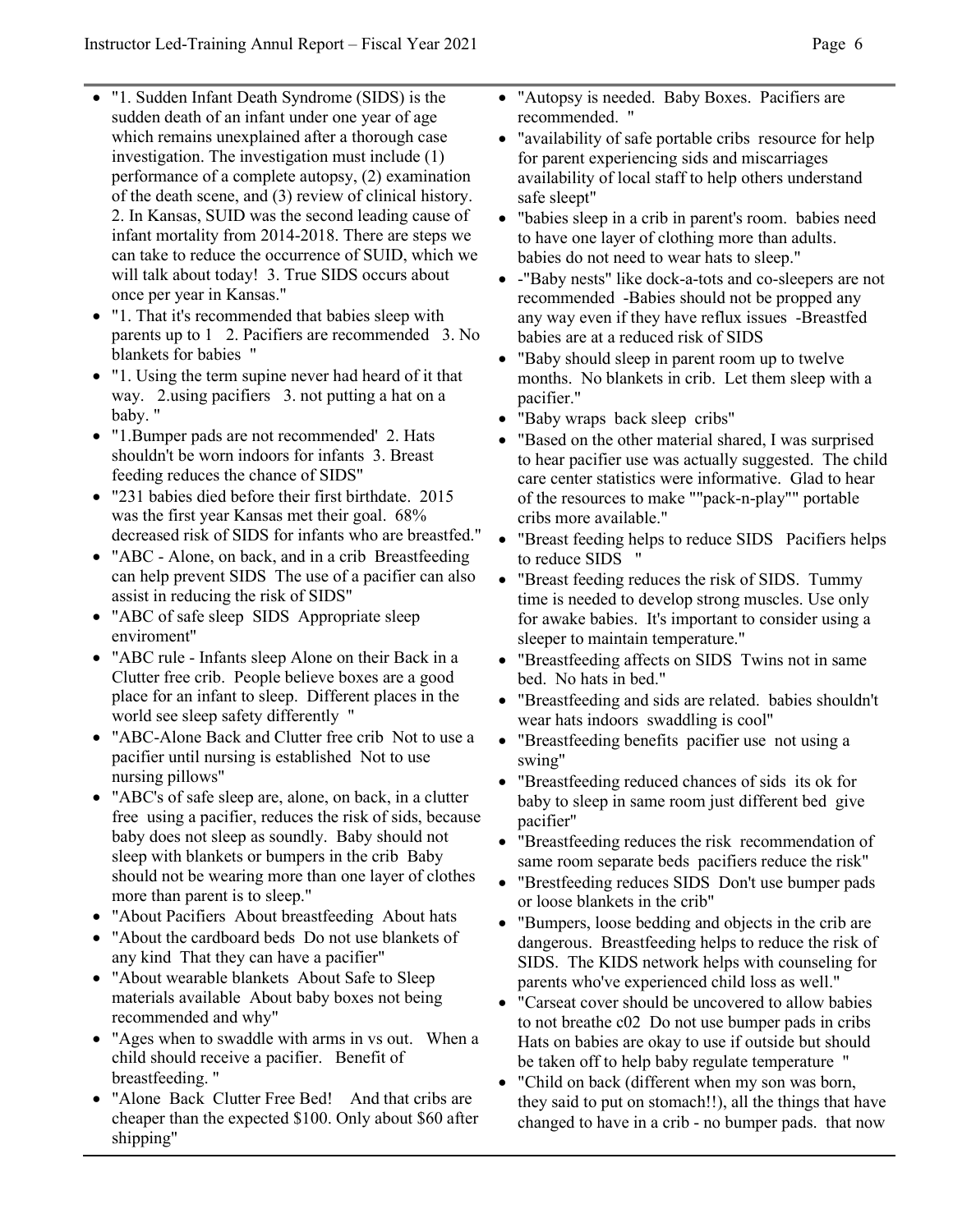they say pacifiers are a good thing. again, years ago, they discouraged using ""binky""..pacifier. "

- "Clutter free crib Proper ways to swaddle No blankets"
- "co-sleeping includes more that just co-bedding. pacifiers reduce risk of SIDS. breastfeeding reduce risk of SIDS."
- "CPSC is a good place to find recall's. KIDS a great network for families to obtain information or even Greif counseling 20% of SIDS can occur in a non caregiver home. "
- "Didn't know pacifiers where encouraged for safe sleep Didn't know statistics about breastfeeding The statistics about SIDS in child care was very alarming "
- "Didn't realize exposure to smoke was a factor Wasn't aware bumper pads not acceptable Wasn't aware autopsy had to be performed to verify cause of death"
- "Difference between SIDS and SUIDS Pacifier to sleep Sleep sacks are a good alternative to swaddling"
- "Difference between SUIDS and SIDS Pacifiers help decrease SIDS SIDS is a brain malformation that can only be discovered during autopsy"
- "difference between suids and sids sleep blankets pacifiers reduce sids "
- "Different Unsafe Sleep Environments including sitting devices Different Statistics External Stress Factors"
- "Do not have multiples co-sleep. (twins, etc) Counties in Kansas vary in SUID history Many of the percentages were very surprising to me."
- "Do not put hats on babies. Dress than appropriately in no more than 1 layer of clothing. Safest position for baby to sleep is on its back Pacifiers are recommended for babies while sleeping"
- "Do not wear a hat when sleeping. It is not OK for a baby to sleep in a car seat. Do not use some of the items being sold without checking to see if they are indeed safe. "
- "Don't put a hat on the baby Stomach sleeping is not appropriate Some ethnic groups have higher rates of SIDS."
- "firm mattress hat on outside off sleeping/inside autopsy, examination death scene, clinical history "
- "giving baby pacifier to sleep no side sleeping no hat in house"
- "Hats are to help regulated babies temperature in the Hospital not needed after you leave. That babies should not sleep in car seats carrier. That breast feeding reduces the risk of SIDS."
- "high percentage of families where SIDS occurred had prior DCF involvement resources available through KIDS network It is ""against gravity"" for a baby to choke when spitting up while on the back."
- "How a pacifier can help reduce SIDS How breast Feeding infants can reduce SIDS Who people may listen to regarding the education of SIDS. all of the statistics may not sway them. "
- "How to allow an infant to sleep Don't use bumpers for Infants The temperature piece of this training "
- "How to lay a baby down in the specific position in their crib. Always use a firm bed with no bumper pads. Not to place infant on an inclined surface."
- "How to prevent SIDS Things you can do to as a parents "
- "How to safely have a baby sleep. How to assemble the cribs. How to educate parents on safe sleeping."
- "I did not know about the recommendation to use a pacifier. I learned the terms for Supine-Back and Prone-Tummy Many good websites to use for checking on safety of products as well as resources and videos to share with families. "
- "I did not know that 31 percent of SIDS deaths in KS were reported to not be on their back as recommended. I was unaware that positioners were not recommended. I did not know that immunizations decreased the risk of SIDS."
- "I did not know the Rock 'n Play was discontinued. I did not know DCF was providing the sleep blankets. The statistics were eye opening. "
- "I did not know you should not use bumper pads I did not know that you shouldn't use blankets I did not know about using pacifiers after breast feeding"
- "I didn't know about the arcuic nucleus in the brainstem I was unaware that heartrate monitors were not recommended I didn't know baby boxes were actually being commercially sold"
- "I didn't know pacifiers were recommended to reduce SIDS. Breastfeeding reduces SIDS. Firm sleep surfaces are recommended. "
- "I didn't realize sleep boxes were unsafe I didn't realize bumpers were unsafe I didn't know how to put together a cribbet"
- "I had never heard of suid before Not to have baby sleep on their side Boxes were promoted as a sleeping area for baby-yes I know it is not safe"
- "I had never heard of the box Where to go for resources DCF providing pack and plays."
- "I had not heard of SUID prior to training I did not know that SIDS is connected to a brain stem disfunction I did not know that pacifiers, breast feeding and vaccinations can help decrease SIDS"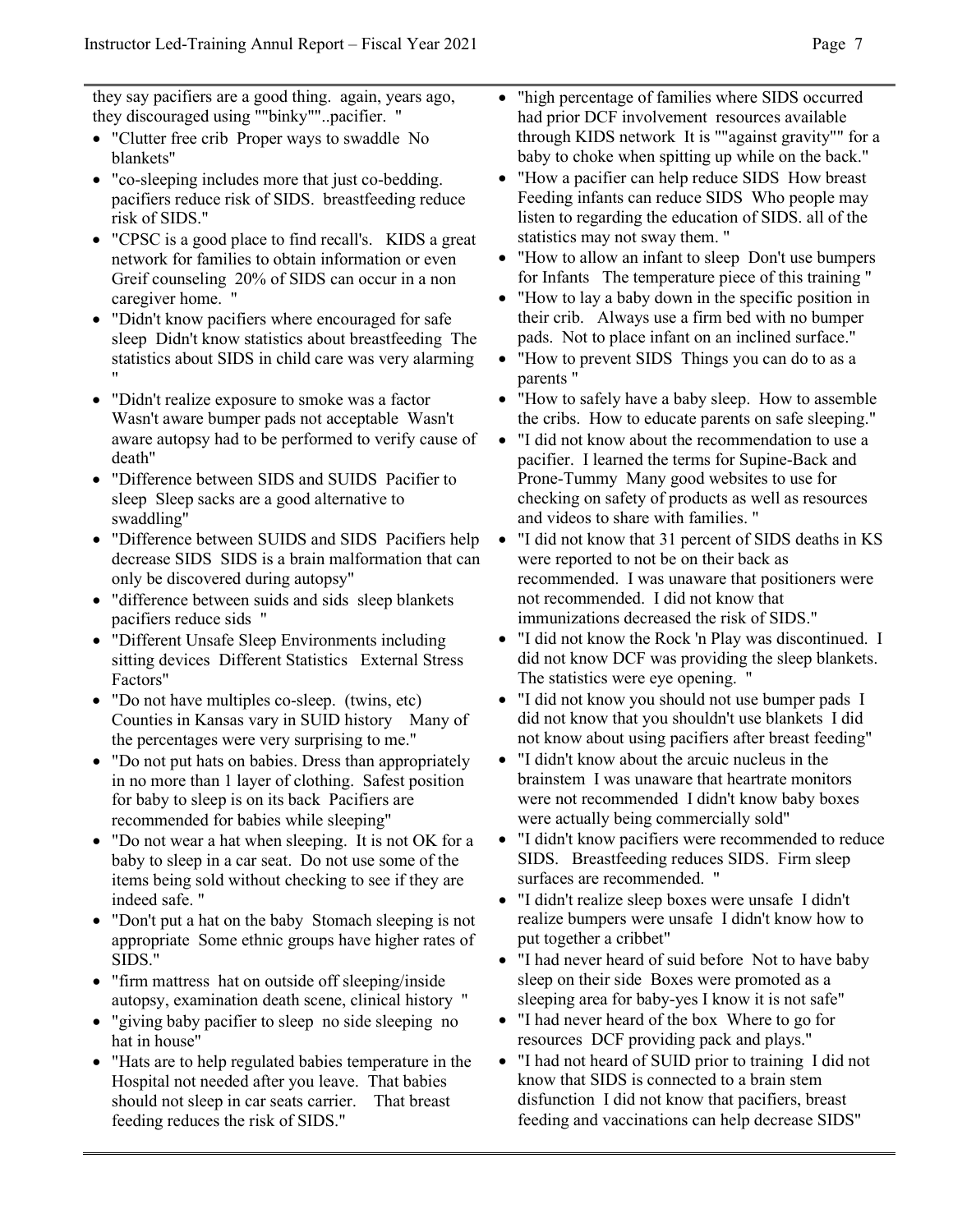- "I learned (ABC) alone, Back, clutter free crib How to dress a baby for sleep The importance of a firm mattress "
- "I learned that 231 babies die before 1st birthday. I learned the healthy sleep position I learned that the baby should sleep in the same room "
- "I learned that it is recommended that the baby is in the parents room for the first year I learned that tummy time should be offered 2-3 times a day and increase the amount as the baby becomes stronger I learned to avoid commercial devices such as a cosleeper, positioner, or a heart-rate monitor "
- "I learned that pacifiers are recommended to reduce the risk of SIDS as it keeps the baby from going into deep sleep which is when SIDS usually occur. I also learned that portable cribs are recommended. Sheets are not necessary and not recommended."
- "I learned the ABC's of safe sleep (alone, back, clutter free). I learned how to put together a pack n' play. I learned that baby's should not sleep with hats on. "
- "In bed cosleepers are not safe Baby should not share sleep surface with siblings Pack and play can be used as a crib"
- "Infant mortality rates among black children in Wyandotte county and across KS. Pacifier information Sleep blanket option"
- "Infant should be placed in crib with no blankets. Infants should not be allowed to sleep in carriers. Infants should be placed on their back to sleep. "
- "Infant should sleep alone on their back in a clutterfree crib"
- "Infants regulate temp through heads, so hats are not recommended unless outside for short periods of time. Cribbettes or pack n plays can be as safe as a baby bed Pacifiers, after breastfeeding is established, can reduce SIDS or SUIDS"
- "Infants should lay on their back Smoking in the home effects safe sleep Cribs are available from DCF"
- "Infants should not be allowed to sleep in car seats. Nothing in the crib with infant no loose blankets. Statistics are not as influential as experience with trained counselors or pediatric workers."
- "Infants should only wear one layer of clothing more" than adults to regulate heat. Kansas infant mortality was approximately 26% due to SIDS. Second hand smoke even on an adult's clothes can affect an infant."
- "Infants should sleep in a crib in the parent's bedroom The mattress should not be raised for any reason Pacifiers can reduce the risk of SIDS"
- "Infants should solely be placed on their backs to sleep. Breastfeeding and the use of pacifiers reduce the risk of infant death. The ABC's of safe sleep."
- "Info about the wearable blanket for infants. Pacifiers reduce SIDS."
- "Introducing pacifier to infants helps. Do not allow them to get overheated Crib should be in parents room "
- "It is helpful to reduce SUIDS by putting the baby to sleep with a pacifier. Do not use bumpers. "
- "It is unsafe for a baby to sleep in car seats and swings. That's usually where parents feel they're normal places for their babies to sleep. There is a significant decrease in SIDS for infants who are exclusively breastfed. I didn't know that that type of thing would decrease SIDS. I also thought it was pretty normal to put a hat on a babies head, but it is better to not do that while they sleep. "
- "it was a good review did not know that breastfeeding reduces the risk or to wait on the pacifiers while breastfeeding like all the info and additional sites we can reference thank you "
- "It's alright to use pacifiers in the baby's crib. Do not put blankets or pillows in the baby's crib. The three things needed to classify a death as SIDS."
- "Its not considered SIDS until after autopsy Safest to have Baby sleep in the same room as Parents Pacifiers are recommended for sleeping"
- "Just because something is for sale and claimed to be safe, does not mean it is. Spit up has to work against gravity to be breathed in if baby is on back when it happens. Daycares are required to have a crib/portable crib with a fitted sheet."
- "lay child on back Breastfeeding is s good to reduce SIDS new sleeping beds recommendations"
- "More facts/statistics Newer info on recent topics child care info"
- "Never thought about 3rd hand smoke concerns. Never knew there was such a thing called baby boxes. with the intent for babies to sleep in. True SIDS is actually lower than SUID. "
- "No bumpers when to use the pacifiers How to maintain temperature of the baby, no caps"
- "no hat at night firm mattress with no blankets bumper, etc dress baby in one layer"
- "no hat inside if someone is going to smoke outside, put another layer on before going back to the baby do not attach the pacifier to the baby"
- "no sleeping in car seats, swings. difference between SIDS and SUID pacifier use"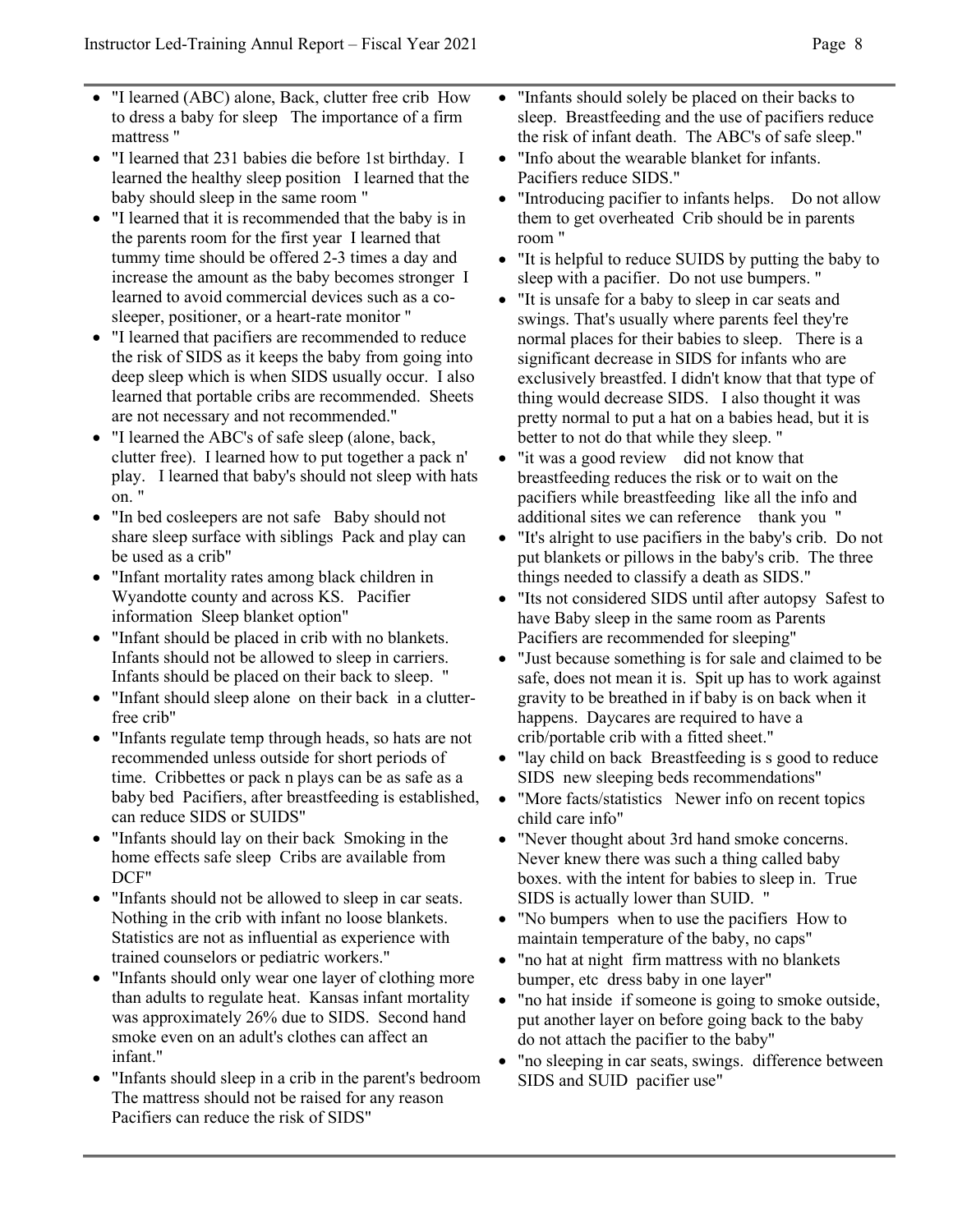- "Not all commercial devices are approved. The stats regarding breast feeding and safe sleep. Swaddling needs to end when babies can move more freely and flip over."
- "Not to place a hat on babies head at night. Babies are unable to sweat until around the age of 1 yr. There could be a malfunction in the brainstem that can keep the baby from becoming alert when their breathing becomes compromised. "
- "Not to use bumper pads about the swaddeling" about use of pacifier"
- "Not to use bumpers. Not to use pacifiers with attachments. Use of pack and play as primary crib,"
- "Not to use loose blankets when baby is asleep Make sure and ask any caregiver about their knowledge on safe sleep DCF can provide a safe cribette for any family needing one"
- "One layer more than adults Pacifier use with breast feeding Causes of sids "
- "-Only one infant per crib -no loose blankets -World Academy of Pediatrics and AAP do not agree on practices"
- "Pacifer reduce SIUD Hats shouldn't be used for sleeping Swaddle with hands out after infant is older and roll over"
- "Pacifier info Resources stats about breastfeeding and SIDS"
- "Pacifier is a good thing, helps reduce the risk Breastfeeding helps reduce the risk Portable cribs are highly recommended"
- "pacifier reduces SIDS. the percentages of SIDS death"
- "Pacifier's and SIDS..I always thought Pacifiers were a no-no Sleep boxes weren't something I was familiar with "
- "Pacifiers are encouraged. Have nothing in the crib but the baby. Don't use heart rate monitors "
- "pacifiers are good after breastfeeding is est. tummy time is a necessary evil. people actually pay money for boxes. "
- "Pacifiers are good! Breastfed babies are less prone to die of SIDS SLEEP BLANKETS ARE WONDERFUL"
- "Pacifiers are good, but recommended approximately a month after the infant is born to allow them to establish breastfeeding first and foremost. The diagram showing the picture of the infant on the back and stomach and how the infant could choke. To make sure infants aren't wearing a hat when sleeping in the crib."
- "Pacifiers are safe for baby to sleep with as long as it is not on a string/ribbon. The high number of babies that died before their first birthday in KS There is a
- Safe Sleep for Childcare Providers training available - 1/2 of SIDS deaths in child care occur on the 1st day "
- "Pacifiers are used to sleep if baby is comfortable. Fitted sheet by the same Manufacturer of the crib Breast fed babies should only use a pacifier when completed breast feeding all together. "
- "Pacifiers can help reduce the risk of SUIDS Malformed brain stems can be a contributing cause to SIDS. All family members, including grandparents, need to be educated on safe sleep practices. "
- "pacifiers decrease risk of SIDS DCF has wearable blankets available Even some breastfeeding reduces the risk of SIDS"
- "pacifiers help reduce SIDS many items on the market are not considered safe "
- "Pacifiers lower SIDS chances Breast feeding lowers SIDS chances How to set up a crib properly"
- "Pacifiers reduce SIDS Babies should use a pacifier to sleep after breast feeding has been established Breast feeding reduces SIDS"
- "Pacifiers reduce SIDS Breast feeding reduce sids SUID VS SIDS"
- "Pacifiers should be introduced after breastfeeding is established. Twins should have separate cribs. 3rd hand smoke. "
- "Place baby on back Don't cosleep with a baby Baby should have own bed "
- "place to sleep on the back Separate spaces for multiple babies no hats on for sleep"
- "positioners are no longer recommended "
- "Previously I had no knowledge of infant sleep requirements 1: Infants can sleep with pacifiers, but nothing else 2: Infants should not wear hats while sleeping due to heat regulation 3: Bumpers are bad to have in cribs"
- "Proper way to swaddle baby. Breastfeeding reduce risk of SIDS. statistics overall were things I was not aware of. "
- "recommendation of pacifier to reduce SIDS the 3 components that interfere in the SUIDS and kids must be placed on their backs to avoid risks of sids"
- "Resources Contacts Detailed Instructions"
- "Several commercial products for babies are not safe. Babies should not sleep with hats on. DCF provides cribettes for clients and non-clients."
- "SIDS: (three things happen) 1. Autopsy 2. Examination of death scene 3. Review of clinical History"
- "signs of poor sleep proper sleep positioning what sids is "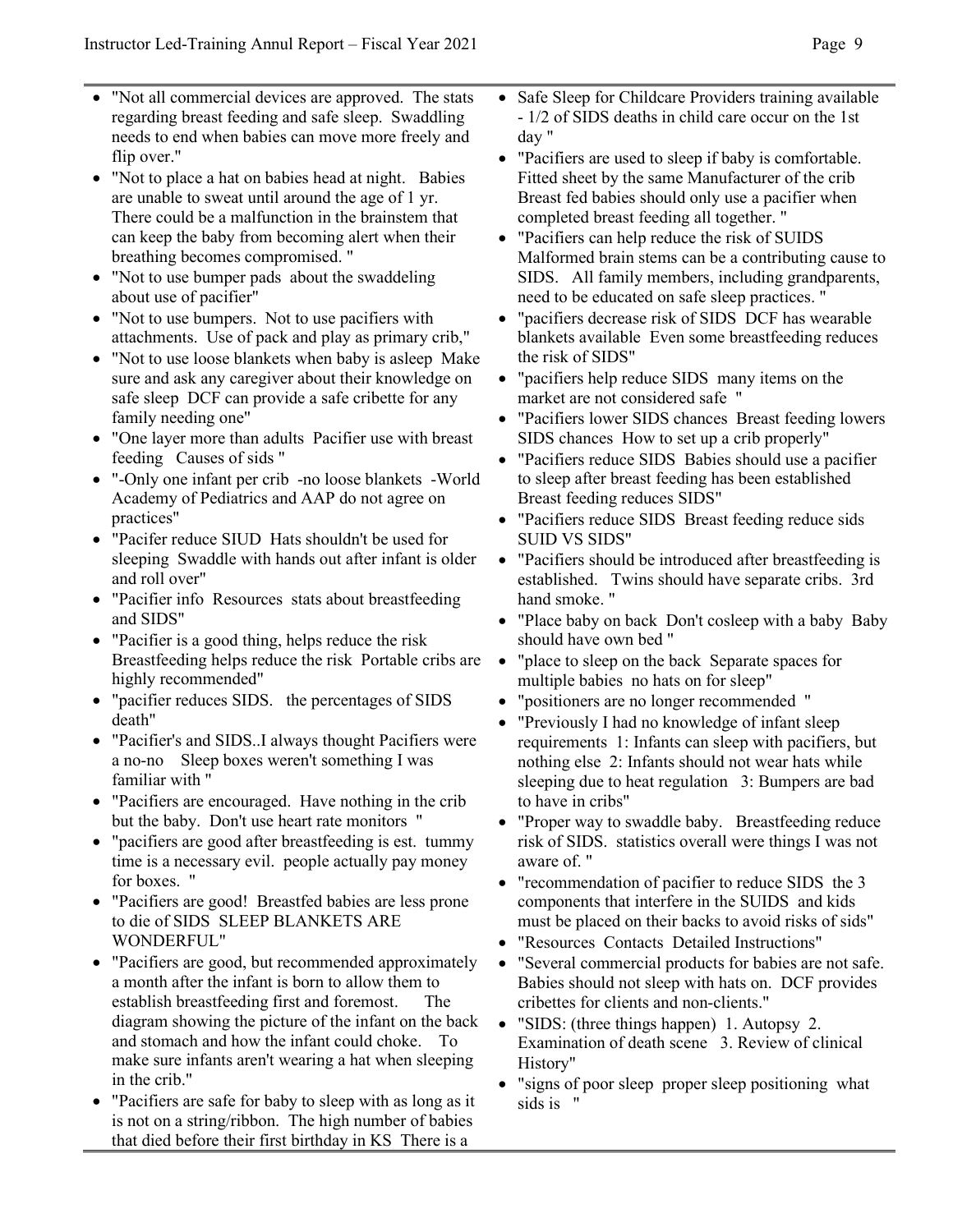- "Sleeping children should be moved from things such as car seats and swings. The goal is for KS to be below 6 Pack and plays are available throughout KS for families in need"
- "Statistics on sleep related deaths Why hats are not to be worn in the crib (I thought it was because they could slip over baby's face) "
- "SUIDS Infant Mortality Data J-Lo is irresponsible"
- "Supine means on the back An autopsy is required for SIDs cases 85% of babies that die from SIDs are less than 5 months old"
- "Swaddling is good Mattress should be firm Nothing in crib with baby except a pacifier"
- "That baby should not sleep on side. That baby can sleep in a pack and play. The amount of SID related deaths in the state of Kansas."
- "That breastfeeding reduces the risk of SIDS The pacifier during sleeping The baby should never sleep in the same bed as an adult or sibling"
- "That pacifiers are actually recommended for safe sleep. Tummy time should be started as soon as possible. Babies shouldn't wear hats while sleeping."
- "That Pacifiers are recommended That it is recommended for the infant to be in the same room as parents not to use pacifiers that connect to clothing during sleep"
- "That pacifiers can be good, that breastfeeding was beneficial for SUIDs, that back-sleeping is now the preferred sleep position, when my daughter was a baby they encouraged side-sleeping.
- "That pacifiers help reduce SIDS Breastfed infants have a lower SIDS rate With trading stats on SIDS is getting better "
- "The ABC- alone, on back in a crib free from clutter. Pacifiers reduce SIDS Not to a hat on an infant to sleep in crib"
- "the correlation of infant deaths and breast feeding using a pacifier correctly swaddling"
- "The definition of what SIDS is. Breastfeeding can help prevent SIDS. Keeping the items in an infants crib to a bare minimum. "
- "The difference between SUID and SIDS. The extent of the infant mortality rate in Kansas within the past few years. The emphasis on racial disparity in reference to safe sleep & infant mortality. "
- "The difference between SUIDS (general) and SIDS (medical term and brain stem issue) That a baby box ever existed-very crazy concept! The % of deaths caused in the first week, even the first day. Mainly 60% family, but 20% still being by providers."
- "The existence of SUIDS The difference between SUIDS and SIDS One infant death out of the hundreds in Kansas per year is truly SIDS"
- "The hat thing is new to me, my baby always slept with a head, but it makes sense. My baby never slept with a pacifier so I was not aware the baby's reduce risk with pacifier. I didn't know breastfeeding reduce risk of SIDS either.
- "The infant mortality rate has increased since 2017, the goal of Healthy People 2020 is to keep infant mortality below 6%. It is important for Safe Sleep messages to be consistent among family, friends, health care professionals, and daycare providers. The ABC's of safe sleep are A - alone, B - on their back, C - in a crib."
- "The percentage of babies that die while in the care of a family child care center and child care center. Slings, swings, and carriers are not safe for babies. Statistics of SIDS in baby's the first week/first day in another person's care."
- "The percentages of how many babies have died because parents didn't know what safe sleep was or how to apply it. The American Academy of Pediatrics has a website for what items to get baby for safe sleep and how to prevent SIDS. In order to know any information about safe sleep to ask a healthcare providers or even the nurses at the hospital to demonstrate what safe sleep is."
- "The proper sleeping position What should be on the crib or packing play The way that a swaddle should be placed"
- "The recommended baby box to have infants sleep is not recommended. The heart monitor provides a false sense of security and when it chimes, it is often too late. All supports for baby in the crib are usually unsafe for baby."
- "The statics of babies dying from SIDS in childcare. Hats are not needed inside. Not much has changed in regards to safe sleep practices in years."
- "the statistic where the mother fell asleep while breastfeeding or bottle feeding was surprising to me the pacifiers while sleeping is new information from when I had my son. the malform brain stem was news as well."
- "There are resources through DCF connected that will help with Safe sleep environments Pacifiers help No blankets should be used unless it is a sleep sack"
- "there is someone to work with if there is bereavement. thought boxes were a good tool, but now know they are not. that autopsies are done on babies to determine if it was SIDS."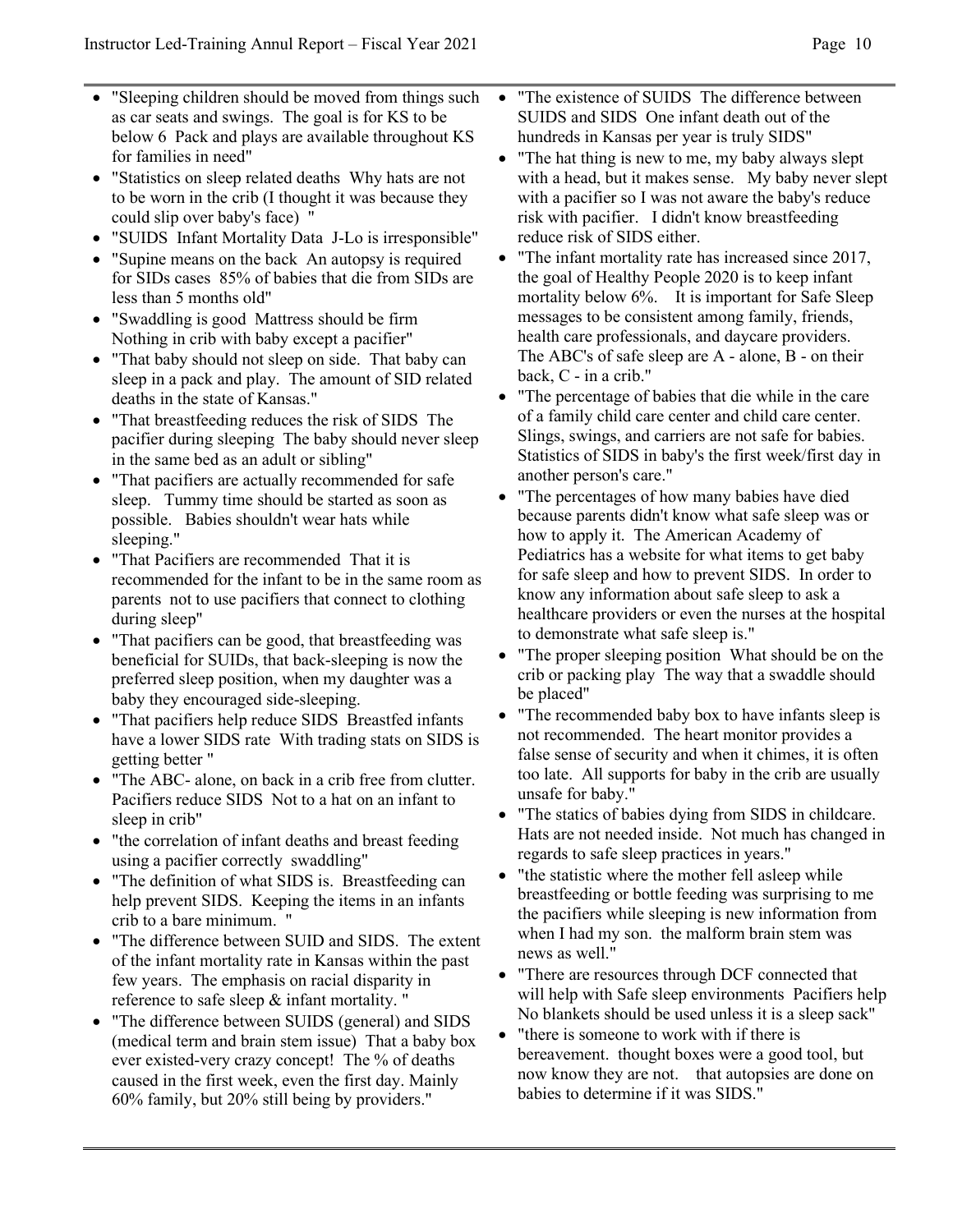- "There's a difference between SIDS and SUID Cosleeping extends to couches and other places Immunizations lower the risk of SIDS"
- "third hand smoke I had never heard of SUIDS can swaddle with arms out"
- "TO NOT USE BUMPER PADS PACIFIER KNOWLEDGE NEVER SHARE CRIBS"
- "To swaddle the child in a sleep sack (Blanket) Not to have a soft mattress. Pacifiers can reduce the risk of SID's"
- "Triple Risk SIDS Theory The % for decreased risk of SIDS for exclusively breastfed babies SIDS death in child care statistics"
- "Triple Risk Theory Kansas Infant Mortality 2014- 2018 "
- "Twins are supposed to sleep in their own beds Breastfeeding reduces the risk of SID Rather than using a blanket it is better to dress child/baby appropriately for environment "
- "use of pacifiers is helpful swaddling after 3 months not recommended don't use bumper pads or a blanket"
- "using a pacifier and how it reduces risk how to swaddle the new portable cribs!"
- "Using a pacifier at nap time and bed time. That breast feed babies have a reduced risk of SIDS When to swaddle a baby. "
- "using a pacifier at naptime/ bedtime is good educate all who care for baby not just parents "
- "Using a pacifier when baby is napping and sleeping To swaddle baby with arms out of blanket To not put hats on baby when sleeping "
- "Using pacifiers reduces the risk of SIDS SUID is caused by suffocation, or other explained instances"
- "VERY interested to see the new, portable, affordable crib. I really appreciated the guidance to meet parents where they are, instead of demanding a whole new set of behaviors immediately. I had not heard about concerns with the Finnish baby box (or the overpriced \$100 baby box)--interesting info. Glad to know DCF offers resources to encourage safe sleep (I'm in EES and may want to give info/supplies to a parent sometime). "
- "What actually causes SIDS and the difference between SIDS and SUIDS Pacifier use is recommended Leave the baby's head uncovered. I would have never thought about this because the first thing they do at the hospital when you have a baby is place a hat on their head. It is thin material, but all my boys wore a hat while sleeping in the hospital."
- "What contributes to Sids/SUID prevention how to learn more about the topic"
- "what side do you place a baby to sleep. no crib bumpers more about SIDS"
- "What SIDS is What not to have in the crib breastfeeding reduces risk of SIDS"
- "When to introduce tummy time Where to look for recalls Things to tell parents"
- "you can get a bed from the DCF office breastfeeding helps in eliminating SIDS I am not sure how my 4 children lived."
- \* If a child falls asleep on anything that is not their crib you have to place them in their crib on their back. \* Only have child and pacifier in crib if need be. Do not have soft things. \* Place the child on their back. When they turn on their own then they can be left.
- 1 Always lay babies on back & remove unnecessary items from crib 2 Breastfeeding can reduce the risk of SIDS 3 Have a crib on the side to lay babies. Sharing bed w/babies is not safe
- 1) Breastfeeding reduces the risk of SIDS; 2) Many parents still need training on how to set up a Pack 'n' Play portable crib; 3) The reason WHY it's important for the baby to sleep on their back and not their stomach.
- 1) Didn't know there was such a thing as a 'wearable blanket' 2) Didn't know a pacifier reduced the risk of SIDS (would have been more adamant about my kids using one if I'd known this) 3) The statistics were eye-opening - difference in race, ethnicity, etc.
- 1) differences in swaddling and ages and why it is so important to not swaddle as child can roll over as they won't have arms to help them roll back 2) portable cribs--firm mattress is needed and no bumpers and no extra pillow or blankets are needed 3) pacifiers not having them attached to the child or a toy
- 1) Pacifier while sleeping being safe surprised me. 2) Swaddling being safe surprised me. 3) Breastfeeding reducing SIDS was learned (didn't surprise me but I didn't know that prior).
- 1) Pacifiers help reduce risk of SIDS, possibly because baby wakes up more often 2) Babies do not need to sleep in hats once they leave hospital, just needs hats when outside 3) Portable cribs can be just as safe and effective as full-sized cribs, as long as they are safety approved
- 1) the Infant mortality rate at daycare/child care providers most likely happen with in the first week 2) the rate of how many infant deaths resulted from co-sleeping/co-bedding 3) That a pacifier can help reduce the risk of SIDS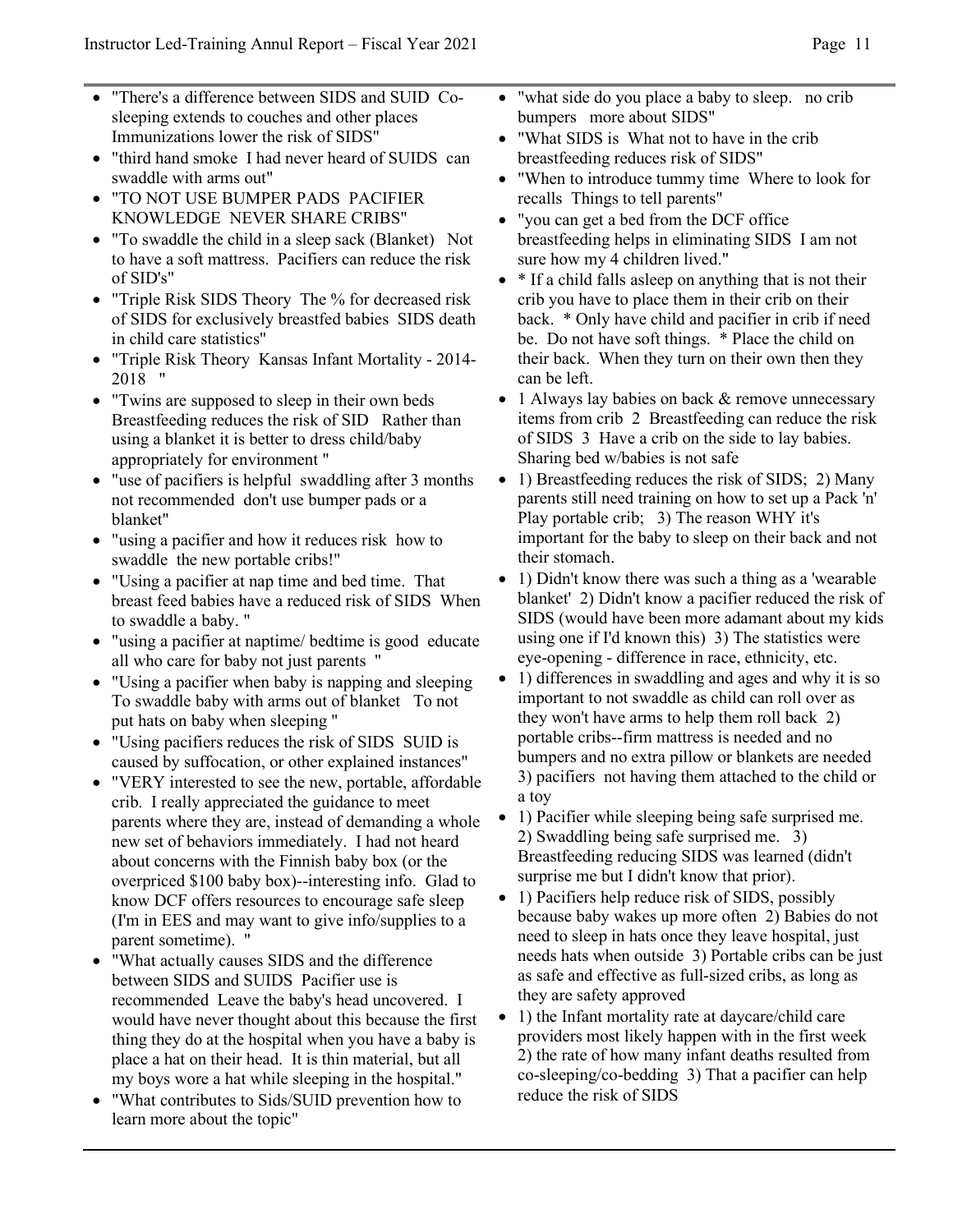- 1) The statistics on the most significant concern of an infant and the older they get the concern decreases. 2) swadle baby but give them room for their feet/legs to move, 3) offer pacier at nap and bed-time but try to ensure a breast-feeding routine is first estalished.
- 1. Always place babe on back 2. Breastfeeding helps decreased the risk of SIDS 3. Ways to help decrease the risk of SIDS.
- 1. Don't make the mattress or sleeping surface squishy or extra soft. 2. No more than one layer more than an adult. 3. The number of deaths that occurred while in the care of a non-parent care giver.
- 1. I didn't know babies needed to sleep w/o a hat to regulate their temp 2. Learned using a pacifier can help reduce SIDS 3. Learned breastfeeding can also help reduce SIDS
- 1. I learned stats on the percentages of infant deaths related to their length of time in child care. 2. I had heard of baby boxes but learned so many more details on the pro's/con's of them. 3. I learned several interesting correlations of pacifiers in relation to the reduced risk of SIDS.
- 1. I learned you can overheat an infant, possibly, by placing a head covering on it. 2. I learned it is okay to recommend a pacifier once breastfeeding is established firmly. 3. I learned immunizations play in to the overall health of an infant and that infants are actually healthier immediately after being immunized.
- 1. I was reminded about the anatomy behind shy back positioning does not increase aspiration risk. 2. I was reminded of the statistics related to SIDS. 3. I learned more about SIDS in childcare facilities and how to increase knowledge in childcare facilities.
- 1. Keep loose blankets out of the sleeping space 2. Don't introduce a pacifier when trying to initiate breastfeeding 3. Secondhand smoke can increase the likelihood of SIDS
- 1. Rock and Plays have been recalled. 2. The statistics on SIDS related deaths. 3. Observation of nursing staff is the most effective strategy to influence parents.
- 1. Sleep environment should be an uncluttered crib without bumping pads or blankets. Thought bumping pads were okay-past experience. 2. Blankets, pillows, or other things that are in the crib can cause the baby not to receive fresh air and cause suffixation. 3. Pacifiers can reduce SIDS. Didn't know that was one of the pros.
- 1. Sleep on back 2. Don't put blanket on top of baby 3. Don't overdress 4. Don't co-bed
- 1. SUIDS 2. Breastfeeding/reduction percentage for SIDS 3. Sleeping in parents room is recommended for 1st year (not co sleeping)
- 1. That AAP states the safest place die an infant to sleep is in a crib in the parent(s) room. 2. That it is recommended for an infant to sleep with a pacifier. 3. Introducing a pacifier AFTER breastfeeding had been established.
- 1. That breastfeeding helps reduce SIDS Significantly. 2. That SIDS is only determined after an examination and autopsy. 3. That there is such a thing as a breathable mattress!
- 1. The importance of introducing a pacifier when baby is in the crib. 2. I'd not heard of sleep boxes good to know they exist and the importance of avoiding use of them. 3. Was surprised of the 20% of sids cases that occurred in child care
- 1. The safest place for the baby to sleep is in their own crib with nothing in it. 2. A pacifier helps reduce the risk of SIDS. 3. Placing a baby on it's back to sleep is the safest way to prevent them from choking.
- 1. Vaccinations are proven to reduce the occurrence of SIDS. 2. Pacifiers reduce the risk of SIDS, but be sure they are not attached to a string, baby's clothing or other items. 3. The importance of tummy time during awake times to help strengthen baby's neck, arm and shoulder muscles.
- 1. When babies can roll from back to stomach and stomach to back, it's ok to let them sleep on their stomach. 2. Mothers should breastfeed exclusively or w/expressed milk for at least 6 months unless contraindicated. 3. There are no safety standards for in bed sleepers.
- 1. A child may be put to sleep with a pacifier. 2. Breastfeeding helps lower the risk of SIDS. 3. Third hand smoke.
- 1. ABCs of safe sleep 2. CPSC.gov to check the safety of baby products 3. No hat while sleeping
- 1. Babies should be placed alone in a crib on their back only. 2. It is unsafe for babies to sleep in bed with an adult. 3. Pillows are actually extremely dangerous for babies cribs.
- 1. baby should do tummy time way earlier than I thought. 2. Twins should not share a bed.
- 1. Brain stem abnormality 2. Temperature overheating 3. When to introduce a pacifier 4. How slings, swings, carriers and strollers can be dangerous
- 1. Breast feeding reduces risk of sids. 2. The use of a baby box. 3. Even after turning 12months a child can still sleep in a pack & play if they meet the requirements of the pack & play.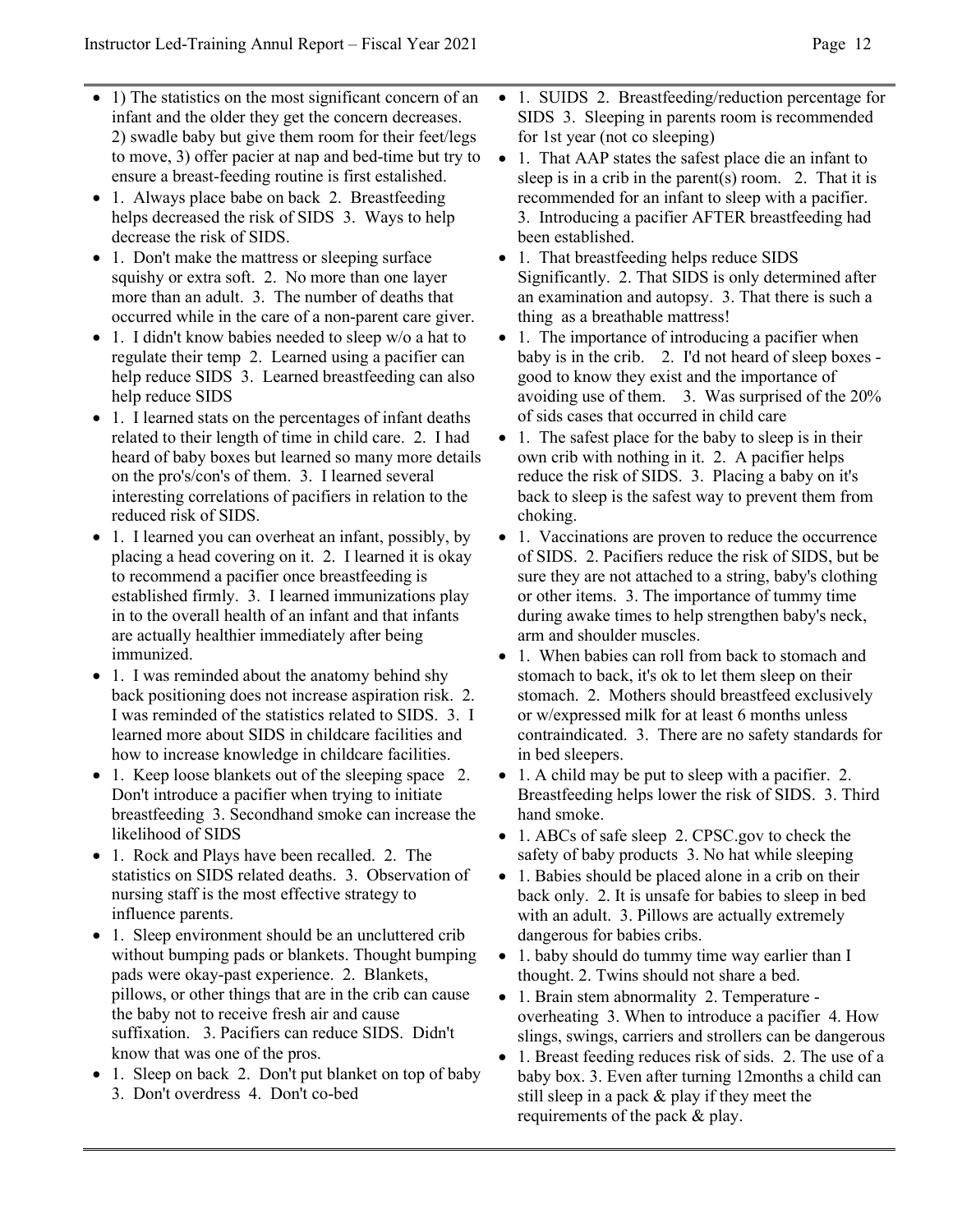- 1. Breastfeeding helps reduce the risk of SIDS. 2. Pacifier when the baby sleeps helps reduce SIDS. 3. Baby doesn't need a hat on when sleeping.
- 1. Breastfeeding vs pacifiers 2. Unsafe spaces for sleep 3. Issues with Owlets
- 1. Co- sleepers and heart rate monitors are not recommended 2. 51% of SID related deaths in 2018 were sleeping in the parents bed 3. Breastfeeding is associated with lower the risk of SIDS.
- 1. Don't assume families know about safe sleep. 2. Hats are not necessary. 3. Safest sleep in in an infant bed in the same room as the adult.
- 1. Having an infant sleep on their side is not a preferred sleeping position. 2. Pacifiers offer a protective factor against SIDS. 3. Pacifiers introduced before breastfeeding is established can interfere with a baby latching.
- 1. How to address specific areas of safe sleep with families 2. Latest research and recommendations 3. Resources to provide to families when talking about infant safe sleep
- 1. How to safely swaddle infants depending on their age and ability to roll over. 2. The eye-opening stats on SIDS in day cares, especially during their first day and first week. 3. How to share facts and information with day care (and 1st time) parents about SIDS in a caring, informative way.
- 1. I learned about the racial discrepancies between white, latinxs, and black families in regard to the likelihood of SIDS. 2. I also learned about the importance of keeping multiples in different cribs if possible. 3. I also learned about the importance of temperature regulation for infants, especially to not over-dress them.
- 1. Infants should not wear a hat to bed. 2. Pacifier helps reduce the risk of SIDS. 3. Decreased risk with breastfeeding
- 1. Infants should sleep in a crib in parents' room for the first year. 2. Breastfeeding and a pacifier can help reduce risk of SIDS. 3. Learned about "3rd hand smoking" which I had never heard of before.
- 1. Internal temperature is regulated through the head 2. Glow in the dark pacifier 3. All the unsafe sleeping environments for a baby
- 1. la posicion que duerme el bebe 2. El no poner cosas a sualrededor mentras duerme 3. las cunas donde no debe ovrmir el bebe
- 1. Learned information about vaccines 2. Learned what age to change over to a cot or mat cause i have a 2 yr old that wants the pack and play 3. I'm not the only provider that had questions and Alisha was able to answer then very well.
- 1. links to helpful website 2. resources DCF has 3. Not wearing a hat to sleep in
- 1. Not to allows infants to sleeping in sitting equipment (i.e carseats, swings). 2. ABC of sleep (Alone, on back, in a crib) 2. When a baby is able to roll swaddle with arms out
- 1. Not to use bumpers 2. Pacifier use can reduce SIDS 3. Do NOT use a loose blanket"
- 1. Pacifiers are actually helpful in preventing SIDS. 2. Car seats, strollers, swings etc are not safe for children to sleep in due to their airway being cut off from sleeping in a sitting up position. 3. Breastfeeding is helpful in preventing SIDS.
- 1. Pacifiers assist in keeping babies safe during sleep. 2. The ABC term which means Alone, Back, Crib. 3. Internal factors as well as external affect babies concerning safe sleep and SIDS.
- 1. Pacifiers help reduce SIDS 2. It is best to introduce a pacifier after breastfeeding has been established. 3. The zip of sleep sacs are okay but regular blankets are not.
- 1. Place infants on back to sleep 2. Never use bumpers or toys in the bed with the infants. 3. Don't let infants sleep in your beds
- 1. SIDS can be caused by the "alarm" in your brain not working or going off. 2. 60% of SID deaths occur in family care. 3. Most SID deaths in a child care facility occur on the first day.
- 1. SIDS is part of SUIDS 2. Pacifiers reduce the risk of SUIDS 3. Arms should not be swaddled tightly
- 1. sleeping with the baby in the same bed as you is just as dangerous 2. you can swaddle your baby with out covering arms 3. breastfed babies have a lower chance at dying of SIDS
- 1. SUIDS and that SIDS is a category of SUIDS 2. The acceptance of the Pac N Play as appropriate for home use 3. The unrealistic expectations that foster parents guidelines are... I was a foster parent and it was/is these unrealistic standards that I am no longer a foster parent
- 1. Taring apart crib that is broken or old, so Parents are not tempted to use it... Do not accept cribs that are repaired or duct taped or fixed with other parts that are not original. 2. Using straps on car seats I never thought about that one being hazard. 3. Referring People back to consumer product safety commission
- 1. That infants should not sleep in swings, car seats, etc 2. That pacifiers are dangerous when sleeping 3. Never to use bumpers in the cribs while a infant is sleeping
- 1. That pacifiers help reduce the risk of sids 2. That breastfeeding helps reduce the risk of sids 3. That a child must be less than a year for it to be sids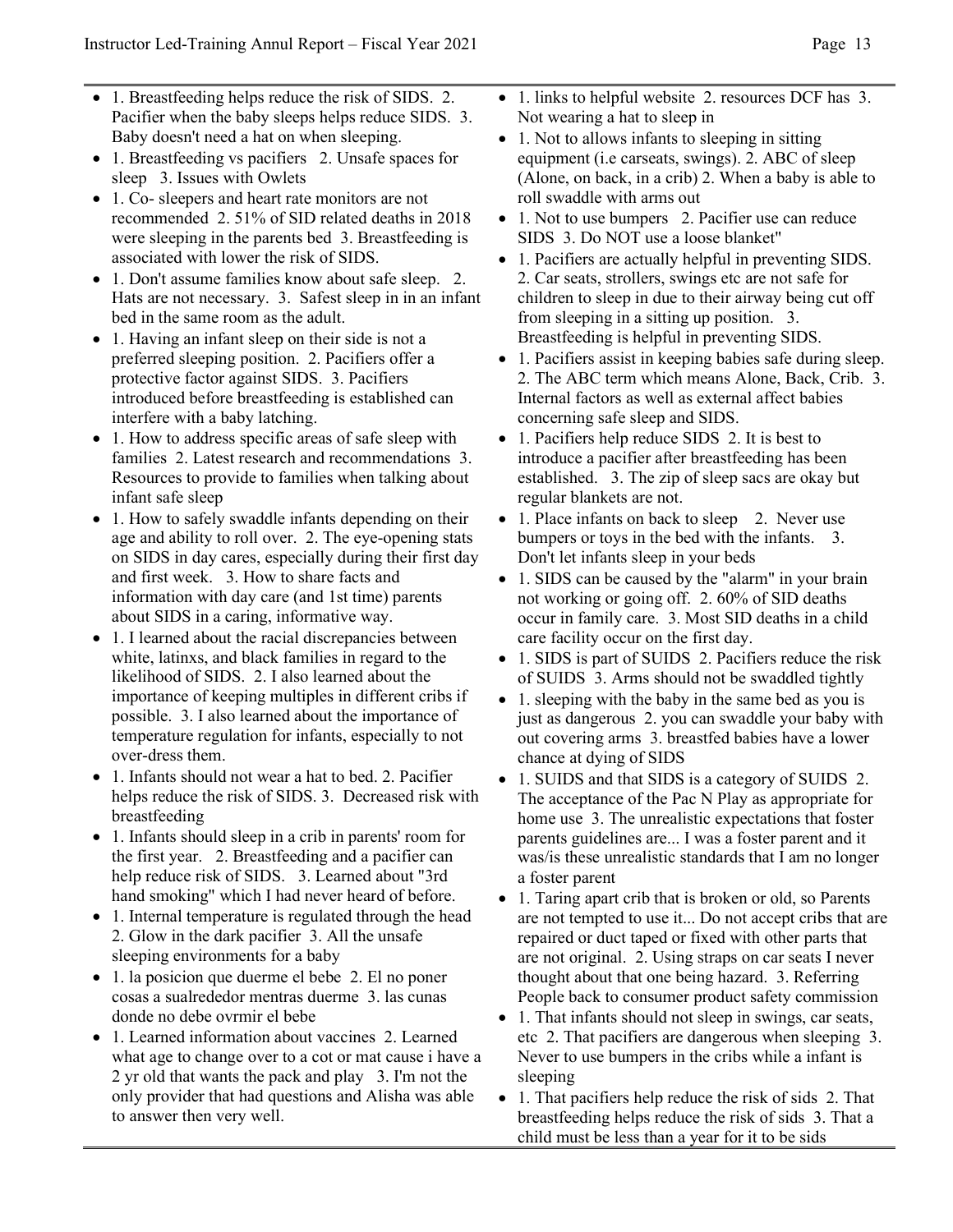- 1. the percentage of Infant deaths by race. 2. Triple risk SIDS theory 3. About baby boxes.
- 1. the US does not approve of the use of cardboard boxes 2. consider using a pacifier at night or during naps 3. tummy time is important to help build strong muscles
- 1. There is a difference between SIDS and SIUDS. 2. Breastfed babies eat more and which decreased chances of them falling into a deeper sleep that could cause a type of accidental asphyxiation or SIDS. 3. Parents assume if the product is being sold, it must be safe.
- 1. Third hand smoke is dangerous for infants and can increase the risk of SIDS. 2. Children of mothers who smoke, drink or use drugs while pregnant are at an increased risk of SIDS. 3. Having a safe sleep policy is helpful to both the parents and teacher(s) and is a great way to open a line of conversation on safe sleep practices with new families.
- 1. Triple Risk Theory-External Factors, Physiological Response and Development of an infant are factors that are consider in SUID 2.ABC- Infant should sleep, Alone, on it's back , In a crib. Tummy Time should always be supervised and at least 2-3 times daily.
- 1.Breastfeeding reduces sids risk 2.Infants can use a wearable blanket like a swaddle3.Pacifiers are shown to help with sids too
- 1.Laying baby on back 2.bumper pad 3.Breastfeeding and pacified had in common
- 20% of SIDS deaths occurred while the infant was in the care of a nonparent caregiver 66% of sleep related deaths were in an adult bed and 51% of them were co-bedding breastfeeding helps to reduce SIDS
- 3 types of SUID including SIDS Early education is the most effective method of decreasing the risk of SIDS Breastfeeding greatly decreases the risk of SIDS
- 3500 estimated infant deaths a year  $1/2$  from SIDS Don't let twins/triplets sleep together Room in until at least 6 months age
- A baby should sleep in a crib in the parent's room. Breast feeding reduces the risk of SIDS. Having a pacifier is acceptable.
- a good review of information so many deaths happened outside of the home they happened so soon after baby going home
- A pacifier helps the baby not go into a hard sleep. Baby should always be placed on their back to sleep. Breastfeeding reduces the risk of SIDS
- a pack and play can be used as a crib and be more cost efficient babies do not need to wear a hat when
- they sleep don't clip the pacifier on the infants clothing
- a parent can use a pacifier a month after they have started breastfeeding do not use bumpers
- AAP took away to temp in degrees for how to keep your home temp safe Rachel Moon Hanna Kinney
- ABC
- ABC Alone, Back, Clutter Free. Pacifiers can lower the risk of SIDS, but do not introduce until breastfeeding is established. Have baby sleep in parents room in separate crib until at least 1 years of age.
- ABC Same room, separate bed for 1 year Info about the KIDS network
- ABC = Alone Back Crib 2-3 times a day = tummy time Swaddle = not too hot, not too tight, not able to be flipped over
- ABC- helpful acronym to remember how to place a baby when sleeping; great resources to help educate parents; breastfeeding and pacifiers help reduce SIDS
- ABC of safe sleep
- ABC of safe sleep, 60% of infant deaths are in family child care, multiples should be in sperate cribs
- ABC, using a pacifier, no hats on baby
- ABC--Along, on their Back, Clutter free crib. Breastfeeding reduces SIDS. The us
- ABC's
- ABC's can Have a pacifier in the crib can be in the parents room
- ABC's Pacefiers reduce risk
- ABC's is easy to remember
- ABC's of safe sleep Do not use bumper pads Breastfeeding reduces risk of SIDS.
- -ABCs of safe sleep -66% of SIDS deaths the baby was in the adult bed -involving the whole family (including siblings) for more involvement/results
- ABC's of Safe Sleep Pacifier reduced SIDS How smoking increases risk
- ABC's of safe sleep. Just because products are on the market for infant does not mean they are safe for infants. Babies cannot regulate their own temperature- do not overheat with hats or blankets.
- ABC's of safe sleeping for an infant
- ABC's, no hat, use of pacifier
- ABC's, crib info, tummy time.
- About breastfeeding and SIDS
- about Charle Book A good video to share with families when we give out our pack and play
- About how to protect babies in their sleeping. No loose blankets; nothing in cribs. Keep area around baby ventilated without blockage so child can breathe more oxygen.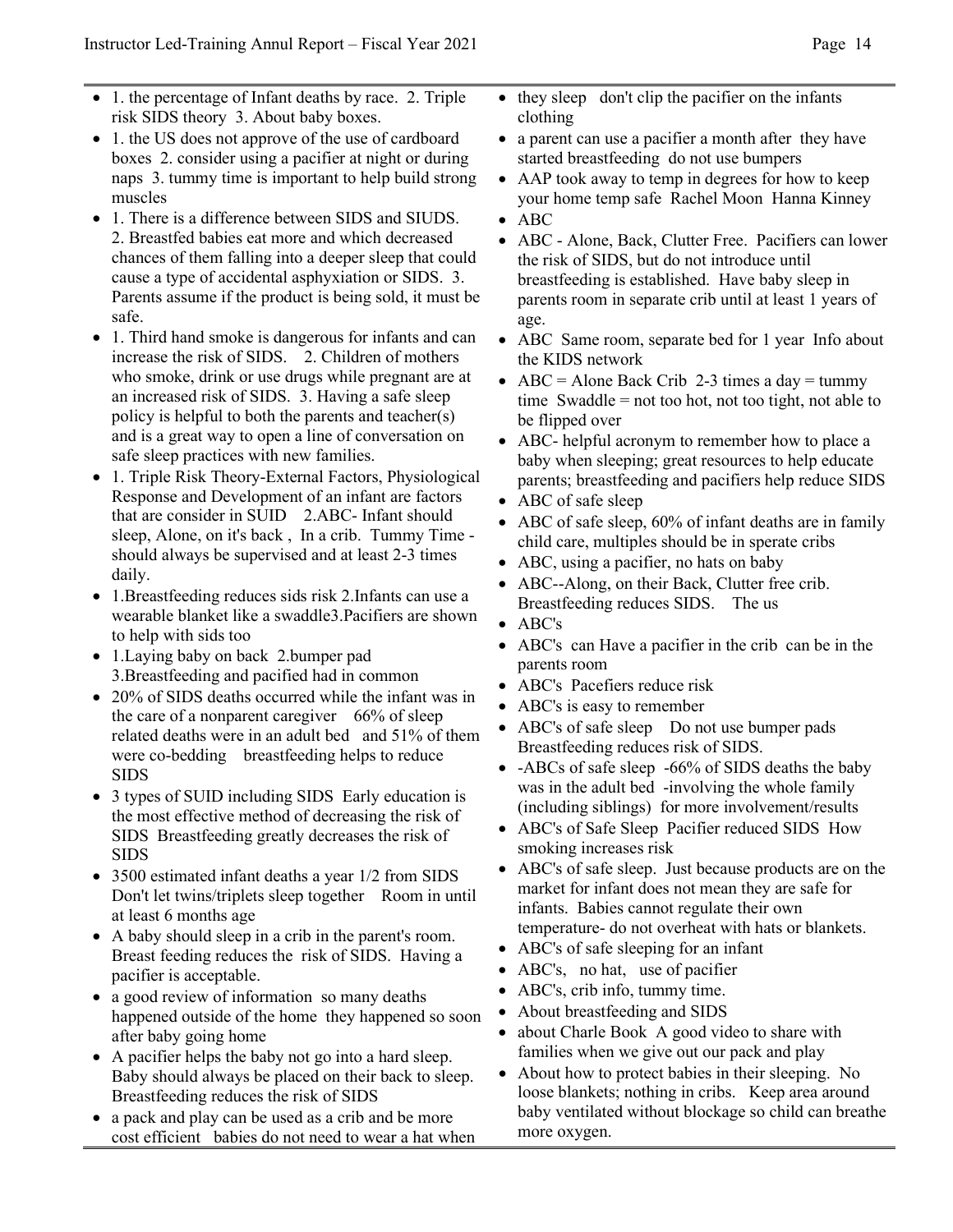- about pacifier hats position to lay down baby
- about risk of 3rd hand smoke, why no hat on baby inside, the play pens I put my kids & grand kids in are now the preferred thing.
- about SIDS and risk factors; safe sleep; How to talk with patients about safe sleep
- About Sids, how to reduce the risk of sids, and about cribs
- ABS = Alone, Back, Crib Tummy time helps get strong muscles 2-3 per times a day One baby per crib
- According to Kids network, Immunizations reduce the risk of SIDS by nearly 50%.
- age defined for SIDS sleep on back baby boxes not reccommended
- All previously knew
- All that should be in the crib with the baby is a pacifier, no hats on babies while sleeping, don't leave the baby sleeping in a carrier after carrying him into the house
- Alone Back No clutter for sleep
- Alone back sleeping is safest clutter free crib
- Alone On Back Clutter Free Crib
- alone in parent room pacifier ok with breastfeeding autopsy needed
- Alone on your back (*i* had thought it was side) firm mattress , no clutter in the crib.
- Alone, Back, Clutterfree Crib. No hats. Wow!!!
- alone, on back, no clutter in crib
- Alone, on Back, Clutter free Crib
- Alone,Back,Crib ABC Pacifier should be offered at each sleep Swaddle a baby that wants to be swaddled
- Always remove a sleeping child from a car seat, do not use a blanket in the crib, do not use bumpers in cribs
- amount of blankets clothes, prgrams to help parent with training and baby needs bed, ect
- An infant does need to wear the hat once home The infant does not need to be covered after swaddling and in bed - check room temp first to see how warm it is Pacifier's do help in the risk of SIDS
- apparently there is no safety standards or guidelines proving that baby it is unsafe for babies to sleep in a box.
- appropriate clothing for infant while sleep breastfeeding reduce SIDS what exactly SIDS and SUID
- Appropriate items or actions that protect from SIDS.
- arousal response deficit, 32% decreased risk of SIDS for breastfeeding, immunizations help
- As a daycare provider dealing with low income parents that maybe can't afford the right sleep environment that they have an option and going down
- or calling the health department. I didn't realize that breast-fed babies can be reduced by that much and having sids and I didn't realize that six cases where are higher and ethnic groups
- Autopsy is always performed to determine. Learned new ways to check and monitor babies body temp (flush) That a baby has a muscle in their neck that tells them when they aren't able to breathe in their sleep and to lift their heads/roll over.
- Avoid hats in the cribs unswaddle arms at certain age
- babies are best in crib in parents room anatomy of why sleeping on back is best statistics of infant death related to SIDS
- babies are okay to sleep in a wearable blanket it's recommended baby co-rooms with parents a pacifier is recommended after breastfeeding is firmly established
- babies are to sleep in parents room anatomy of why sleeping on back is best statistics of infant death related to SIDS
- Babies are way less likely to die from SIDS when breastfed. You really shouldn't put a blanket on baby. There are pack-n-plays available for those who have need.
- Babies can sleep in parent room in their own bed. Babies should not wear hats to sleep. Babies die from SIDS in daycare centers.
- Babies can sleep with pacifiers. Babies should stay in parents room for the first year. You do not have to put a baby on their back if you have a doctor's recommendation to do it differently.
- Babies can suffocate themselves with their necks in swings and car seats, DCF can provide cribs to families in need, and pacifiers are recommended for sleeping.
- babies covered in car seat breathe in CO2 babies aren't just safe because they are in a crib-parents room is best
- babies do not need a hat when they go home need an autopsy to confirm sids no bumper pads
- Babies need to be put on their backs to sleep, 2nd and 3rd hand smoke increases SIDS and babies should be swaddled and not given loose blankets when sleeping.
- Babies need to sleep in parent's room on their own crib in parents room. Babies need to sleep on the back. And the ABC's of Safe Sleep, A for alone, B for back and C for crib.
- Babies need to sleep on their back, a pacifier reduces the risk of SIDS, the crib should be in the parents room
- Babies need to sleep on their back, do not have crib near curtains,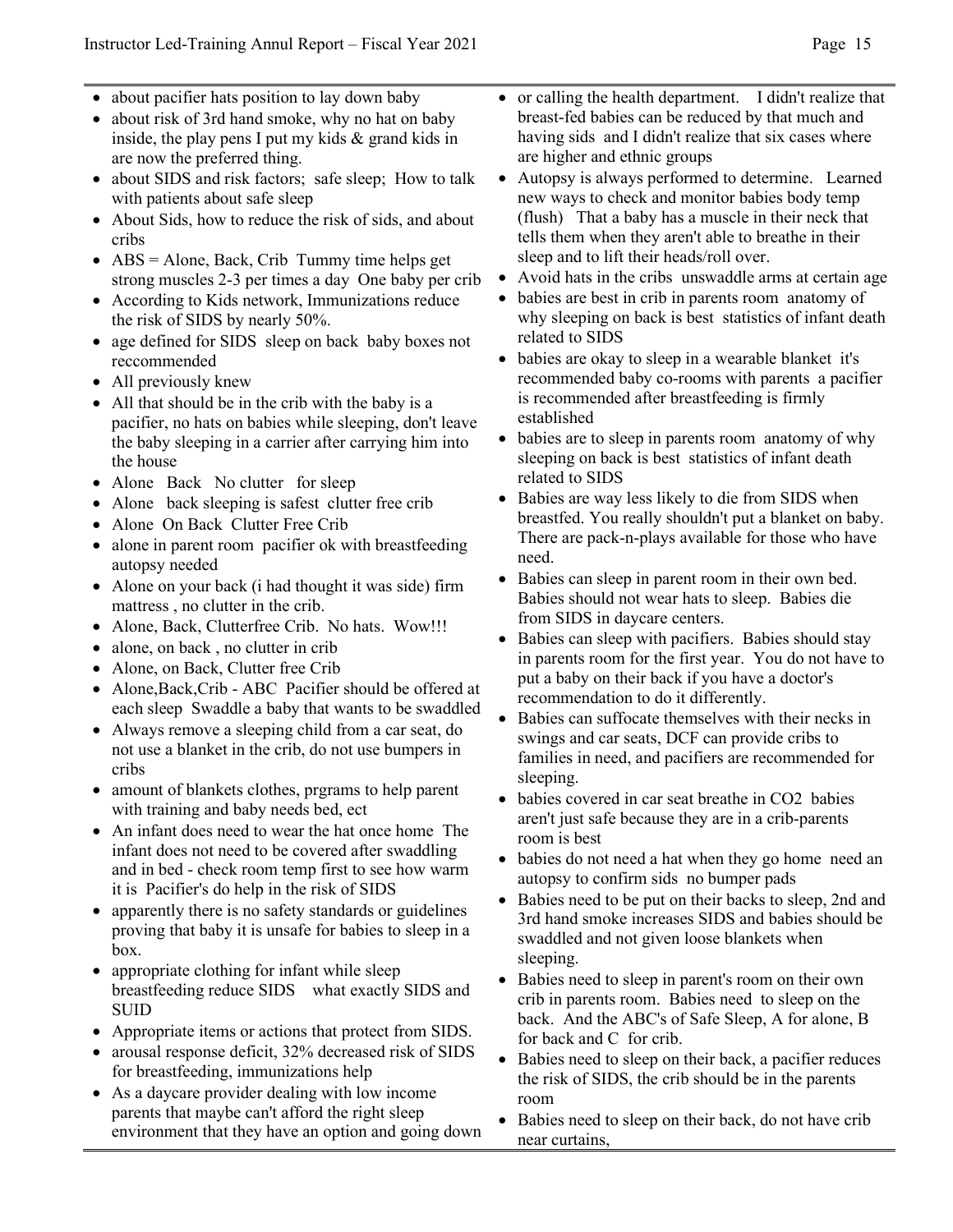- Babies need to sleep on their backs at all time. Safe sleep environment has not blankets or loose fabrics. Actual SIDS only occurs about one time per year in KS while other cases are SUIDS
- babies should be in parents room for 1 year 1/3 of cases of SIDS in child care occur in first week pacifiers reduce risk of SIDS
- Babies should be placed on their backs to sleep. Babies should sleep alone. Babies should be in a clutter free safe sleep environment.
- babies should be put in Supine position, It is ok to have pacifier, Percentages
- Babies should not cosleep, bumpers or any other items should not be in the sleep area, sleeping baby boxes are not safe due to flammability and lack of durability.
- Babies should not have loose blankets with them in the cribs
- Babies should not sleep through the night Crib in parents room
- Babies should not sleep with hats on Babies should sleep in parents room until 1 year of age Babies should not sleep in bassinets until after around 2 months of age
- Babies should NOT wear a hat while sleeping.
- Babies should not wear hats to sleep in, breastfeeding reduces the risk of SIDs, and that SUIDs was the 2nd leading cause of death for infants.
- Babies should sleep Alone. Babies should sleep on their back. Babies should sleep in a crib in their parents' room.
- Babies should sleep in parents room in a separate bed for the first year to reduce sids. Use a pacifier at nap/bed time once breastfeeding is fully established. To determine whether a baby has died of sids an autopsy is performed, the death scene is examined and the clinical history is looked at.
- Babies should sleep in the same room but in a crib as a care giver. Baby boxes are not recommended for babies to sleep in. SIDS only involves children up to one year of age.
- babies should sleep in their parents room for the first six months
- Babies should sleep in their parent's room for the first year of life.
- Babies should sleep on a firm mattress in the parent's room. Pacifiers are encouraged. Difference between SUID and SIDS
- Babies should sleep on firm surfaces, wearable blankets only - no loose blankets, only one layer more than an adult would wear to keep a baby warm.
- Babies should sleep with a pacifier, breastfeeding reduces risk of SIDS, Use a hat to keep baby warm.
- Babies sleep safest in parents room in own bed dont place burp rag under baby when laying them down
- Babies who die of SID often have a malfunction in a part of the brain Technically mesh bumpers are OK but no bumpers at all is preferred Babies are at greatest risk to die of SIDS before 4 months old
- Baby boxes are a thing HR monitors such as Owlet not approved Immunizations reduce risk of SIDS
- Baby boxes are just down right creepy and completely unsafe even though it is firm. Multiple babies such as twins needs to sleep in separate cribs, Play pens sleepers are the best crib for the infants.
- Baby Boxes are not safe. Pacifiers reduce the risk of SIDS. Wearable blankets should be used for swaddling
- Baby Boxes aren't safe, no hats while in crib, wait to use paci until baby is fully accustom to breastfeeding
- baby in parents room, pacifier use, sleep sack
- Baby not to sleep in fancy things How many babies die because of SIDS How her son died at child care provider
- Baby on back for sleep position. Swaddle guidelines.
- baby should be in parents room, not their own room, pacifier reduces risk, ways to encourage parent compliance
- baby should not need a hat at home one layer more than parents for temp control parents room is safest
- Baby should sleep alone, on their back, and in a clutter free environment.
- Baby should sleep on back Pacifier is good for baby No blanket on baby
- baby should sleep on their back, without a hat and in a crib of their own.
- Baby should use pacifier; baby should sleep in room with caregiver until one year of age; don't angle the mattress/crib
- Baby should wear one layer of clothing extra to sleep Advice from health care providers nurses in hospital and SIDS info by trusted resource providers helps parents be more aware and follow safe sleep guidelines Don't solely rely on owlet monitors
- Baby sleep in crib in parents room, baby sleep on back, baby body temperature is regulate through the head
- Baby sleeping in crib in parents room. Immunization reduce SIDS. Offer pacifier after breastfeed.
- Back is the best sleep position, same room separate bed, no loos blankets or toys in crib
- back sleep only, use pacifier, and breastfeeding reduces SIDs
- Back sleep. Layers. Crib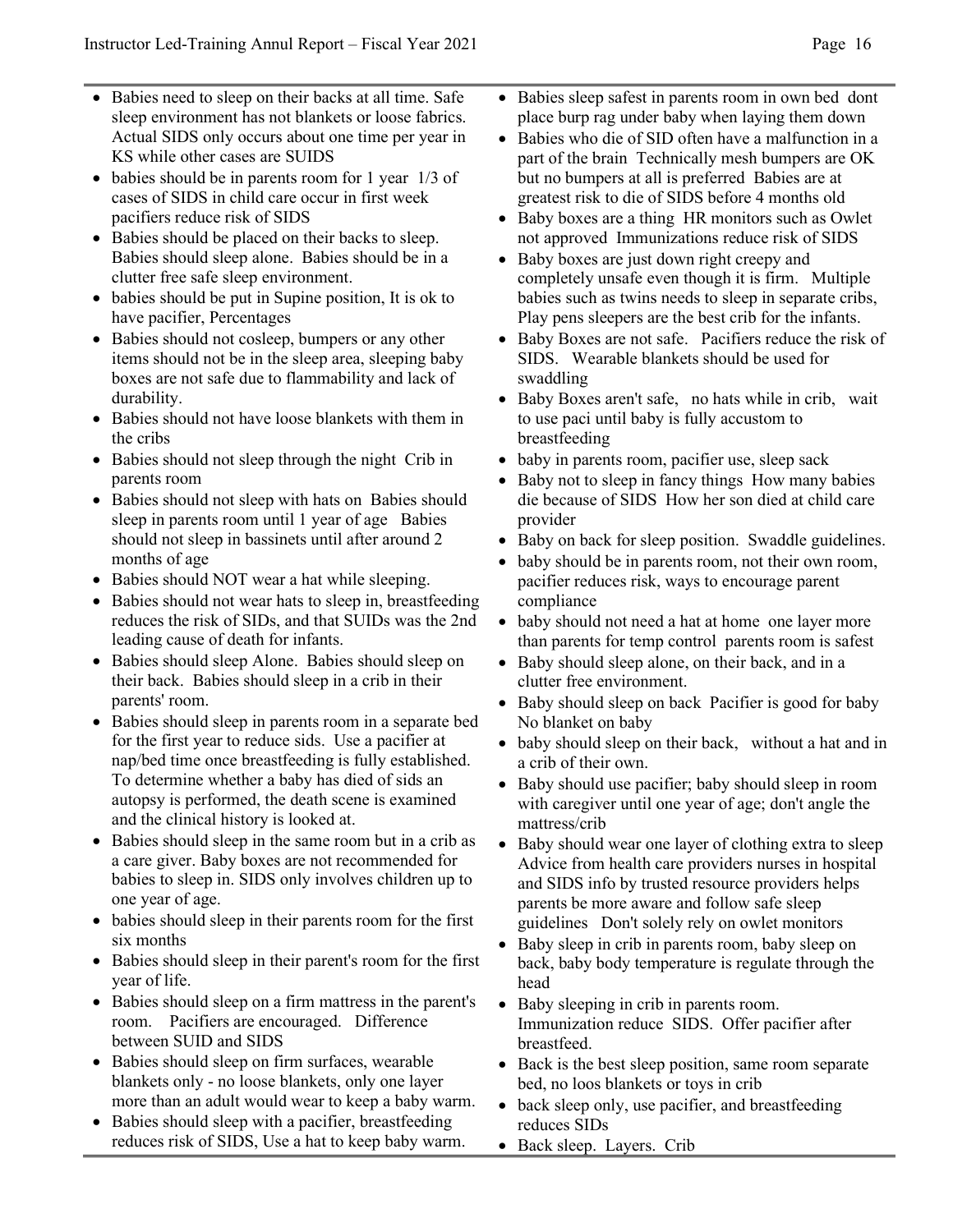- Back to sleep Firm surface Place to sleep with paci
- Back to sleep Pacifier use Sleep sacks
- back to sleep is best pacifier introduction after breastfeeding is established breastfeeding reduces risk of SIDS
- Back- trachea anatomy reduces risk of aspirate SIDS death # true low Pacifier while sleep
- back, pacifier, no bumber
- Best for infant to sleep in crib in parents room For SIDS while in child care, 1/2 cases occurred first day Education can/should begin before mom is pregnant
- Best not to co-sleep with parents, that being around smoke could increase risk of SIDS (obviously knew it wasn't safe but didn't realize the connection to SIDS), and the acronym ABC of safe sleep.
- Best place to sleep is in own bed in parents room  $X$  1 yr BF reduces SIDS Observing healthcare professionals increases parents influence
- best position, best practice, breast feeding reduces risk
- best to room in with parents pacifiers good breastfeeding reduces SIDS risk
- best way to put a baby to sleep, and how to comfort them by placing them in swaddle blanket, best place to sleep kid on firm mattress
- BF help with SIDS Sleeping on back is good due to trachea placement vs esophagus Pacifiers are good
- BF reduces SIDS Pacefiers reduce SIDS Sleep in parents room in separate bed X 1 yr
- BLANKETS NOT GOOD, DONT SLEEP ON STOMACH, NO FRILLS ON BABY SLEEPING AREA. INTERNAL INFO REGARDING TRACHEA ETC AND REFLUX
- breast feeding helps cut down on risk of SIDS pacifiers help with cutting down risk of SIDS/SUIDS cribette's firm mattress is acceptable for firm mattress sleeping
- breast feeding helps reduce SIDS
- breast feeding helps reduce, pacifiers help, and not to put hats on babies
- Breast feeding is recommended for infants because the infant is more likely to wake and not go into deep sleep. Pacifiers are also recommended for the same reason. When infants are in deep sleep they are unlikely to wake when stressed. Parents should delay pacifier use until breastfeeding is established and pacifiers are recommended but the infant doesn't need to constantly use it or be forced. Then the ABC for same sleep, A-alone, B- sleep on back, and C- clutter free crib/sleep environment.
- breastfeeding
- Breastfeeding Sids information Crib information
- Breastfeeding  $&$  pacifiers help to reduce the risk of SIDS 2-4 months if age is the most at risk time
- breastfeeding and immunizations
- Breastfeeding and lower rate of SIDS have a correlation There are 3 things that must happen to rule a death SIDS Pacifier use is encouraged.
- Breastfeeding and SIDS. Learned more about sleep sacks and not using blankets. More of the importance of babies sleeping on their backs.
- Breastfeeding and SIDS. The good things about one piece baby wraps versus layers. I did not know about the danger of bumper guards.
- Breastfeeding can help reduce risk of SIDS. Pacifiers can be beneficial in practicing safe sleep and can help with breastfeeding. SIDS is only determined after autopsy, etc.
- Breastfeeding can reduce SIDS. Do not put other objects in the crib with the baby such as stuffed animals or loose objects. There is a large amount of babies that have died from SIDS before their first birthday. I did not realize how common it is.
- Breastfeeding decreases risk of SIDS Pacifiers decrease risk of SIDS
- Breastfeeding decreases risk of SIDS. Rock and Plays have been recalled. Best place for baby is in parents room in their own crib.
- Breastfeeding decreases risk of SIDS. Pacifier use is recommended at nap time and bed time All the resources for correct cribs/bedding.
- breastfeeding has a correlation to SUIDS and reducing it. heart rate monitors aren't necessarily life saving sometimes the notify parents too late pacifiers are safe sleep approved.
- Breastfeeding helps reduce sids Pacifiers help reduce sids cribs should be firm
- Breastfeeding helps reduce the risk of SIDS. Pacifiers also help.
- Breastfeeding helps with sids. pacifier's are ok. don't use bumper pads.
- Breastfeeding infants are at decreased risk that formula fed infants. Co sleeping not approved but room sharing is preferred with baby in own bed Parents learn more by being shown by a model doing the same thing.
- Breastfeeding is associated with a reduced risk of SIDS. Positioners, Wedges, and Bumpers are NOT recommended. Smoke exposure can increase the risk of SIDS.
- Breastfeeding is better at reducing SIDS. Very few die from SIDS, it is usually other issues that cause the death of the child. Ethnicity plays a part in SIDS to a point.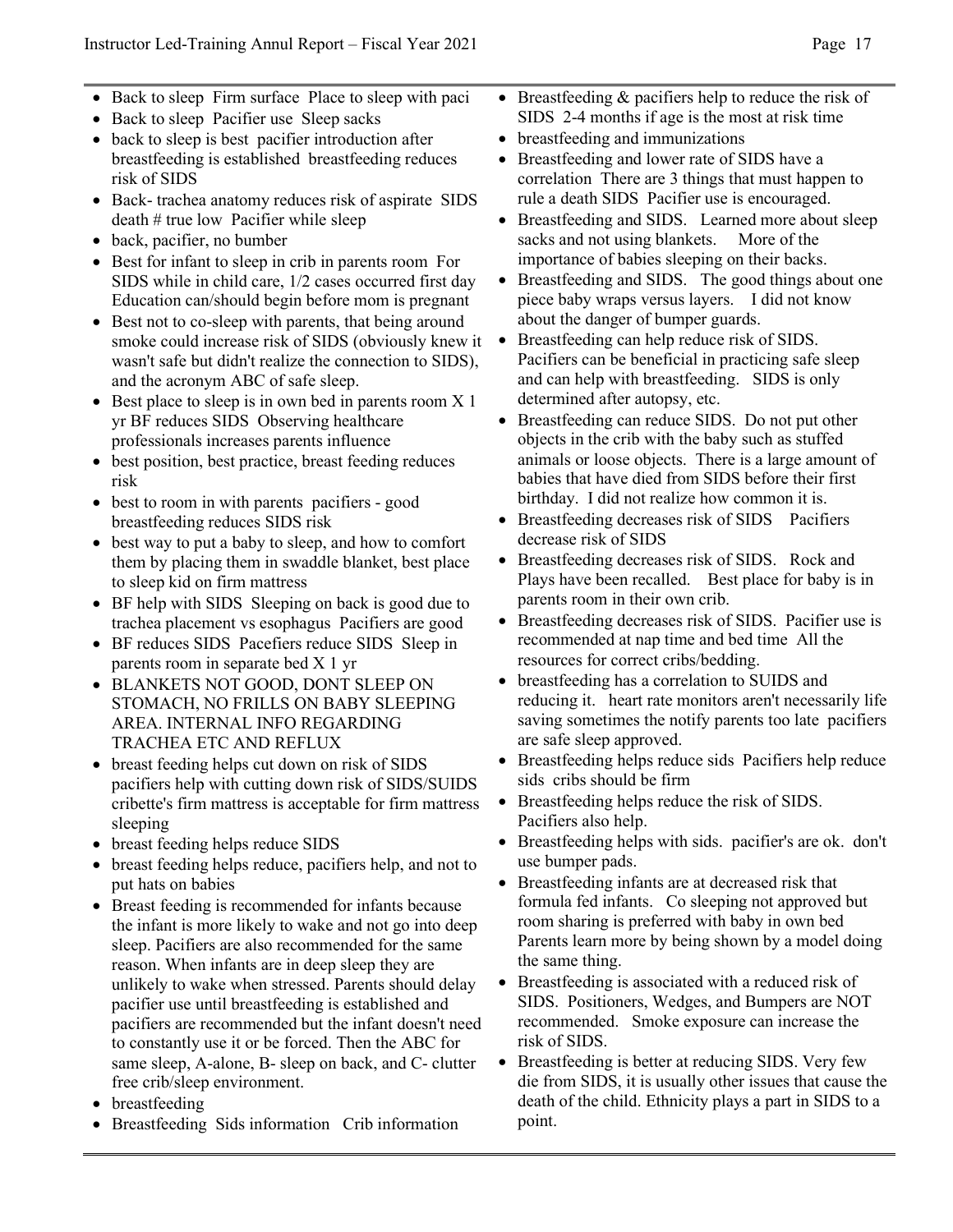- Breastfeeding numbers Did not know there is also a SUIDS Triple risk theory
- Breastfeeding reduce the risk of SIDS. Use the pacifier. I did not know that the use of pacifier was approved.
- Breastfeeding reduces risk
- Breastfeeding reduces risk of SIDS Don't use sleep positioners Don't rely on heart rate monitors
- Breastfeeding reduces risk of SIDS and it's recommended to put infant asleep with the pacifier.
- Breastfeeding reduces risk of SIDS put baby down with pacifier
- Breastfeeding reduces risk of SIDS. Pacifier reduces risk of SIDS. Bumper Pads are hazardous.
- Breastfeeding reduces risk, co-sleeping risks the ABC's of safe sleep.
- Breastfeeding reduces risks Sleeping in own crib in parent room
- breastfeeding reduces SIDS
- Breastfeeding reduces SIDS Nothing inside infants crib Smoking increases risk of SIDS
- Breastfeeding reduces SIDS Only dress the baby in one layer more than what you are wearing Put the baby to sleep with a pacifier
- Breast-feeding reduces SIDS SUID and "crib-death" The baby swing is an unsafe sleep environment, thought most people had those specifically to rock their kids to sleep. And the co-sleeper.
- Breastfeeding reduces sids greatly Important to have safe sleep in my contract Access to kids network for grieving parents
- Breastfeeding reduces SIDS risk Infant should sleep in crib in parent room for 1 year High aspiration risk if baby is prone because trachea is below esophagus in that position
- breastfeeding reduces sids risk. be a model for safe sleep, KS gives out cribs to mothers in need
- breastfeeding reduces SIDS, dont sleep babies with a hat on
- breastfeeding reduces SIDS, they give cribs to people in need
- Breastfeeding reduces SIDS.
- Breastfeeding reduces the probability of SIDS. Using a pacifier before establishing breast feeding is a way to reduce the chance of SIDS. A baby can't sleep with a loose blanket.
- Breastfeeding reduces the risk of SIDS Avoid sleep positioners No evidence of swaddling reducing SIDS
- Breastfeeding reduces the risk of SIDS Rock N Plays were recalled Immunizations reduce the risk of SIDS
- Breastfeeding reduces the risk of SIDS and don't have stuff around the crib.
- Breastfeeding reduces the risk of Sids significantly Pacifiers are recommended And the statistics for SIDS deaths in daycare in the first week
- Breastfeeding reduces the risk of SIDS, firm mattress, baby sleeps on back
- Breastfeeding reduces the risk of SIDS, the difference between SUID and SIDS, brain stem abnormalities associated with SIDs
- Breastfeeding reduces the risk of sids. Don't use a baby box. Immunizations reduce the risk of sids.
- Breastfeeding reduces the risk of SIDs. Pacifiers help reduce the risk. SUIDS.
- Breastfeeding reduces the risk of SIDS. Difference between SUIDS and SIDS. Higher rates of SIDS/SUIDS than I previously thought, many more.,
- Breastfeeding reduces the risks of sids Swaddles are great :) Ideas on how to talk to families about sids
- breastfeeding, don't swaddle a sleeping baby, pacifiers
- breastfeeding, don't use bumpers, sleep on their back
- breastfeeding, keep all but a blanket and a pacifier in the crib, foot heart monitor is unsafe
- breastfeeding, one kid per bed, loose blanket
- breastfeeding, tummy sleeping is high risk of drowning on vomit
- Bumper pads are no longer used, not safe Encourage pacifier use during sleep, reduces SIDS, keeps brakes active! 68-72 degrees in the house, fan face well, ceiling fan blowing up Don't sleep w/ hat on when discharged
- Bumper pads are not a good option. Pacifiers aren't all that bad. Hats for infants aren't necessary.
- Bumper pads should no longer be used Pacifier helps reduce the risk of SIDS Breastfeeding helps reduce the risk of SIDS
- Bumpers and blankets are not recommended. Firm mattress is recommended. Co-sleeping can increase the risk of infant mortality.
- bumpers are a risk, breastfed babies are lower risk, babies shouldn't have anything in their bed
- Bumpers aren't recommended. Pacifiers at bedtime are. Breastfeeding babies have lower risk of SIDS
- bumpers not safe, how smoking is related to SID, resources available (cribs in DCF offices)
- Bumpers or other items used to keep babies in place are no longer a good idea Babies should not wear hats to bed Babies should always sleep on their back alone
- Can not use over the counter heart monitor; has to be prescribed Immune support from breastfeeding; reduce risk of SIDS Pacifiers keep the brain awake, it's recommended
- definition of SIDS definition of SUID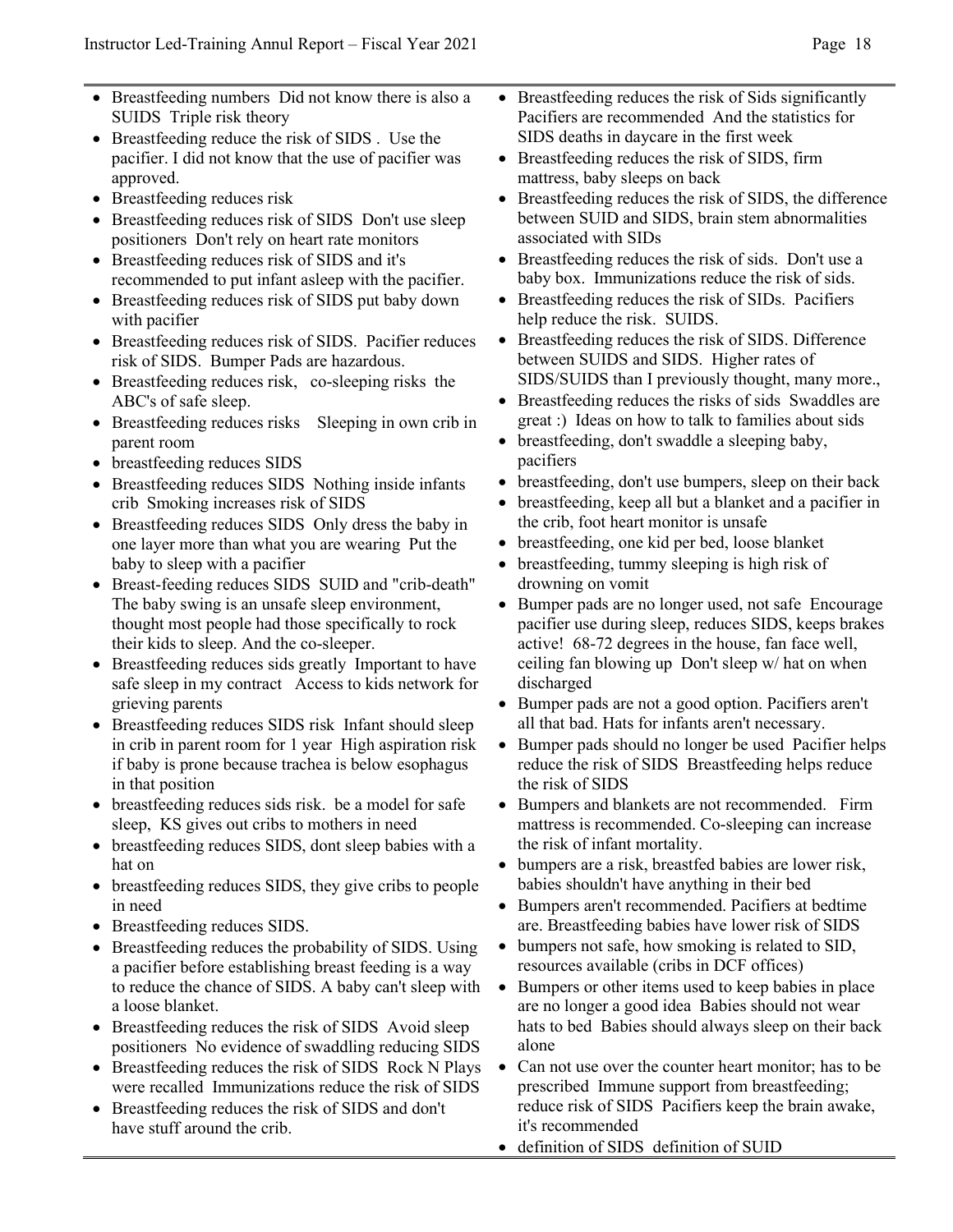- cardboard is flammable
- Carseats are not okay even for naps pacifiers reduce the risk of SIDS breastfeeding reduces risk of SIDS
- Charlieskids.org cribsforkids.org childcare list to check that your child care provider is meeting safe sleep standards
- child should not sleep in a swing, tummy time is not nap time, no hats while sleeping
- Child should sleep in same room as parent but on separate bed. Multiples should have their own beds. Pacifiers can be dangerous.
- Child should sleep in the parents room
- child should sleep on back, no other things are necessary unless you use a pacifier.
- child shouldn't sleep in carrier, clings or swings.
- clarification of use of pacifiers better understanding of anatomical reason why back is best Venn diagram Hannah Kinney Research
- clarification regarding bumper pads, use of a cap for baby, specific resources
- Commercial devices
- como dormir al bebe como ponerlo adormir como ponerlo a que mejor respire
- Correct sleep position, using a pacifier during sleep, and SUIDS - Had never heard the term SUIDS, SIDS is most commonly heard, learned the difference and can explain it to others.
- co-sleepers are not safe, even though it can be marketed as have to sleep with parent up to a year 1/3 of babies can die from SIDS at daycare
- Co-sleeping increases infant mortality. Pacifiers are recommended to reduce SIDS. Blankets and bumpers are discouraged they increase the risk of SIDS.
- CPSC.gov, pacifiers are ok again for naps, and no hats while sleeping
- Crib bumpers can be dangerous. A baby should never sleep in anything but a crib or portable crib. Just because something is on the market, doesn't mean it is safe.
- crib in parents room reduces risk by 50% Multiples should not share a sleep surface
- crib safety, breast feeding and pacifier.
- crib, breastfeeding, SIDS info.
- Cultural sensitivity regarding safe sleep/sleeping arrangement customs
- Danger of hats, reduction of occurrence with breastfeeding, and layering of clothes.
- DCF can help provide safe cribs to families that are utilizing other DCF resources.
- DCF is able to assist families with Cribs
- Decreased risk with breastfeeding Rates of SIDS Introduce a pacifier if child will take it
- Definition of SIDS. Breastfeeding reduces the risk of SIDS. Sleeping position of the infant.
- Diagnosis of SIDS, Not wearing a hat while sleeping, breastfeeding reduces potential of SIDS
- Did not know an autopsy had to be preformed do not place bulb syringe in bassinet Didn't know you should place them asleep with a pacifier
- Didn't know about the car seat or stroller or on the side or swing
- Didn't know there was a sleep box Getting children out of pack n play after 12 months Swaddling
- Difference between SIDS and other infant related deaths
- Difference between SIDS and SUIDS, tummy vs back
- difference between SUID & SIDS that pacifiers are utilized to reduce SIDS the stats of SIDS
- Difference between SUIDS and SIDS. Actual statistical information. Never heard of a sleep box before today.
- difference between types of cribs, the ABC's of infant sleeping, and the existence of "baby boxes" - I have never heard of those.
- Differences in the definitions Statistics Triple Risk SIDS Theory
- different cultures have different practices. ask parents what they will do and then educate safe sleep and why if needed important to educate patients/friends/family can be on tummy if being watched (play time)
- diffrence between SIDS and SUID ways to put a baby to sleep correctly several links to help as a resource to parents."
- do not co sleep, do not over dress baby, clutter free crib
- Do not lay with the baby. Use different blankets. Use sites to find out if baby item is expired.
- Do not leave hats on an infant. Place pacifier in crib. Firm mattresses are best.
- Do not put a hat on baby. Do not use loose blankets. Do not co-sleep with infants.
- Do not put a hat on the infant, when at home. Immunization reduces the risk of SIDS. Should not have a blanked in the crib.
- Do not put hat on infant when in crib. Pacifiers decrease the possibility of SIDS. When smoking, caregivers should remove protective clothing and hat before picking up/handling infant/children.
- Do not use baby boxes. Do not allow children to sleep in anything other than a crib. The chance of SIDS or SUIDS is partially influenced by brain development.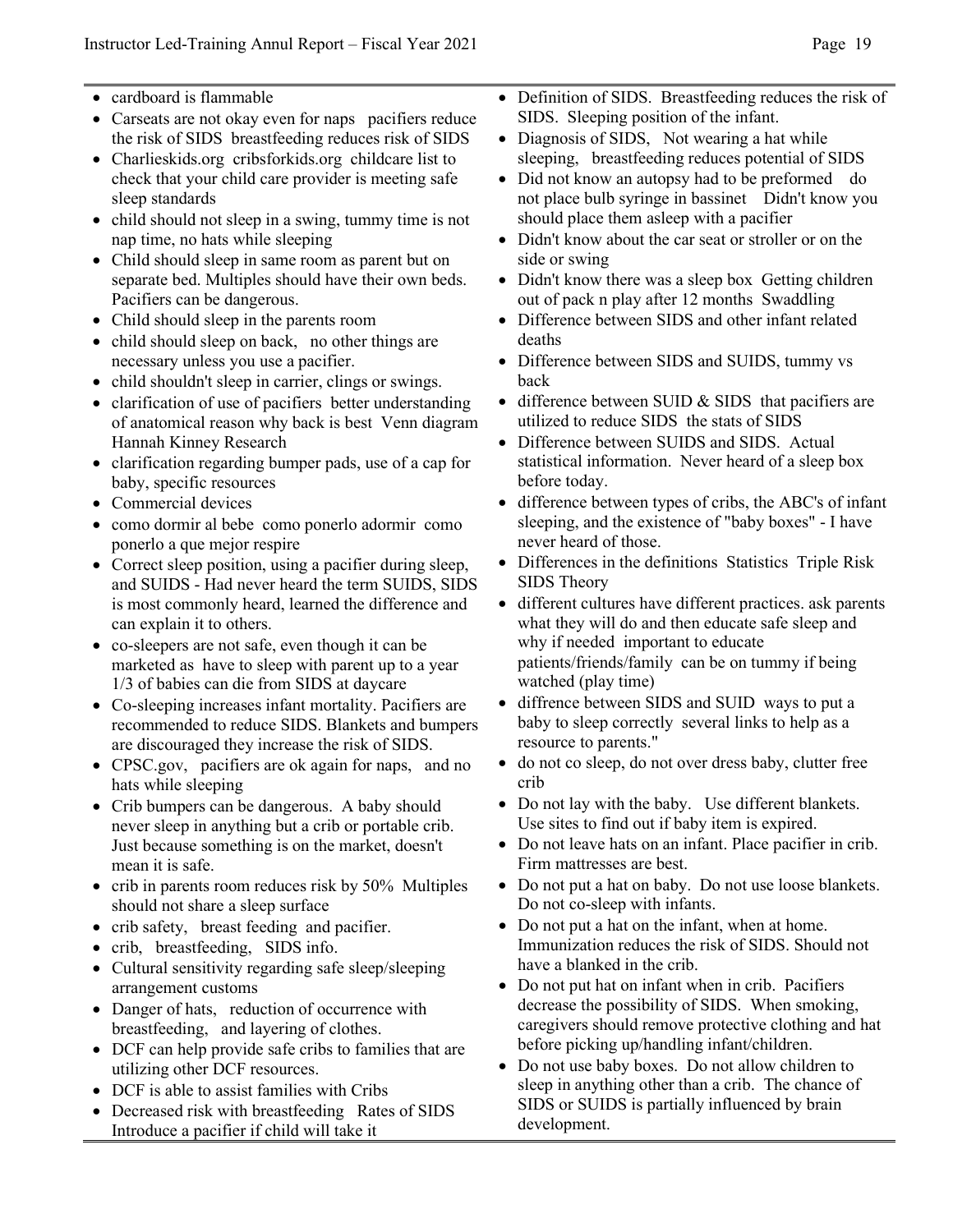- Do not use bumpers. Do not put stuffed animals in with child.
- Do not use loose blankets, safest place for infant in crib in parents room, and portable cribs are good to use
- Do not wear a hat while baby is sleeping Babies should sleep in parents room until 6 months If baby is puking keep on back
- do not wear hats, perform a complete autopsy  $\&$ clinical history, consider giving pacifiers
- don't have a baby sleep with a hat, bed co-sleepers are not safe, and pacifiers reduce the chance of SIDS
- Don't have babies wear hats inside. It is encouraged to have babies use a pacifier. Babies most at risk are 2 weeks to 4 months of age.
- DON'T LEAVE A HAT ON AN INFANT AND A FEW OTHER THINGS I DON'T RECALL.
- Don't leave hat on the child use a pacifier when putting baby down for nap don't use blankets
- Don't over dress the baby Alone, on back, in a crib We need to reduce the percentage of deaths by sids
- don't over swaddle. no loose blankets. no sleep positioners
- Don't put a baby to sleep with a hat on.
- Don't put a hat on a sleeping baby Breastfeeding reduces SIDS Use a pacifier during sleep
- Don't put a hat on for sleeping. The breastfeeding stats. How to put the portable crib together!
- Don't put a hat on infant when sleeping. Keep them from getting them to hot. Second hand smoke being a potential cause. Don't use positioners, and do not elevate the mattress.
- don't put anything in the crib, pacifiers encouraged, crib in the same room as parent
- Don't put extra blankets on baby, leave it on its back.
- don't put hat on sleeping infant in the house better to sleep in same room as parents good for infant to sleep with pacifier
- don't put hats on a baby when sleeping. African Americans have a higher rate of infant death than any other race Check on a sleeping baby every 15 mins
- Don't sleep with baby in bed Keep a clutter free crib Baby sleeps on back
- Don't smoke around infants Safe sleep environments Maintain temperature
- Don't swaddle after they can roll over. Part of the baby's brain is immature. Resources for recalls.
- Don't use a Bumper Pad, Infants should sleep on their back
- Don't use a hat Don't swaddle arms in sleep sack if they can roll Safe sleep statistics
- Don't use a loose blanket. Don't put a hat on your baby to sleep. Check the baby mouth before laying the baby down.
- don't use bumper pads, smoke free environment and do use pacifier
- Don't use bumpers Don't overdress Don't use loose blankets
- Dont use bumpers in a crib, 20 % of SIDS deaths occur in the care of a non-parent and of those, half of children in a CC environment when SIDS occurs, 1/2 are on day 1 Did not know a car carrier was an unsafe sleep environment
- Don't use hat for warmth. Use of pacifiers.
- Dress babies according to their environment, Pacifiers help reduce SIDS, Breastfeeding in bed highers the risk of SIDS.
- Dress baby in one layer of climate appropriate clothing. it is best to have the baby in it's own crib in the room of the caregivers. There is still no known cause for SIDS.
- Drop-side cribs are not recommended; the fan/air in with the sleeping infant is not fully vetted to say it can help SIDS from occurring; specific statistics of SIDS in different populations.
- educate parents on the importance of looking into their baby's daycare make sure they have a safe sleep policy many infant's do not live to see their first birthday
- Elevating for Reflux is not effective- Do not elevate refreshed the ABC The number in 2018 was 231 died before their 1st birthday
- Eliminate second hand smoke Multiples are not to co-sleep Use pacifier during naps and bedtime
- Emphasis on a clutter-free crib. Do not let an infant sleep in a swing or rock-n-play. Dress the infant in no more than one layer more than an adult for the type of weather.""
- Encourage pacifier for safe sleep once BF established Babies should not sleep consecutive long hours
- Encouraging a pacifier and having the infants sleep in the same room as the parents.
- environment, swaddling, only paci
- Esophagus=food pipe; Trachea=windpipe; websites for resources. :)
- Even if baby falls asleep in carseat, they should still be taken out and placed on their back in the empty crib Keep baby's head uncovered, should wear 1 layer more than what adult is wearing Immunizations decrease the risk of SIDS by 50%
- Even if the infant falls asleep in a carseat, or swing, take them out anyway and lay flat on crib. That a body sling could be hazardous to the infant.
- everything has changed since I have a 20y/o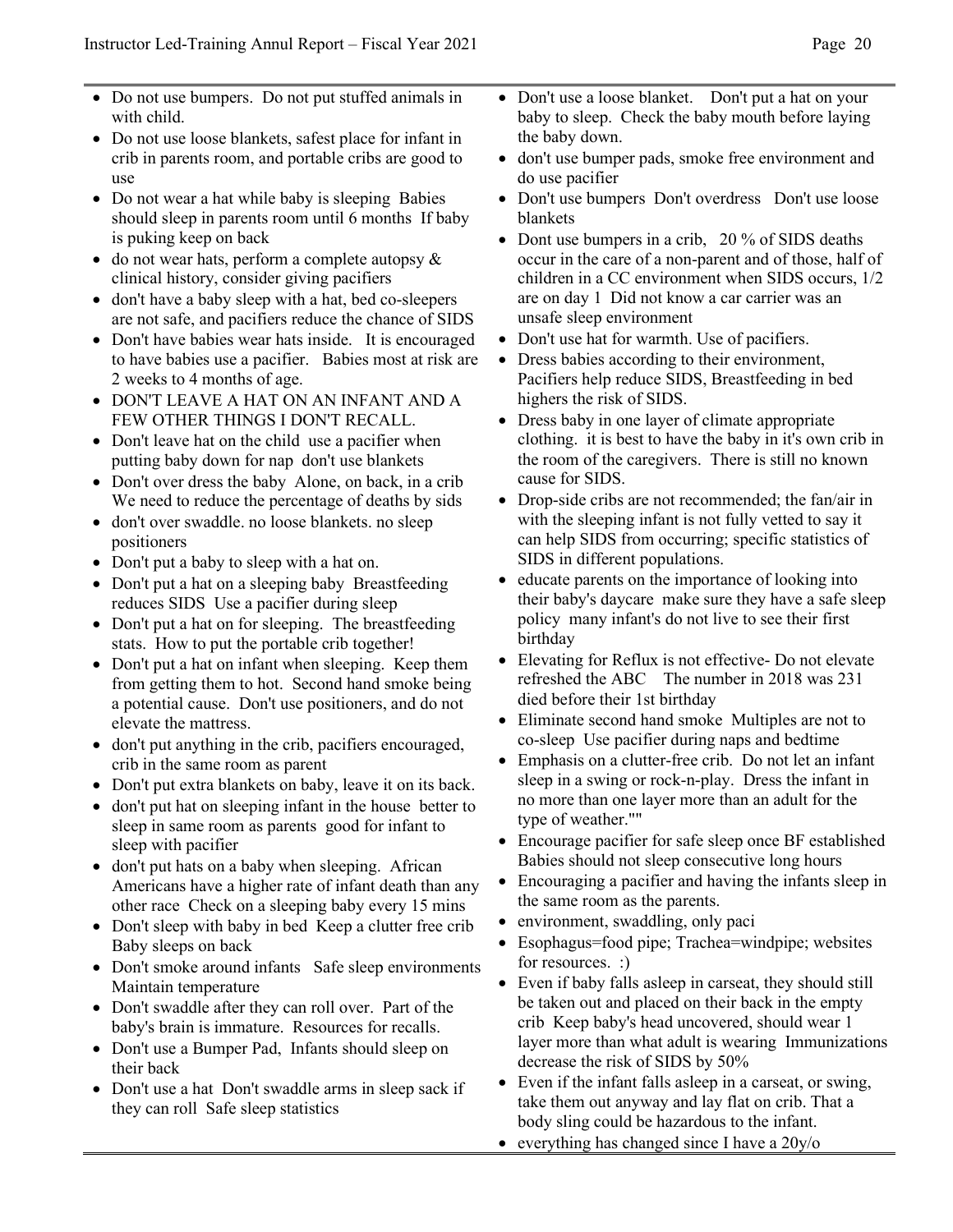- Excellent trainers and excellent information! Very much appreciate this course!
- exclusive breastfeeding reduces chance of SIDS safest place for baby to sleep is alone in a crib in parents room baby should not sleep in a swing or rocker
- Facts about the importance of breastfeeding, importance of shots, appropriate bedding to use.
- fans not necessarily SIDS preventative, no side sleeping, why hats not necessary
- Firm mattress
- Firm mattress sleep on back no bumpers or wedges, no co-sleeping's
- Firm mattress and nothing else in crib Like the film on how to set up the new cribs. Keep giving out information to all families.
- Firm mattress, the importance of sleeping on the back, and the importance of external factors (environment, stress, etc.)
- flap that divides tube to lungs and stomach, baby slings are dangerous sleeping environments, the rate of SIDS death at child care centers
- folding cribs are safe places for babies to sleep. DCF has these cribs available for our families. Pacifiers can reduce chances of SIDs
- full year in parents room no multiples sharing sleep space vaccines decrease SIDS %
- Give a pacifier, stats, and have babies sleep in parents room.
- Give pacifier if desired baby sleep in parents room in a safe sleep crib you can use a sleep sack
- good conference
- Good references and resources to continue learning  $&$ to share with others, that pacifiers are recommended to help safe sleep, that DCF has safe cribs that are available for low income families
- Hadn't heard of a sleep box, breast feeding reduces risk of SIDS, post natal alcohol intake bad as well for mom/baby
- Hats are good for babies to wear to bed, pacifiers can help reduce SIDS, and only one layer more than adults
- Hats are not needed after awhile, Nothing is to be used in the crib , pacifier helps to reduce SIDS
- Hats are not recommended Side sleeping is no longer recommended Twins should not sleep in same crib
- Hats are not recommended for sleep Best place for infants to sleep is in room/in crib w/ parents
- Hats are only used in the hospital to regulate temperature. Vaccines help reduce the risk for SIDS Pacifiers help stop the baby from going into too deep of sleep
- how to care for babies in general
- Hats on infants are no longer required after the initial bath A baby on drugs brain is 20% smaller than a normal healthy brain
- hats only needed for 24 hours pacifiers help reduce risk of SIDS breastfeeding reduces risk of SIDS
- have absolutely nothing in the crib but pacifier
- Have baby sleep alone, in a crib. Breastfeeding reduces SIDS
- Having an infant sleep in their own bed next to the parent placing an infant on their back to sleep Let infants sleep in their own bed without clutter
- Head regulates baby temperature Mandula is related to SIDS
- Healthy infants do not need hats. They should be able to regulate their own body temperature. I had never heard about the Triple Risk SIDS theory.
- Healthy term infants should be placed on their back to sleep for every sleep. Breastfeeding is recommended and is associated with a reduced risk of SIDS. Tummy Time is needed to develop strong muscles.
- Heart monitor needs to be prescribed; False reassurance Babies can rest in swing if the person watching the baby is awake and consistently watching the baby Breastfeeding reduces the risk of SIDS by 68%
- Heat regulation regarding baby caps. Swaddling and when to remove the arms from the swaddle. Racial disparities in SIDS.
- Hospitals should check car seats prior to baby discharging. Do not place a hat on babies head to sleep in. Sleeper sacks have arm holes.
- How bad second hand smoke is in relation to SIDS Portable beds can work Pacifiers are helpful
- How breastfeeding helps. The interference of pacifiers. The importance of a firm mattress.
- how breastfeeding influences the occurrence of SIDS how to control a baby's temp during sleep appropriately
- How dangerous the rock n plays can be, I had never heard of baby boxes until today, and I wasn't aware that breastfeeding reduced SISD.
- How many babies die of SIDS in Kansas every year
- How often changes are made to how a baby sleep.
- How pacifiers are not safe to have clipped to a baby when sleeping. Keeping the room the baby sleeps in clear of cords. Breastfed babies are less likely to get SIDS.
- how SIDS deaths are determined, pacifier effects
- HOW TIGHT MATTRESS SHOULD BE ELEMENTS OF PACK AND PLAY
- how to accurately swaddle, not to use blankets, and not to use the hat indoors.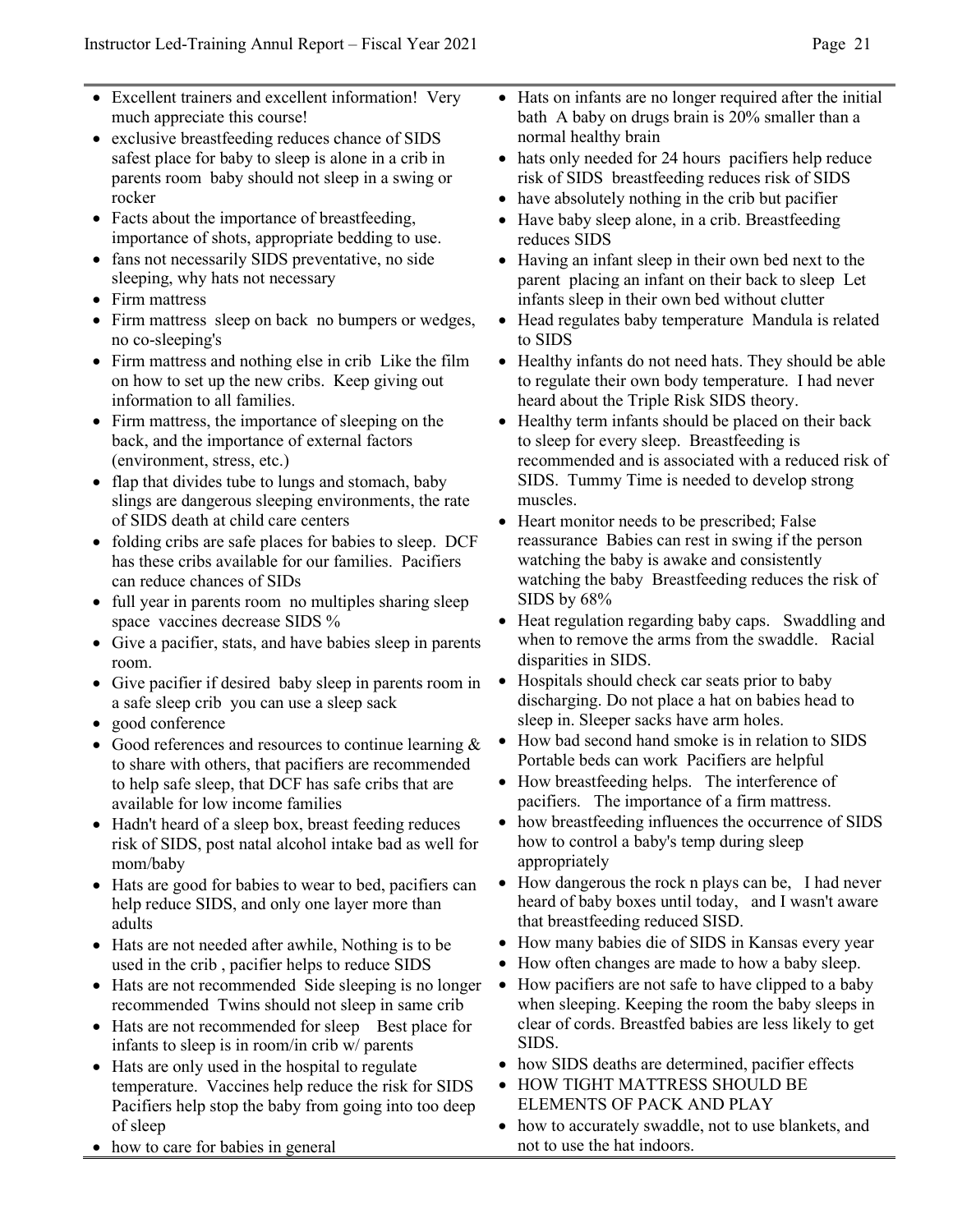- How to dress infant when its cold inside the head How infants should sleep when they are in a crib Native/African American babies have better chance of dying from SIDS
- How to gauge temperature, the problems with usage of bumpers, and that a pacifier can reduce the risk of SIDS
- how to have a baby sleep, nothing in baby cribs, not to have baby in parents bed
- how to keep babies alive, use your wife to breastfeed, don't let your wife get drunk while pregnant she can be the DD
- How to maintain temperature better for infants.
- How to place baby in a crib without anything else.
- how to properly lay an infant down to sleep. How reduce risks Breastfeeding is the safest option.
- How to reduce SIDS risk. ABC's of SIDS risk reduction. The association of smoking to SIDS.
- how to regulate temp, how they should sleep, what goes in the crib
- how to sleep a baby correctly
- How to swaddle, not to use hats and not to use bumper pads
- How tummy time ties in with prevention; non-parent environment SIDS death stats; info about side sleepers, etc.
- I always thought babies would need a soft surface so having a firm mattress is one thing I learned about. lying on their backs and swaddling them and also the fact that they don't need thick blankets.
- I am a safe sleep instructor and you both did a great job.
- I am older now and lots has changed since the 90's. So this was good to keep up on the latest safety information.
- I can't see anything for a question to answer- but it's requiring me to enter something here.
- I currently have a 9 month old, so I am very knowledgeable with safe sleep.
- I did not know that pacifier use reduced the risk of SIDS.
- I did not know about pacifiers helping reduce SIDS.
- I did not know that breast feeding reduces SIDS 1998 back to sleep movement- infant should be placed on their back. Until the child reaches 1 year of age. Keep the environment free from soft and lose bedding. Tummy and Back. If you place a child on their stomach they have a higher chance of choking. Less likely when they are on their back. Make sure they don't over heat during sleep. Stomach and side sleeping are not advised. Ineffective to lifting the head could slide down- heads could tilt down and could block their air ways. If baby falls asleep in
- the car seat- the baby needs to come out once they are home. Neck.
- I did not know that breastfeeding and pacifers can reduce SIDS
- I did not know that for sure the academy officially says to have baby sleep on back. It wasn't like that 30 yrs ago but I had my son sleep on back at that time because it made sense to me. I don't listen to academy, I just try to use common sense. Newborns can't lift their heads so on their back is best. Also they don't want blankets. I am not comfortable about using sleep blankets outfits though. I like to see babys legs and to make sure nothing is bothering them under the outfit. I never liked slings. The information about the baby's neck bone problem. Questioning that. That's weird. That should be observed soon after child is born maybe.
- I did not know that hats were no longer recommended That pacifiers reduce risk That breastfeeding reduced risk so much
- I did not know that they were not recommending babies sleep with little caps and that they were getting away from swaddling. The training was great. I also am thankful to learn about all of those great resources.
- I did not know the impact of pacifiers or breastfeeding on the risk of SIDS
- I did not know the reason why using a pacifier can reduce the risk of SIDS. I also learned the Triple Risk Sids theory, which I was not familiar with before. I also did not know that DCF had cribs available for clients who may need them, which is great!
- I did not realize pacifiers reduced the risk of SIDS
- I didn't figure a pacifier would be advised but it is.
- I didn't know anything about SIDS
- I didn't know breastfeeding reduced the risk of sides, I didn't know you could not put a lose blanket over the child, and I didn't know about the new portable cribs that were available.
- I didn't know pacifiers reduces SIDS. I also wasn't sure if it was ok to swaddle an infant, and finally I did not know that we shouldn't put hats on babies inside the house.
- I didn't realize that you should never put a baby to sleep on their tummy - only for ""tummy time"". Crib should not have bumpers, loose blankets or toys in with the baby. You should not let the child go to sleep in a swing or carrier. When the child is able to roll over, stop the swaddling. No cap/hat on the baby when sleeping.
- I didn't think you were supposed to let an infant sleep with a pacifier.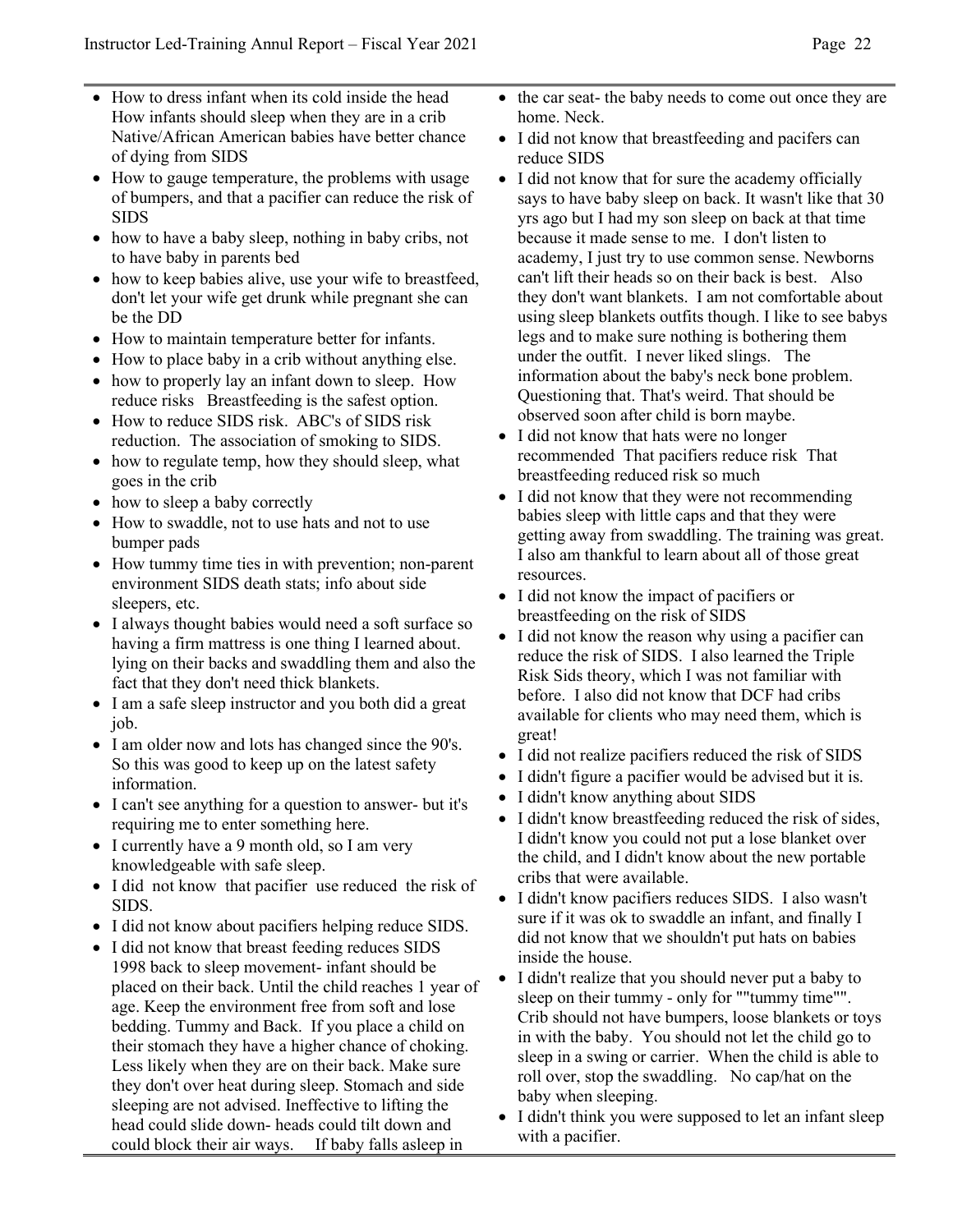- I do not have children of my own so I didn't know 99% of this info. But I learned about the swaddle/sleep sack & how after 2 months they should be moved to a sleep sack. My cousin just had a baby so I passed this info on to her! Learned about the pacifier/breastfeeding/sids correlation. I had no idea! learned the portable crib is just as good as the big ones. the statistics were also eye opening.
- I do not think i learned 3 new things due to being a parent of infants and recently taking other SIDs training I thought the demonstrations were nice to have included in this training, and the content pertaining to types of sleep equipment and why they are not recommended were nice. Rock in Plays are very common
- I feel like my knowledge of safe sleep is adequate. I always like to review the updated data r/t safe sleep
- I had always been told that since babies spit up, that I should not put them on their back. I was shocked to learn that is a myth and that the best sleep position is on their back.
- I had forgotten how many deaths occur on the babies 1st day in daycare, pretty scary **a** Pacifiers can help against the risk on SIDS Breastfeeding may also help decrease the risk of SIDS
- I had no idea that pacifiers reduced the risk of SIDS, I also didn't know that when putting a sheet on a crib bed, you have to use the same brand of sheets as the crib to ensure proper fitting.
- I had not heard the specification that the baby sleeping in the parent's room i separate bed was safer. I also learned that the Owlet monitors are not considered safe sleep. I had heard about Rock n Plays being recalled; it was reaffirming to see it listed as an unsafe sleep option.
- I had not heard of baby boxes prior to this training. I was not aware that DCF had sleep sacks on hand for families. I did not know that the risk of SIDS happening at daycare were so high. This is why is it is so important to educate our families so that they are able to talk to anyone who may be watching their child.
- I had previously educated myself on most of this information. The only things I really learned were the statistical numbers and the information regarding the pacifier.
- I had this training one year ago so this was a good refresher
- I have 3 kids and 2 were micro preemies in the NICU for extended times so all of this info I already knew and remembered.
- I have already went over all this before when I was pregnant with my son at the community baby shower a couple years ago
- I have covered this information before
- I have had this training before, so I don't know that I learned anything specifically new, but it is definitely good refresher and reminder of the importance of this.
- I have learned that african american babies die of SIDS more Babies shouldn't sleep in a boppy pillow Also learned that breastfed babies reduce SIDS
- I have learned that infants do not need to wear hats to help control their body temperature. Using a pacifire helps reduce the risk of SIDS. I have learned that the highest rate of SIDS related deaths were because the babies were sleeping in an adult bed, and not an improved baby crib/bed.
- I have taken a SIDS course before with my own child care. I would say that there is one thing I had forgotten when using a portable crib is that for childcare facilities that they are to be on the lower part with out the bassinet for safety.
- I have taken this before. It was cool to see some past experiences
- I have taken this class alot, so i feel like most of the information i already knew. But it was a good refresher!
- I have two children under 3 so im very familiar with this process already
- I knew most everything, I have young grandchildren. However it was a great refresher course for updated information.
- I knew most of this due to recently having a baby.
- I knew that a lot of things were bad for the baby when discussing safe sleeping practices, but this training taught me a lot of facts to help push why these things should be prevented, as well as resources to use to prove the information we share with our families.
- I learned a firm mattress is a yes, a pacifier is a yes and boy is smoking bad around a baby !!!
- I learned about a new organization to help families in need and provide education
- I learned about ABC To consider offering a pacifier at nap time and bed time Babies who are breastfed are lighter sleepers
- I learned about commercial devices and how they provide a false sense of security. I learned specific strategies when talking to parents. (what they should do vs. what they should not) I learned about the medulla oblongota and the role it plays in SIDS/SUID.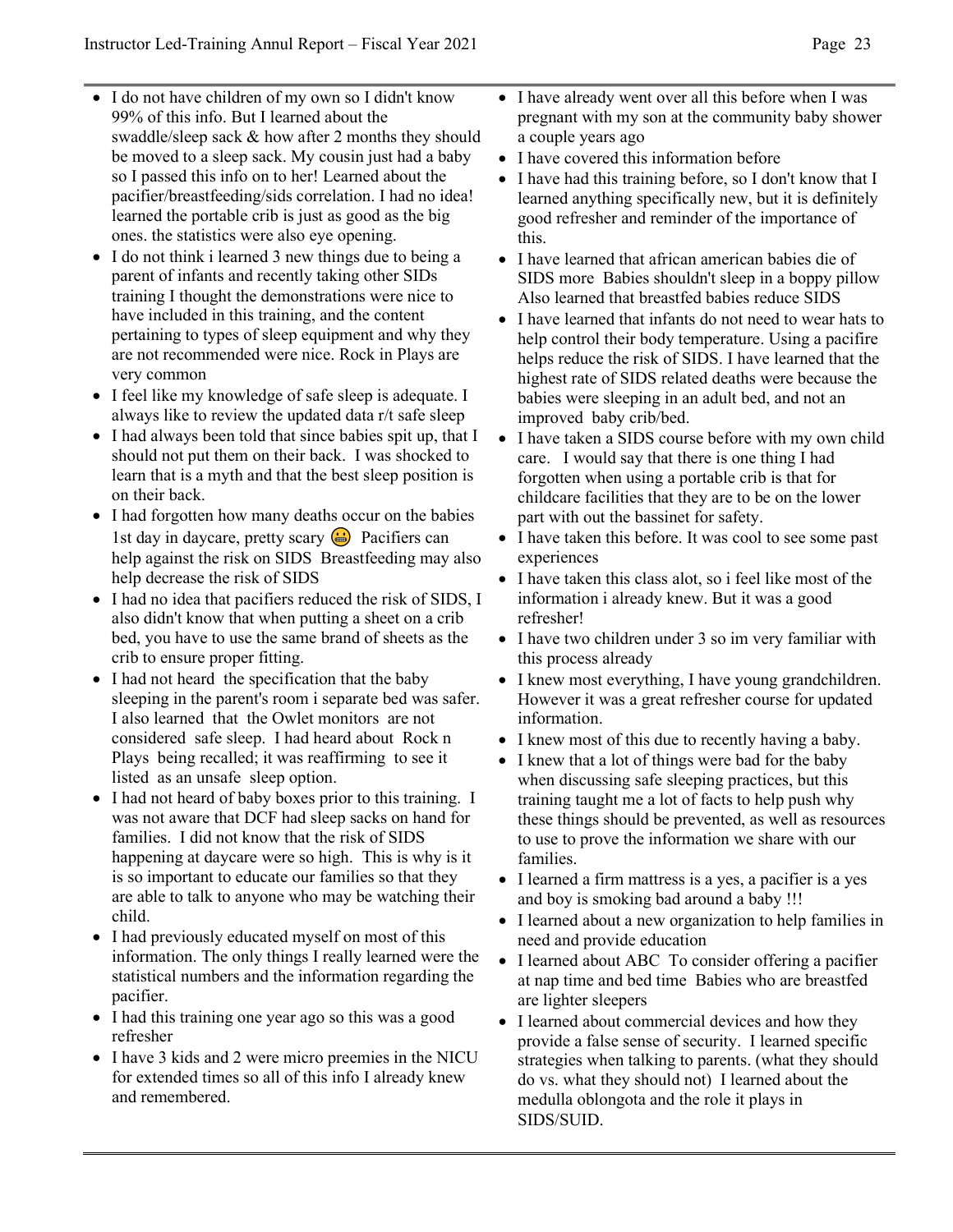- I learned about how important it is to not have loose blankets/toys inside of crib. I also wasn't aware that room-sharing was such a big deal.
- I learned about how to prepare and maintain a safe environment for an infant's sleeping area, specifically options for portable cribs. I learned about how tummy time should be observing time for the parents. I also learned that breastfed babies are at a lower risk for SIDS than bottle fed babies.
- I learned about the baby box and how it is an Unsafe sleep environment for infants. I learned about the value of introducing a pacifier after breastfeeding is established. And I learned about the importance of tummy time and how it impacts the motor development of infants
- I learned about the difference between SIDS and SUIDS. I learned about the ABC's of safe sleep. I learned that informing parents of certain precautions for safe sleep of their infant is very important.
- I learned about the safest location for the baby crib, which is to be in parents room ear/eyeshot. A full autopsy needs to be conducted to be declared a SIDs death. The extensive research behind SIDS; the three factors physiologic response, external stress factors and development.
- I learned about the swaddling. I never used this option when laying my son down to sleep.
- I learned about the triple risk SIDS theory and the things that go into it. I had never heard of it. I learned what a baby box was and why they're not a good idea. I learned that low body weight is one of the leading causes of infant mortality.
- I learned about what babies can wear and what they should have in their crib
- I learned all kinds of things in this training, but three most specific things that I found useful are that a baby is a safest sleeping in a crib in the parents room, that pacifiers should be introducing once breastfeeding is established and that twins should not sleep together.
- I learned an issue is health care providers don't always practice safe sleep in the hospital.
- I learned another reason why the firm surface is so important (allows for deeper breaths). I learned the most effective ways to influence parents to follow the safe sleep guidelines. I learned that heart monitors and other devices meant to reduce SIDS are not effective (still SHOCKED and devastated about this information).
- I learned babies do not need hats SIDS was highest in white babies also SIDS was rising in hispanic babies
- I learned babies need to sleep on their back. Sleeping in car seats on anything flat is on safe. Pacifiers reduce the chance of SIDS.
- I learned Breastfeeding reduces SIDS. I Learned that pacifiers are very helpful for the prevention of SIDS. I also learned not to put extra accessories in the bedding and that if a baby wears a hat while sleeping it can cause his temp to be irregular
- I learned breastfeeding reduces the risk of SIDS the importance of keeping the child temperature right the reason for laying a baby on his or her tummy 3 times a day
- I learned more about the specific statistics of SUIDS/SIDS, different definitions of terms related to SIDS such as overlay and wedging, and that there is a stark racial disparity in higher SIDS rates for nonhispanic black/ non-hispanic white infants.
- I learned more up to date statistics about SUIDS I relearned how important it is for an infant to be in a smoke free environment I relearned how to swaddle a baby... my child did not get swaddled
- I learned new ways to have these conversations with families on safe sleep I learned why sleeping on the back is recommended and the preventative steps to take with safe sleep. I learned why those sitting options for children are not promoted for healthy sleep. The biggest thing I took away is those helpful ways to approach these subjects and remembering that we can only give information, we cannot make families make choices.
- I learned not to put a hat on a baby when sleeping whish is overly common and surprised me I didn't know that to keep the bottom when swaddling loose. I didn't know not to give your baby a blanket when sleeping in a crib. there was so much I didn't realize.
- I learned not to use bumper pad, not to let babies sleep in rockers and not to use boxes for babies to sleep.
- I learned not to use bumpers and blankets
- I learned not to use bumpers, about the wearable blankets (very cool), and that immunizations don't cause SIDS
- I learned not to use bumpers, infants don't need the hats (even tho they provide them at the hospital which is misleading) and that we have resources such as pack and plays we can provide to new parents and caregivers if needed.
- I learned pacifiers and breastfeeding can help reduce the risk of sids. There should be no bumpers or blankets in the crib. I also learned you can get third hand smoke from clothing.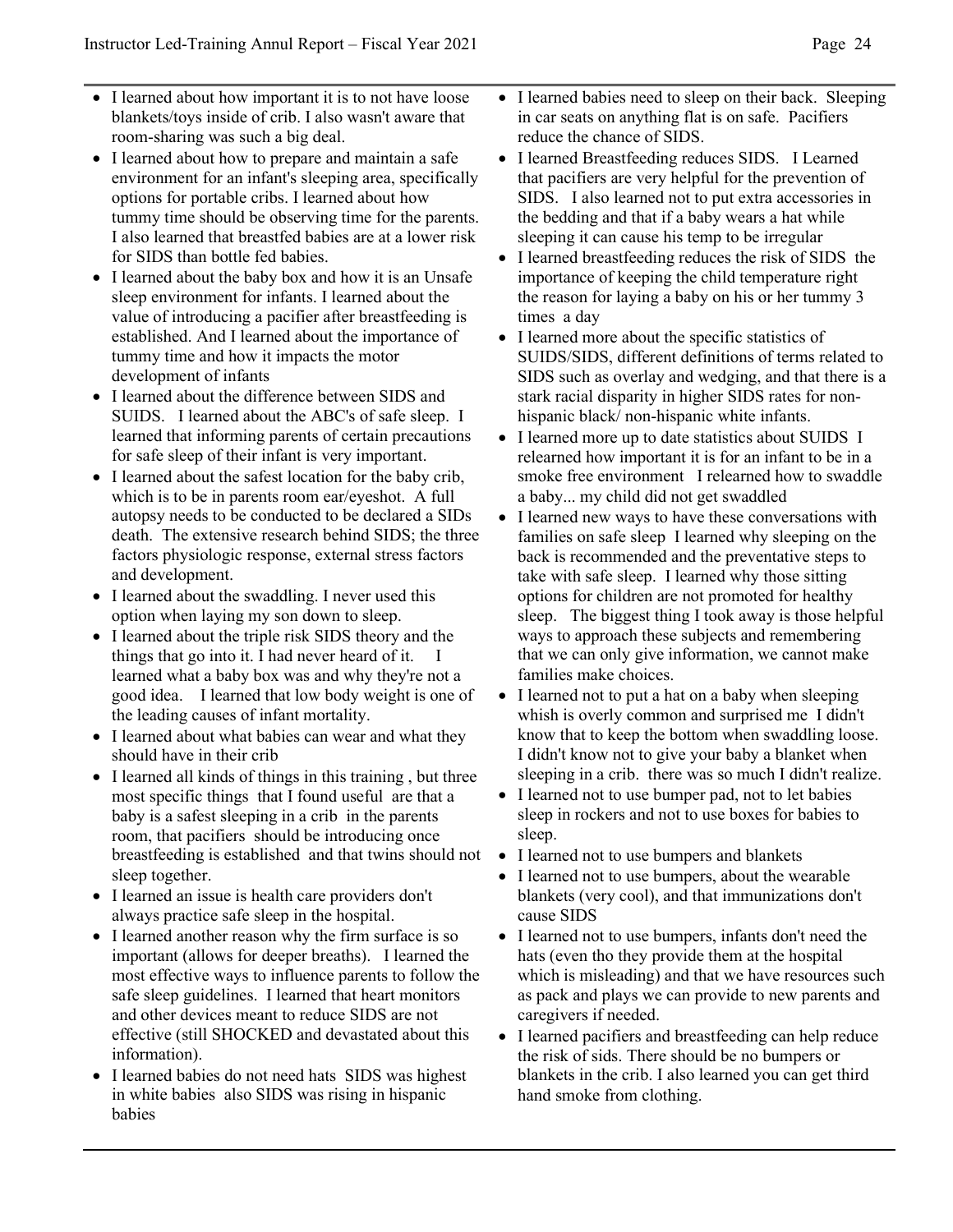- I learned sleeping with a Pacifier an now reduce sids. I learned you and the parent of the child you are caring for need to be on the same page as far as sleeping goes. You need to let parents know the same way to sleep so hopefully they do the same thing at home.
- I learned some of the stressors that can increase the risk of SIDS such as poverty. I learned that different ethnic groups have different percentages in SIDS.
- i learned something new about pacifiers that I had not known previously.
- I learned statistics about over 200 infant deaths in Kansas from 2018 as a result of SUIDS, I learned that it is now ok for babies to use pacifiers, and I learned that many DCF departments have access to flyers about SIDS and Safe Sleep.
- I learned swaddling is appropriate until infant is around 2 months light clothing is best for an infant as to not overheat parents rooms in separate bed is best
- I learned that a baby box was considered an option for infants to sleep in, I learned that a pacifier should be introduced after breast feeding is established, and I learned that it is okay to swaddle the infant with arms inside of it.
- I learned that a pacifier reduces the risk of SIDS
- I learned that a pack and play is a safe "crib" for babies to sleep in. I also learned that it is not safe to co-sleep and the reasons why. I learned that a pacifier is a good soothing tool for babies and it is not recommended to have any clips attached.
- I learned that AAP encourages the use of a pacifier.
- I learned that babies are safer when sleeping in the same room as the parent's but in a separate sleeping area. I also learned that babies are able to regulate their body temperature better without a hat.
- I learned that babies should only be placed on their back to sleep. I also did not realize the stats for babies and SIDS with out of home care.
- I learned that babies should sleep in their own crib in their parents' room, that they should never have items or blankets in the crib and that SIDS is not discriminatory, as in rich or poor, or educated versus non-educated.
- I learned that blankets and bedding should be removed and no toys in the crib. How unsafe the crib can be with items in it. I learned that breastfeeding lower the risk
- I learned that breast feeding lowers chances of SIDS there should be a firm mattress That 231 babies die due to SIDS
- I learned that breastfeeding reduces the risk of SIDS
- I learned that bumpers are actually very bad for babies to sleep with. I also learned that babies should not sleep with hats on in their cribs as well as they should be in the crib in the caregivers room and not in co-bedding with the caregivers.
- I learned that bumpers are not the safest for infant beds, pacifiers are ok for infants to have when put in bed, and pack n plays are only meant for naps not bed time.
- I learned that heart monitors can be ineffective and create a false sense of security, baby's shouldn't sleep with hats on because that's how babies regulate heat. People shouldn't let babies sleep in their car seat or other devices instead of laying on a flat surface.
- I learned that I could have killed my children by using a bumper pad. I learned I could have killed my children using sleep positioners. I learned I could have killed my children putting hats on them.
- I learned that infants need to be in specific room temperatures to sleep. I didn't know that you couldn't put stuff in the cribs! I thought you would put like a stuffed animal in the corner! I learned that you have to keep babies swaddled up when they are sleeping or in a swing.
- I learned that infants should not wear hats or sleep anywhere other than a crib or portable crib
- I learned that is extremely important for a baby to sleep on his back, I learned that not all products are appropriate for the safety sleep of a baby. I also learned that swings are unsafe because the babies head can dip down and cause an obstruction.
- I learned that it is not recommended that twins sleep together, swaddling too tight is not allow for the baby to get a good breath and there are some awesome websites to assist with informing families on the safety of sleep.
- I learned that it's not safe for an infant to share the bed with an adult, that breastfeeding reduces the risk, and how much SIDS affects African American & Native American communities.
- I learned that new parents learn best about safe sleep by watching someone model how an infant should be placed to sleep. I knew most of the other things presented in the training as we had a day care child pass from sids, and I did extensive research on the subject.
- I learned that pacifiers are good to reduce SIDS. That 20% of SIDS happen in daycare. Vaccines help reduce SIDS.
- I learned that pacifiers help with SIDS I learned that SUID is even a thing I learned KS foster care system doesnt allow babies to sleep in a pack and play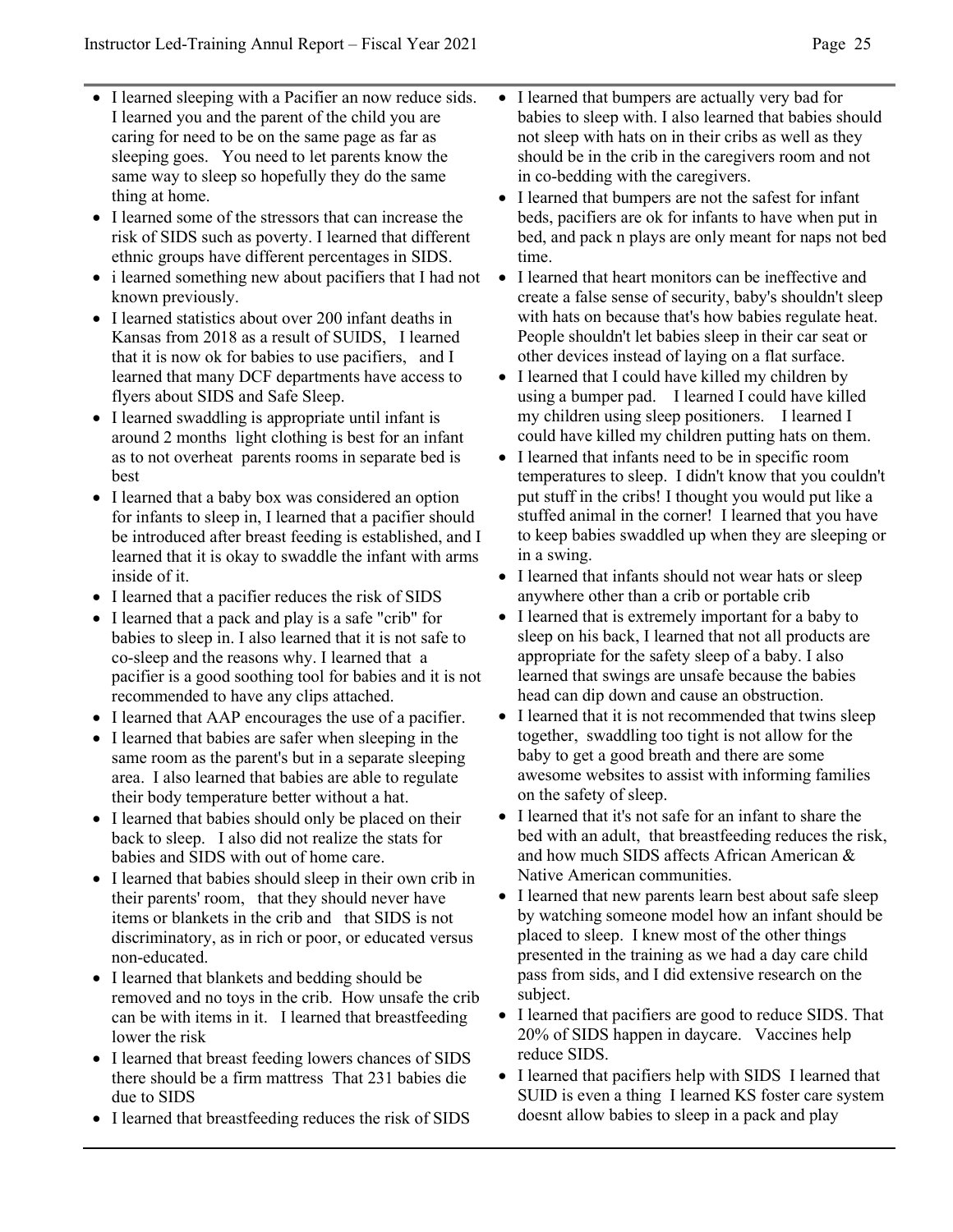- I learned that pacifiers reduce the risk of SIDS, what percentage of infant deaths are related to SIDS in Kansas, and that many SUIDS are caused from brainstem abnormalities.
- I learned that SIDS varies in different cultures
- I learned that SIDS is correlated with lower socio ecomonic status and that education is very important.
- I learned that sleep positioners are not safe, you shouldn't put a hat on a sleeping baby and that it is better to introduce a pacifier after breastfeeding has been established.
- I learned that swings are not recommended, that sleep positioners are not recommended and that there are kid safe cribs available to those low income and in need of a crib and don't have the means to get one
- I learned that the baby isn't supposed to wear a hat when they are sleeping, which seems different than what I saw in the hospital. I didn't know that an autopsy and death scene examination were necessary for a SIDS diagnosis. I didn't know twins weren't supposed to sleep in the same bed and I didn't know that pacifiers were actually recommended .
- I learned that the heart rate monitors give a false sense of security.
- I learned that the most cases are not Hispanic families
- I learned that the pack N play's are just as safe as cribs. I learned why infants shouldn't be placed on their stomach. I learned that hats should not be worn while child is sleeping.
- I learned that the safest place for a baby in in a crib in their parent's room. A loose blanket is not recommended. Pacifiers are important to reduce SID which was not what I expected.
- I learned that there are a lot of things that we can do to lower the risks of SIDS
- I learned that there are multiple issues concerning sleep boxes. Babies that are parts of a multiple birth should have their own beds and not share sleeping spaces. Pacifiers are recommended as a way to reduce the risk of SIDS. And I learned that immunizing infants reduces the risk of SIDS related deaths.
- I learned that there is a large list of precautions parents can take in order to reduce SIDS. I also learned how serious of a problem SIDS is. I had heard of it before but didn't realize how prevalent it is.
- I learned that tummy time was actually something recommended and not just something that parnts did just to play with their child.
- I learned that using a pacifier can reduce the risk of SIDS, the difference between SIDS and SUIDS, and
- that it's better to be in the back of the car with your infant during long car rides to make sure they're safe.
- I learned the ABC's of safe sleep, that pacifiers help reduce the risk of SIDS, and the importance of using a sleep swaddle/sack.
- I learned the ABC's of sleep. I learned how to respond to pushback regarding safe sleep. I learned resources to find information about safe sleep.
- I learned the difference between SUID and SIDS I learned about the pacifier I understand you put the baby Alone on its back and cludder free space
- I learned the difference in SIDS and SUID Statistics of Ethnicities and Infant deaths I had never thought of the hazards of using swings, rock n plays etc
- I learned the importance of sharing safe sleep practices with families. I learned that culture, heritage, family beliefs, etc. can affect a new parents choices on how to put their baby to sleep. An educator should never take for granted that a new parent or a parent who already has previously had children prior to you meeting them, that they will know the most current news about safe sleep. It is your job to ask and offer information. I learned that breastfeeding is great for the new baby, but does not stop the baby from beg susceptible to SIDS. Not smoking, a firm mattress and tight fitted sheet, nothing in or around baby and in their own crib on thier back is the safest place for baby when sleeping or napping.
- I learned the meaning of SIDS. Babies should be placed on their back to sleep.
- I learned the safest place for an infant to sleep, pacifiers reduce the risk of SIDS, and infants should be placed on their back to sleep.
- I learned to never put bumpers in a babies crib. I learned to never put babies to sleep in a rocker. I learned to keep careful watch over a baby's sleep environment.
- I learned to no longer use bumper pads, extra blankets, and tummy time at an earlier age
- I learned to not let them sleep in a swing, The ABC's, and no hats.
- I learned to not put a hat on infants while they are sleeping parents should not leave covers on car seat indoors parents should not use devices in bed for safe sleep
- I learned what kinds of things can be dangerous to a babies sleep environment.
- I learned what should be in a baby's crib, how a child should be placed to sleep, and what to not allow a child to sleep in.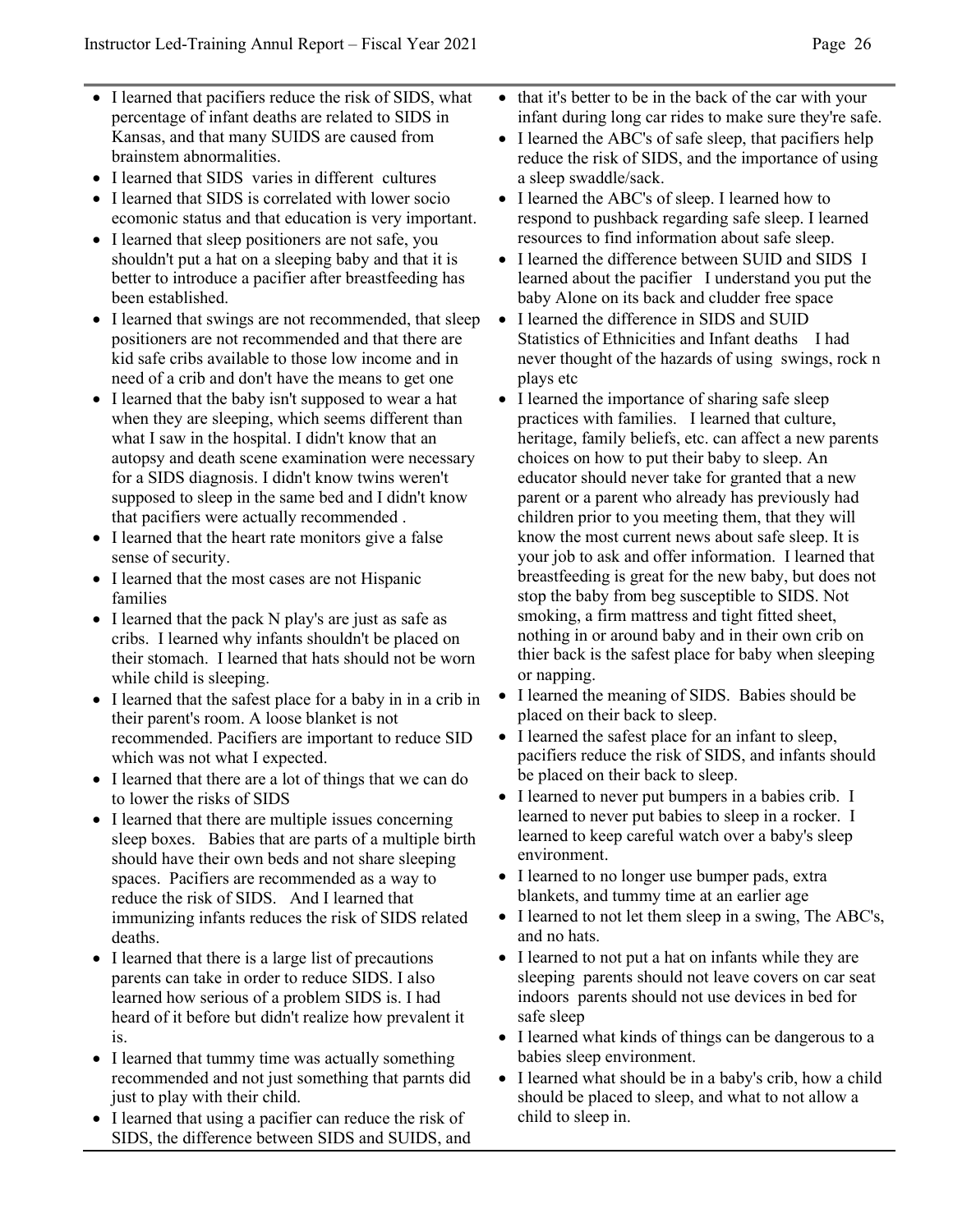- I learned what Supine positioning was the actual term.
- I learned what the difference as between SIDS and SUID. I also learned that you should dress baby in 1 more layer of clothing than an adult
- I learned who a pacifier will help with reducing SIDS.
- I learned why infants should be kept flat on their backs, that breastfeeding reduces the risk of SIDS, smoking increases the risk of SIDS.
- I liked discussing the "popular" crib accessories
- I owned a home daycare so the state came in and checked how my kids slept and I have done many trainings over the years
- I pretty much knew what i learned having three of my own kids 25,21,17
- I really like the simplicity of the ABC in communicating a safe sleep environment. I also learned about pacifiers being a help in preventing SIDS. Also understood the difference between SUID and SIDS
- I think the instructors did a good job explaining why it is safer for a baby to sleep on their back vs. their stomach.
- I truly knew nothing and have only held a baby a few times in my life so even learning how to lay them down to sleep was even new to me!
- I was not aware of SUIDS with my grandsons  $(4&5)$ we were told to put a hat on them while they slept i did not know that licensed foster home could not use pac and plays
- I was not aware of the difference between actual SIDS and other causes of sudden death. I was not aware that pacifiers are recommended. I learned my Dr. was incorrect to recommend sleep in a car seat for babies with acid reflux.
- I was unaware about the dangers of children falling asleep in the swing and bouncers. I also did not know about the hat being hazardous. Lastly, I learned about the baby boxes and its history as I had never heard of them before this training.
- I was unaware of the connection of the pacifier helping reduce SIDS. I think I needed the refresher on breast feeding reducing the risk as well. I need to track down our pamphlets. Have a lot of young mom's on my caseload.
- I was unaware that breastfeeding reduced the risk. I was also not aware that a pacifier would reduce the risk. I also found the mechanism by which SIDS occurs to be interesting and new.
- I wasn't aware about the link between use of a pacifier and SIDS
- I wasn't aware of the baby boxes as described in the training. I was not very familiar with the use of pacifiers. The links to websites will be very helpful when providing information and resources to families.
- I will never care for a child and have little to no interaction with persons with children under 1yr old
- Immunization reduces SIDS by 50%. Breastfeeding reduces the risk of SIDS. Put no more than one layer of clothing on an infant.
- Immunizations can help reduce the risk of SIDS by nearly 50%. Baby boxes are not recommended as a safe sleep environment. Charlieskids.org is a great resource.
- immunizations decrease SIDS, no box?; we can get a patient a pack and play
- immunizations reduce sids
- Immunizations reduce SIDS by 50%; 1/3 of SIDS deaths in Child care occur in the first week
- immunizations reduce SIDS risk crib should be in room with parents co not use co-sleepers
- Immunizations reduce the risk. 68% less likely to experience SIDS with babies that breast feed. Pacifiers are encouraged
- importance of baby sleeping on the back, sleep clothing, breastfeeding
- importance of pacifier to reduce sids breastfeeds to reduce sids.
- Importance to educate others with infants on safe sleeping.
- In this training I learned about regulating a baby's temperature That using a pacifier can help reduce the risk of SIDS That breast feeding can help reduce the risk of SIDS.
- Infant heart monitors are a false sense of security
- Infant in room with parents  $X$  1 yr Pacifier reduces risk Exclusive breast feeding reduces risk
- infant should be in a separate crib in the parents room for the 1st year pacifiers are recommended once breastfeeding has been firmly established breastfeeding reduces the risk of SIDS
- Infant should sleep in crib in your room for the first year. Pacifier use helps reduce sids 3 rd hand smoke
- infant should sleep in parent room in crib for year infants don't need hat breastfeeding reduces risk of SIDS
- Infants don't need a hat Only dress 1 layer more than an adult Breastfed babies have lower risk
- Infants only need one more layer than adults when sleeping People sometimes use baby boxes for babies to sleep in SIDS is significantly higher at child cares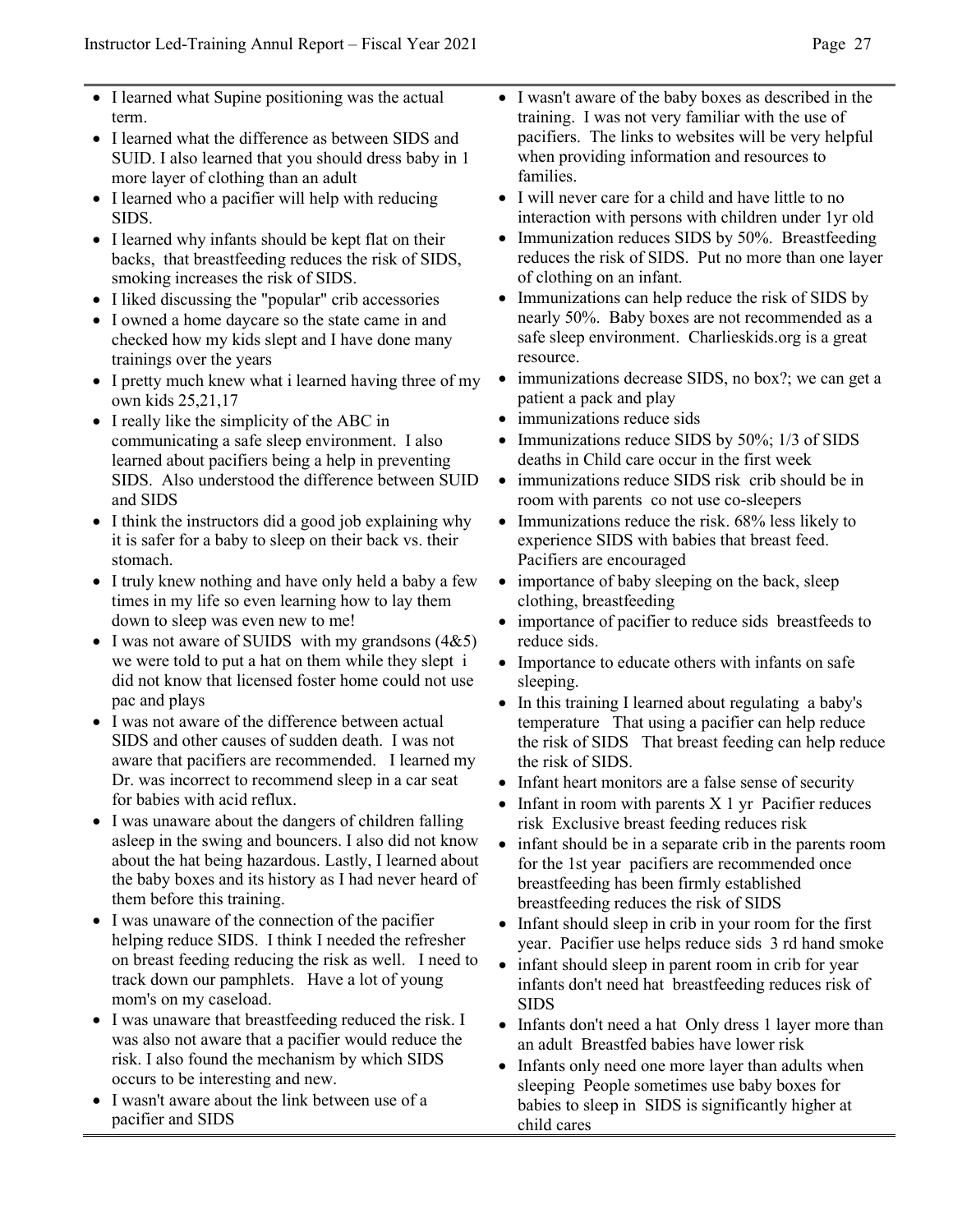- Infants should always lay on a firm mattress / surface, never have loose blankets or other items in the crib, and using a they should always lay on their back.
- Infants should be alone, on their back in a clutter free crib They recommend moving infants at 12 months to a nap mat for daycare Third hand smoke can happen from clothes
- Infants should be Alone, on their Back, and in a cluster free Crib
- Infants should be introduced to pacifiers for a reduction of SIDS. No blankets while children sleep at night. Share information with parents.
- Infants should not wear hats to sleep Elevating the infants head does not reduce acid re-flux Pacifier use is a risk reduction
- Infants should sleep on a firm surface because soft surfaces have the risk of leading to suffocation. Infants are able to regulate their body temperature by the time they are released from the hospital and should not be placed to sleep with hats on. Putting infants to sleep with a pacifier in their mouth can reduce the risk of SIDS.
- infants should sleep on their back, nothing in the crib, don't leave hats on a sleeping infant
- infants should sleep on their backs only, SIDS is a lot more common than I thought, breast feeding reduces risk of SIDS.
- infants shouldn't wear hats besides to go outside, breastfeeding reduces sids, Hispanics have a less chance of sids related deaths
- Info about breastfeeding, pacifiers, and babies sleeping in a crib in parents room.
- Info on pacifiers
- Information about the specifics related to why an autopsy is needed for SIDS, statistics on the rate of SIDS/SUID in Kansas, statistics on reduction of SIDS for breastfed babies, statistics about the rates of SIDS among different ethnicities.
- Information at sleeping in same room, pacifiers, about resources for parents
- Information on SIDS & pacifiers. That breastfeeding lower the SIDS rate. And also I had never heard anything about smoking ever being considered a factor in SIDS.
- Information regarding the brain stem, breast feeding reduces SIDS, who has the most influence around safe sleep.
- Information was a review for me.
- Inspection of sleep environment following an SUID or SID death pacifier how to swaddle using a blanket
- Introducing a pacifier after breastfeeding has been established. Child sleep on a firm mattress with
- nothing in the crib. SIDS only refers to infants under the age of 1
- introducing pacifier after breast feeding is established / Kansas Mortality rate was surprising/always put baby to sleep on back
- introducing pacifier can reduce SIDS, not using positioners and no bumpers
- it is easier for a baby to aspirate when sleeping on tummy. Some people put their babies in cardboard boxes
- It is important that the baby is alone, on their back, and in their crib. (The ABCs)
- It is recommended to use a pacifier.
- its good for a baby to sleep with a pacifier, sleeping in parents room but separate, and it is ok for baby to sleep in a pack and play
- It's okay for infants to sleep with a pacifier Safest place is in own crib in parent's room Harvey County is the highest infant death rate
- It's okay to put a baby down for a nap with a pacifier.
- It's safe for baby to us pacifier, baby's can get hurt falling asleep in a swing, that you can get an affordable crib
- I've taken a safe sleep training course before, it was the same information
- Just added some information about the Brest feeding and pacifier that I did not know.
- Just because an item is sold does not mean it is safe. babies are less likely to choke while sleeping on their back. children's of multiples twins triplets, should not share the same sleeping area(crib, pack and play, etc)
- just because it is sold doesn't make it safe. breastfed babies have a reduced risk of SIDS. Paci in bed reduces SIDS.
- Just because you can buy it in the store doesn't mean it is safe. That they sold cardboard boxes for babies to sleep in. Breastfeeding is associated with a reduced risk of SIDS.
- Just cause it' say's that it's safe it may not be. Always ask a Dr first My personal opinion
- Just had a baby and was taught all this by my awesome OB RN's
- KanQuit options/contact for moms Causes of infant mortality comparing blacks/whites/hispanics
- keep babies in parents room for 1 year swaddle sacks are called wearable blankets social services can help get pack and plays if there are severe needs (nothing other than a box)
- keep crib clutter free, multiples are not encouraged to share sleep space, definition of SIDS
- keep crib empty, no positioners, don't sleep in swings carriers ect.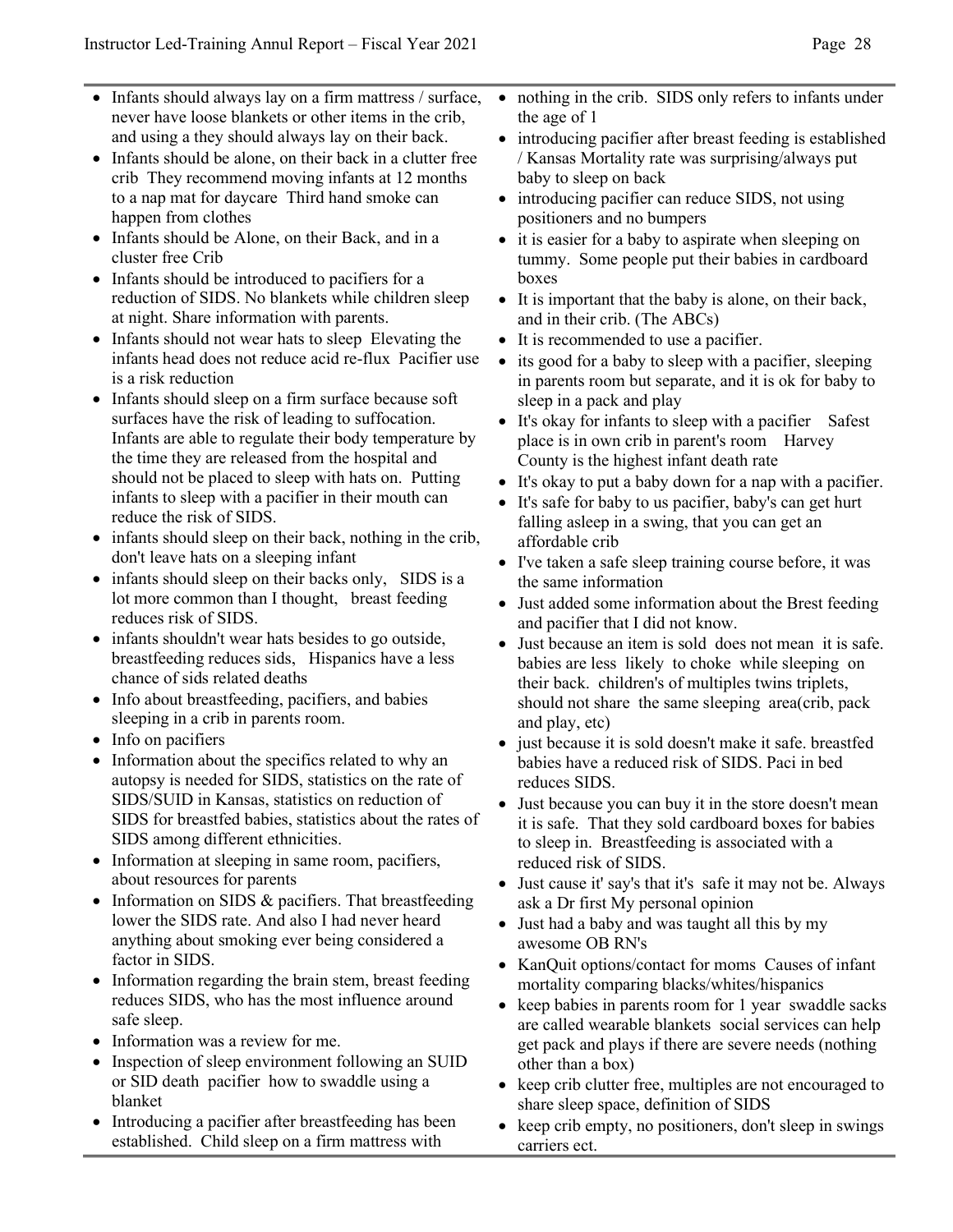- Keeping infants in the same room in a separate crib as parents for a year. Difference between SUIDS and SIDS. Pacifiers.
- Kids are comfortable in the temp I am Pacifiers reduce SID Accidental suffocation happens more than SIDS
- kids on formula sleep deeper than breastfed
- KIDS will provide cribs and educate parents on safe sleep
- Layers of clothing to put on a baby
- Layers one more than an adult. breast feeding reduces the chance of sids.
- Learned about baby boxes, tummy time 2-3 times a day, foster care homes are still not allowed to use pack and plays for over night sleep.
- learned about not putting anything in the bed with the baby, use of pacifiers they make blankets to be worn like a jacket when swaddling a baby.
- Learned about the brain and how the nucleus is sometimes missing or malformed. That are 3 parts that aid in SIDS
- Learned about the pacifier to place in mouth during sleeping, some things from the AAP, and not to put a hat on the baby
- Learned more about objects that babies should not be sleeping in such as swings and bouncers.
- Learned that a pacifier can help reduce SIDS. Don't use a hat on baby. Breastfeeding helps reduce SIDS
- Learned that babies should not be put to sleep with a pacifier and should not be placed to sleep with a hat on. Also heard about baby boxes for the first time.
- learned that breastfeeding and the use of pacifiers can help reduce SIDS
- Learned that there many wrong ways for an infant to sleep
- Letting baby have Pacifier while sleeping is okay, What I call a playpen is actually a sleep crib and that I actually used it correctly for my grand children to sleep in when they were under the age of one. the swings or bouncy things are not safe for sleeping even though the child is on their back.
- Lots of things
- Maintaining appropriate temperature, breastfeeding reduces the risk of SIDS, and how to properly swaddle.
- Make sure the baby is Alone, On their back, in a crib when putting them to sleep Make sure to check on the baby every 10-15mins when sleeping make sure to tell everyone who will be taking care of your baby about the ABC rule
- Make sure the baby's head remains uncovered during sleep Dress the baby in light sleep clothing The sleep surface should be bare
- Making sure babies don't sleep in rockers Always make babies sleep on their backs until roll over Make sure the cribs are empty when putting a baby in it
- Many new and updated information on safe sleep
- Mattress, sleeping is parents room and clothing
- meaning of SIDS, safest place to sleep, breastfeeding
- More about SIDS Why we can't use swings. Where infants sleep their first.
- More details on second hand smoke in environment, dangers for infants. Products marketed for infants not always safe, check CPSC.
- more information on safe sleep and what is not appropriate
- More information on the recommendations from the American Academy of Pediatrics
- More knowledge about temperature regulation, multiples shouldn't sleep together, etc.
- More of what SIDS is
- More SIDS deaths occur with family supervising than in child care centers Pacifiers are ok after breastfeeding firmly established Best place for baby is crib in parents room for 1 year
- More statistics related to incidence of safe sleep Proper safe sleep scenarios for newborns and older babies How to dress infant for safe sleep
- Most cases thought to be SIDS is not true SIDS Twins not sleep together Pacefier helps reduce SIDS
- Most effective way to teach a parent about safe sleep, temp control, and statistics.
- Mostly about more statistics. I am very passionate about this and would love to continue learning more.
- multiple infants sleep in separate cribs Breastfeeding reducing the risk of SIDS, and especially infants who are exclusively breastfed nothing in the crib but the child
- multiples in own cribs, swaddling good, kidsks.org
- multiples should not share cribs that having a parent who smokes, even if they don't smoke around the baby, increases risk of SUIDS that choking hazards/ airway restriction can be present in something as simple as the positioning of a baby
- multiples should not sleep together anatomy wise why back is best make sure to model safe sleep
- must have an autopsy to determine no hats pacifiers always in bed
- My question was about sleeping in crib in own room or parent's room
- NB should sleep in same place in parents' room until 6-12 months No co-sleeping devices A car baby mirror is a projectile (after additional conversation in the group)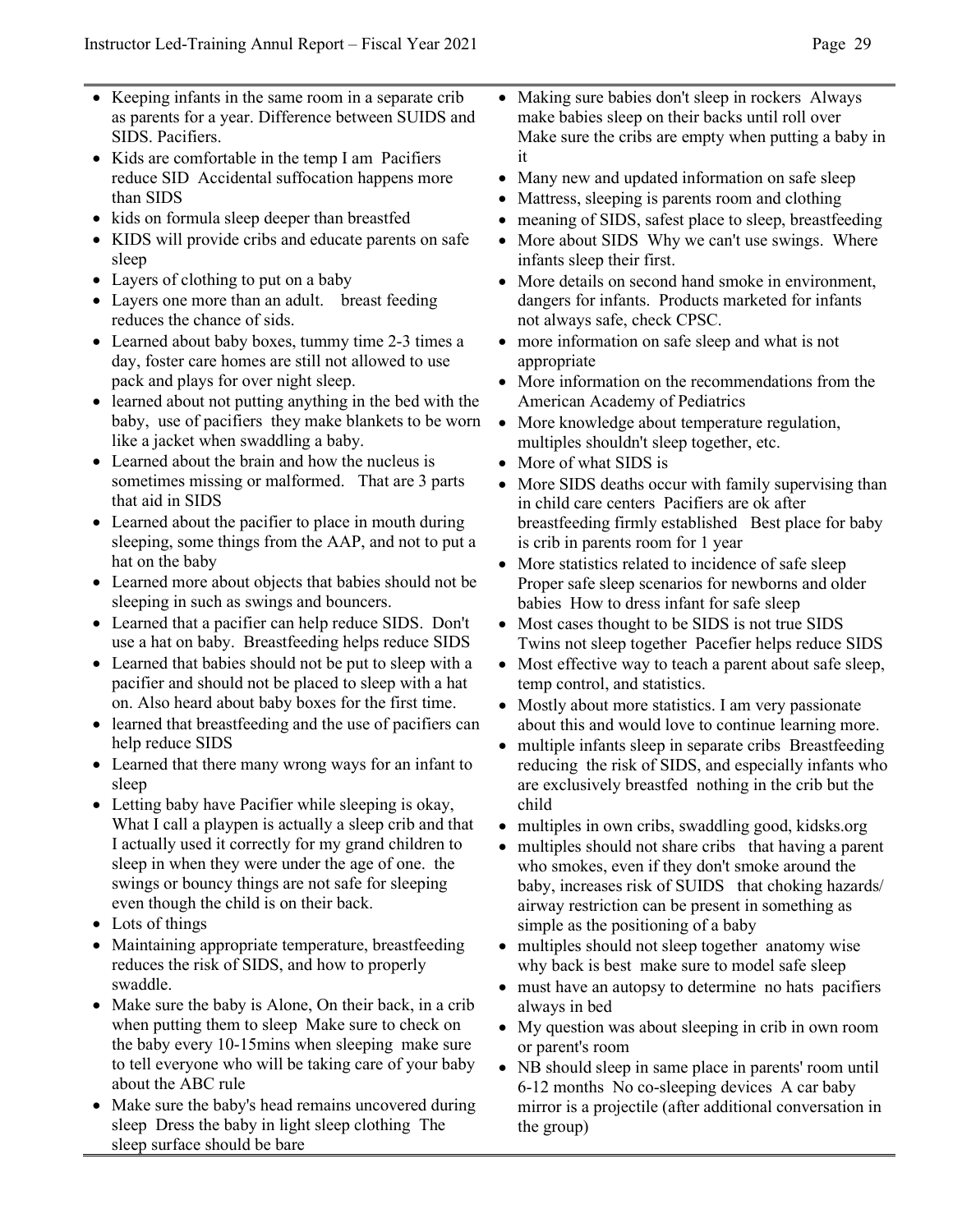- need autopsy parents room safest
- need of profession advise by medical professionals for pregnant women regarding safe sleep and constantly changings methods
- Networks to Follow SIDS/SUIDS Did not know there was a difference Safe Crib's are available for clients in office
- never place an infant on the stomach, breastfeeding is always better, co sleeping is never good
- Never put baby to sleep with hat. Safest to sleep in crib in parent's room. Move child to safer sleep environment if they fall asleep in carrier.
- Never use a hat, SIDS requires an autopsy, offering a pacifier could help reduce SIDS
- new recommendation to have infants sleep in a crib in parents room for a year recommendation of a pacifier after breastfeeding established
- New title of SUID Steps taken after autopsy
- New verbiage and resources
- No baby bumpers, breast feeding reduces SIDS, pacifiers
- no blanket, not in their own room, and use of pacifier is ok
- no blanket, no hat for baby, baby in separate bed in parent's room. Also DCF can give a pack-n-play crib to families.
- No blanket. No bumper pad. No hat.
- No blankets No bumpers pacifiers are ok
- no blankets in the crib, no hat on child, tummy time
- No bumper pads in crib. I used them and don't
- remember this being an issue. Always keep baby on back. I didn't do this all the time, I placed my baby on the side due to the vomit worry and now I know that shouldn't have been a worry. Just because you can buy it, doesn't make it safe. Since this is the case, businesses shouldn't not be promoting or selling items contrary to sleep safety. This is false advertising and sets people up for failure and loss of life at worst.
- no bumper pads, no loose blankets, use a pacifyer
- No bumper pads, waiting for pacifier, no blankets
- No bumpers Use pacifiers after BF is established Back to sleep, no side
- no bumpers, breastfeeding
- no bumpers, no hat while sleeping, offer a pacifier
- No bumpers, no hats at bedtime, take everything out of the crib.
- no co-sleep beds no infant monitors statistics
- No co-sleeping is okay Breastfeeding baby is much less likely to die of SIDS, 68% decreased risk Home HR monitors are not recommended b/c it gives a false sense of reassurance
- no hat no blankets use a pacifier
- No hat needed even for newborns after they are released from the hospital. Need to leave arms out on sleep covers if baby can roll over. The 3 factors for SIDS- physiological, Development, external stress factors. Stats were somewhat interesting regarding 27/41 deaths were in adult bed. Speaks volumes! Like the reminder of dangers regarding car seat, swing sleeping too. Most parents don't realize these dangers.
- no hat on babies after hospitalizations, only one baby per bed even with multiples, pacifiers help decrease infant death
- No hat on baby in crib Use a sleep sack Use pacifier if desired.
- no hat on baby, do not put baby in a crib in its own room, breastfeeding
- no hat or head covering didn't realize how high of a rate KS had good effect of pacifier
- no hat to sleep no wedge or support for crib child care provider rules
- No hat wearing for infant during sleep. Did not know.infant should sleep In parents room till they are 1. 1/3 of SID OCCURS 1ST WEEK IN DAYCARE
- No hat, that pacifiers reduce infant death and no loose blankets
- No hats after the hospital when inside. No baby boxes. Pacifiers are okay in the crib.
- No hatS inside on infant, firm mattress, and the good ol' ABC's of safe sleep.
- No hats inside, nothing in the crib w/ the baby preferably, always check for recalls
- no hats to bed, child deaths in day cares were higher than i thought. and not using a loose blanket
- No hats to sleep Pacifier helps reduce sids wearable blankets
- no hats to sleep pacifiers in bed
- No hats when sleeping 60% SIDS die in family child care Pacifier reduces SIDS - offer at every nap/bedtime
- No hats while sleeping use of pacifiers reduce Sids Did not know what baby boxes were
- No hats, no lose blankets or other items and breastfeeding reduces SIDS.
- No hats, no props, no drop down cribs now.
- no hats, pacifiers are good if used correctly, and bumpers are now outdated and bad.
- no hats, pacifiers are good, no sleep positioners
- No hats, that sids often occurs in daycare (1st day too!), The higher occurrence in non -white babies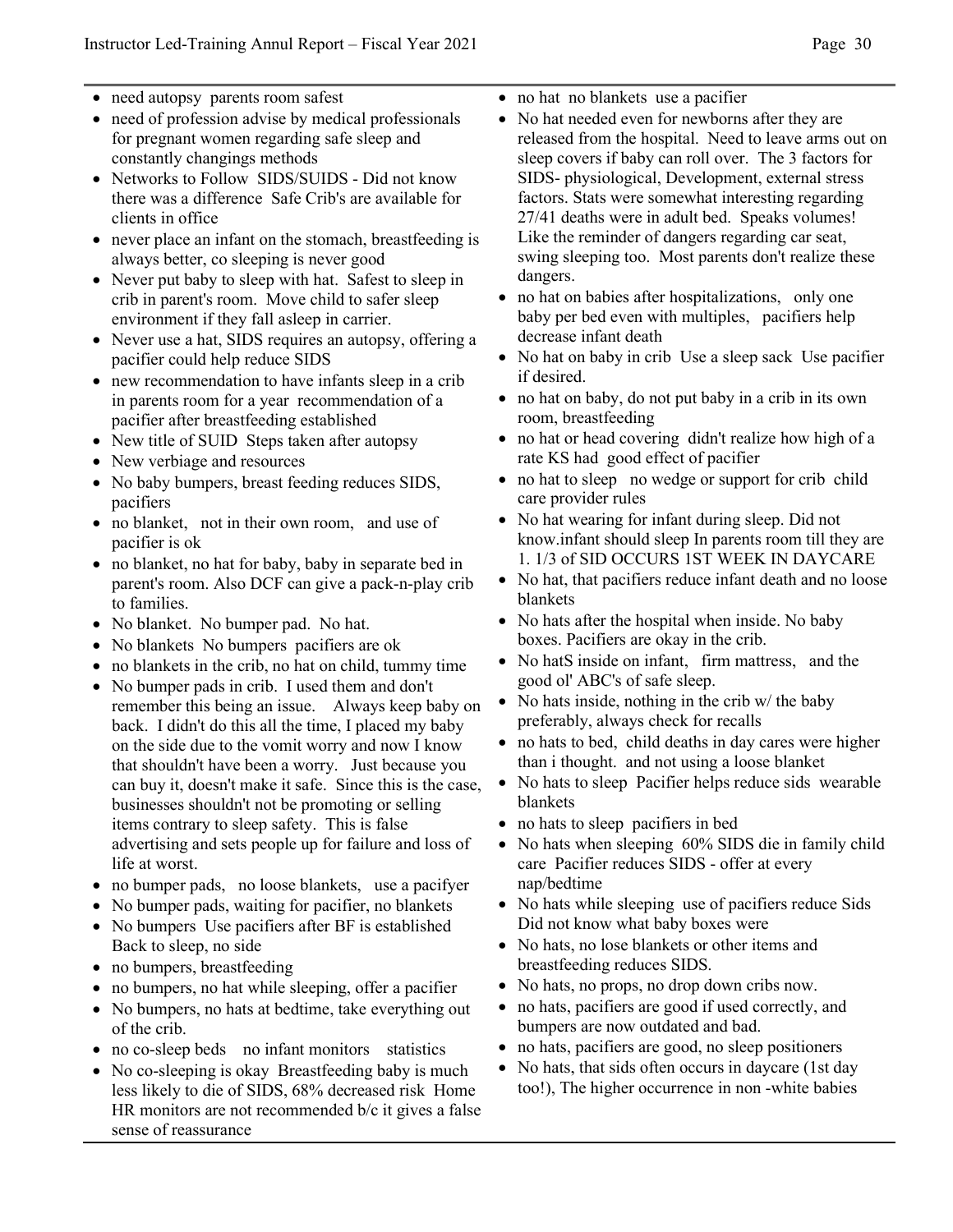- no longer recommend loose blankets for swaddling, recommend pacifiers, safest for baby to sleep in parent's room up to 6 months
- no loose blanket, back, breastfeeding
- no loose blankets no fluffy blankets back to sleep, tummy to play
- no loose blankets in the crib, no clutter, nothing on baby's head, breastfeeding, sleep on the back
- No loose blankets, pacifier is ok, no stuffed animals,
- no loose blankets, keep cribs clutter free and clean, kids can overheat
- no loose blankets, no bumpers, breastfeeding is good
- No loose blankets, no putting a hat on an infant to sleep, and pairing an infant with a pacifier is recommended when they go to sleep.
- No loose blankets, Pacifiers are good
- no lose items in crib with baby while they sleep, breast feeding helps with SIDS, pacifiers also helps with SIDS
- No mittens or hats at naptime/bedtime either. Many baby items not necessarily safe to use. Pacifiers can be helpful in reducing risk of SIDS.
- No multiple children in bed. No bumper pads used. No blankets.
- No pillows or loose blankets in the bed with the baby, no hats on the baby when sleeping, and cosleeping is not advised.
- No putting hats on the baby during sleep once they are home from the hospital. The hospital uses the hats so the baby's temp is regulated. use of wedges are dangerous. not allowing infants to sleep in swings.
- No sharing a bed with twin Pacifier after breastfeeding firmly established Sleep in same room as parents for at least one year
- No sheets necessary on pack and play Apnea monitors not encouraged Pacifiers are encouraged
- no sleep positioners, pacifiers can be good, cribs and products are still available from DCF for those in need
- no stomach sleeping, don't let it sleep in a rocker, breastfeeding
- No swaddle blankets. pacifier recommended for breast fed infants.
- non Hispanic high risk of SIDS
- Not all cribs sold meet the standards placed by CPSC. Baby boxes are a thing. Breastfeeding reduces the risk of SIDS.
- Not all portable cribs on made for safe sleep. You should also educate family and daycare providers about safe sleep with your infant. Hats are not needed at coming home from the hospital.
- Not everything sold is safe. Baby boxes are not safe. Second-hand smoke that is residual, so on clothes or hands shouldn't be around babies.
- not having a baby wear a hat to bed Statistics for SIDS Strollers, rockers are unsafe for babies to sleep in.
- not ok to co-sleep with baby box bassinet sleeping in rocker/swing is not ok statistics
- Not sure of anything I didn't know. More numbers from KDHE, I guess.
- Not swaddling arms after baby shows signs of rolling over, new child care required training, and available resources from DCF.
- Not to have babies sleep on their sides. Breastfeeding reduces risk of SIDS. And co-sleeping is not safe.
- Not to let babies sleep in there swings or car seats. Best for baby's to sleep in there own bed In parents room. And pacifier helps reduce sids.
- Not to let infants sleep in a swing A list of practices we use in our daycare for safe sleep It would be a good idea to share safe sleep with the parents so they will know what we are doing with their baby
- Not to place hats on infants for sleep No bumper pads Do not use sleep positioners
- Not to put a hat on a baby, multiples shouldn't share a bed
- Not to put a hat on a baby. Play pen cribs are available to families in need. Not to dress babies in more than one layer than an adult wears
- not to put a hat on the baby when it is sleeping, breastfeeding reduces SIDS, and there are wearable blankets for babies
- Not to put a hat on the baby.
- not to put a hat on the baby's head to sleep use sleep sacks with multiples not safe to have them in the same crib
- not to put hat on baby, no blankets, breastfeeding
- Not to put hats on babies when they sleep, pacifier introduction, Never heard of a dock it before
- Not to share a crib with twin babies. Babies do not need to wear hats to bed. Only swaddle fir the first 3- 4 months.
- Not to sue a hat and that blankets can be dangerous and when swaddling to leave a gap under their chin
- Not to use blankets in bed, no hats in bed, that there are wearable blankets that can be used
- Not to use hats, available resources, statistics
- Not to use loose blankets Always place baby on back Use proper fitted sheets for bedding
- Not to use positioners, not to put a hat on a baby for sleep, to use wearable blankets.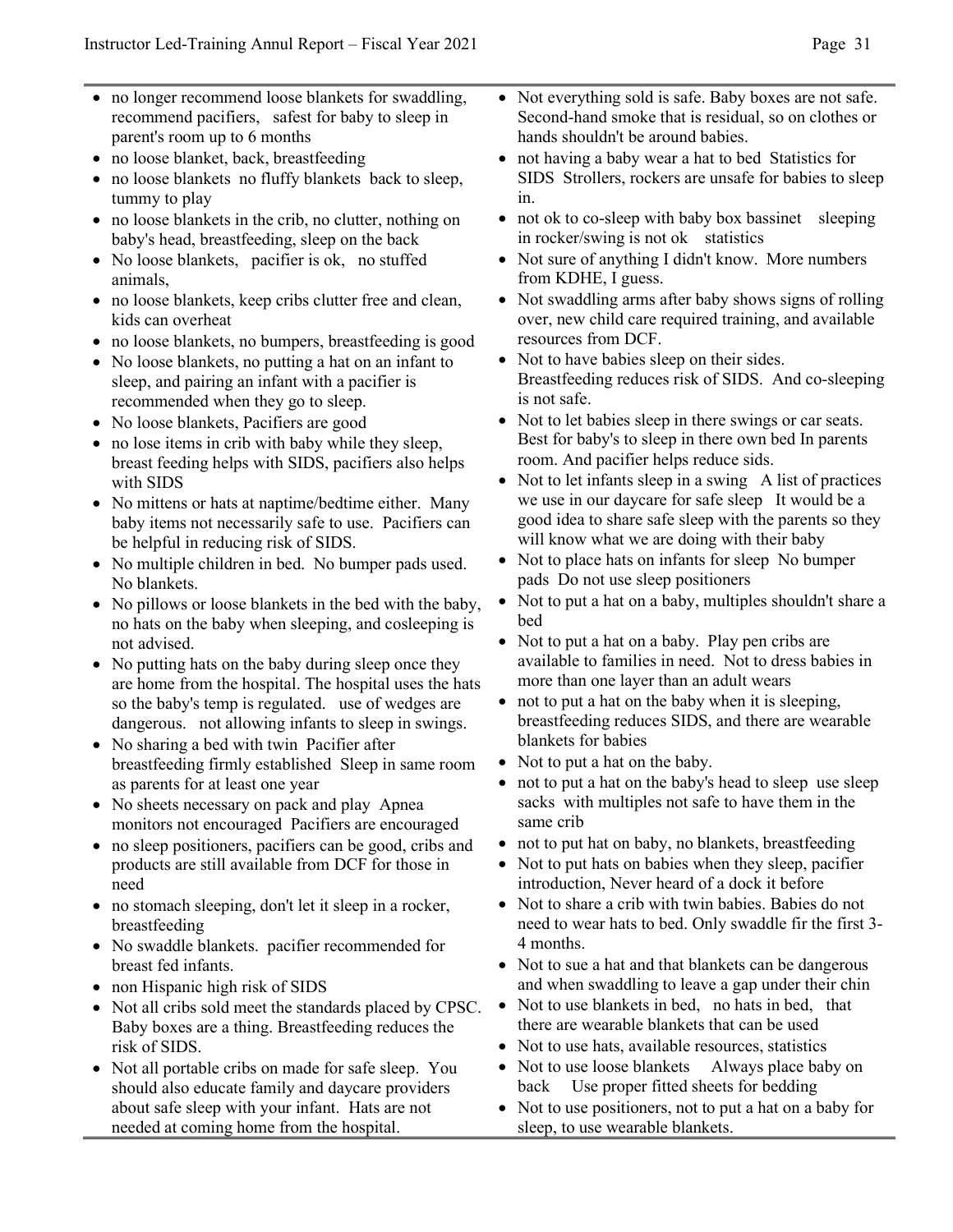- not to wear a hat inside that the baby boxes aren't really a good idea we maybe should have all had training on how to use teams
- Not to wear hat to seep other countries don't specify SIDS as cause of death the statistics for infant deaths in Kansas
- Not to wear hats to sleep, hypercarbia (too much CO2 from rebreathing expired air) is a cause of SIDS, overheating is a cause of SIDS, brainstem malfunction is a cause of SIDS
- not wearing of hats after the first few days, unless going from the house to the car. hard surfaces are recommended for sleeping. swaddling shirts for older babies, did not know those existed.
- nothing but a pacifier, babies have no ability to know they cant breath thus don't wake up, one child per crib
- nothing in the crib, don't use loose blankets to swaddle, breastfeeding
- nothing in the crib, no loose blanket, breastfeeding
- On back, in parents room, in own bed
- on layer no more than an adult would wear is best breastfeeding reduces the risk of SIDS no loose blankets in a crib
- ON THEIR BACK, ALONE IN BED, NO LOOSE BLANKETS
- One thing I learned was to promote the cpsc.gov to look at recall notices. I also learned that hats after babies are born are not recommended because they do not allow the child to regulate their temperature.
- One thing I shocked to learn were the statistics for an infant entering into care the first time and the high rate of SIDS on the first day and first week of care.
- one thing was the hat on the head I always thought it kept them warm the pacifier after breastfeeding we never recommend this in the field the safest place I thought was also in baby's room
- Only breastfeed up to six months Do not put a hat on the baby during sleep. Allow supervised tummy time 2-3 times a day to strengthen muscles
- only on back pacifier use No blankets, dress baby appropiately
- Only to give a pacifier if baby is going to nap or sleep. Never put a baby to sleep with a hat on. Breastfeeding reduces the risk of SIDS.
- Overdressing prevents body heat regulation Infants sleep in empty crib Pacifiers help reduce SIDS
- Pacefiers No hat when sleeping Crib in parents room most safe
- Pacefiers good Crib in parents room for 1 yr Pack n Play recommended just as much as crib
- pacefiers recommended no hat to sleep sleep in parents room X 1 year
- Pacefiers reduce SIDS BF reduces SIDS
- Pacifers are encouraged for babies, breast feeding reduces the risk of SIDS, pack and plays are approved beds for infants in childcare facilities, as well as DCF has access to pack and plays for families.
- Pacifier aids in breathing thru the nose. No hats when baby is asleep. Contacts for additional information.
- Pacifier can reduce SIDS, Breastfeeding can reduce SIDS
- Pacifier don't use bumper and breast feeding
- Pacifier down risk Breast fed baby easier aroused Sleep & Baby in parents room
- Pacifier helps reduce the occurrence of SIDs, the reason why a baby sleeping on their tummy is dangerous, and that babies still need tummy time, but it's supervised.
- Pacifier in crib is good. Do not use devices like the OWLET, it causes a false sense of security. One layer more.
- Pacifier introduction, SUID, in parents room advised location of sleep
- Pacifier is fine to give while sleep, never leave baby in swing to sleep ,never sleep with your baby!
- pacifier is ok, breastfeeding, training even if it is a refresher is important
- Pacifier is OK; how to open a portable crib; locations to obtain more information
- pacifier is safe
- pacifier issue, hat issue, SIDS
- Pacifier may reduce SIDS Babies should not wear hats while sleeping SIDS maybe due to a brainstem problem
- pacifier only after breastfeeding established tummy time only when awake only firm mattress, no blankets but a wearable one
- Pacifier practice; statistics were interesting, resource materials available
- Pacifier reduces risk Breastfeeding reduces risk
- Pacifier reduces risk of SIDS Breastfeeding reduces the risk of SIDS Difference between SIDS and SUID
- Pacifier Reduces SIDS Crib should be empty except for a pacifier Wearable blankets replace regular blankets
- pacifier usage no blanket no bumper pads
- pacifier use
- Pacifier use
- Pacifier use reduces SIDS Kansas Statistics related to SIDS
- Pacifier use was new to me, not using loose blankets, no side sleeping
- Pacifier, all the not safe, sharing bed for info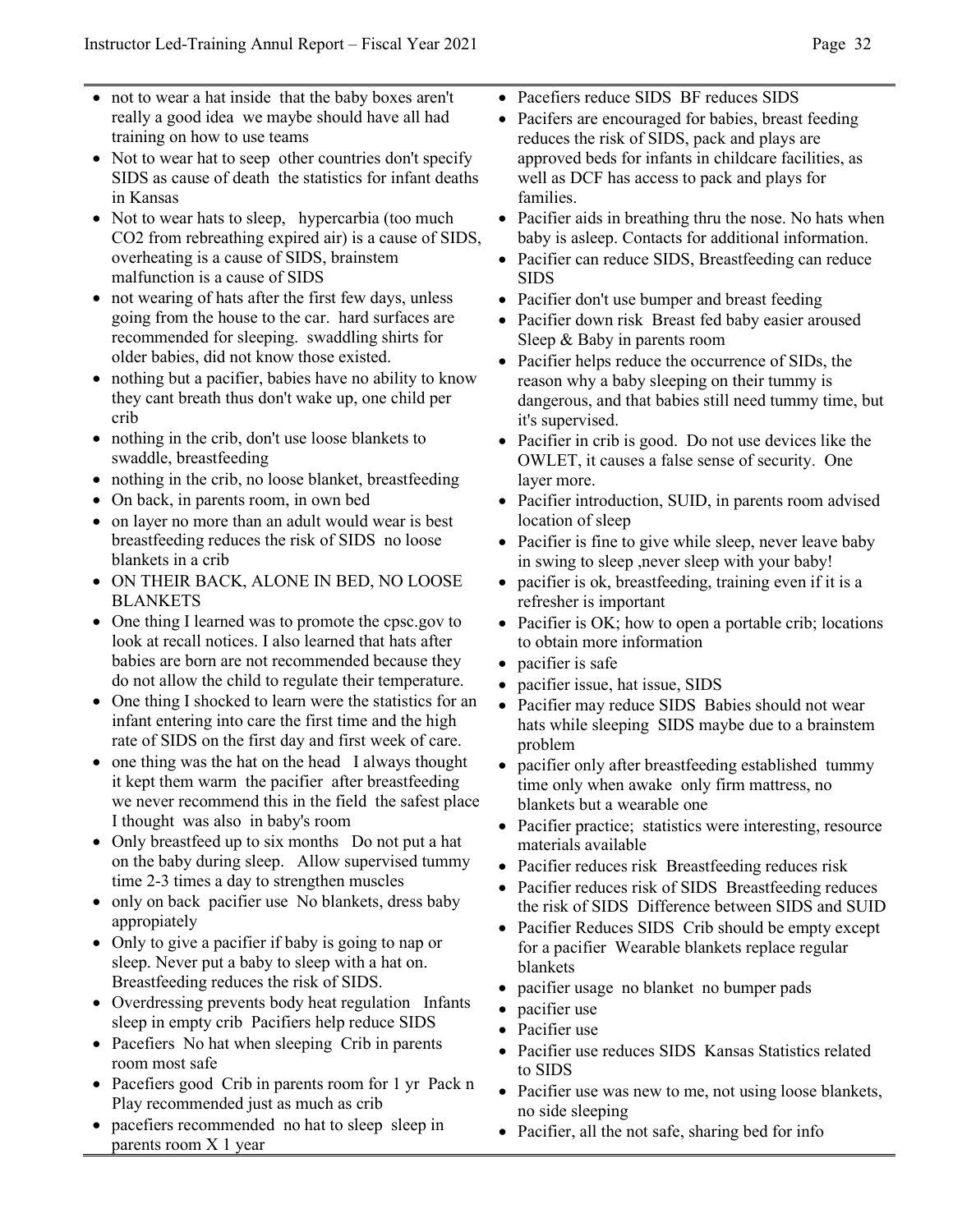- Pacifiers The factors that cause sids Breastfeedingpercentage of sids death
- pacifiers after breastfeeding established reduces SIDS safer in parents room breastfeeding reduces SIDS
- Pacifiers and breast feeding reduce SIDS
- Pacifiers and sleeping. Wearable blankets. The current requirements for baby sleeping. It had been a long time since I had any training in this.
- Pacifiers are acceptable as long as they are not attached to the baby's clothing SIDS is an umbrella term often used to describe infant deaths (incorrectly) that are not necessarily defined by the actual definition of SIDS Some great safe products on the market including portable cribs, wearable sleep blanket and safe recommendations that really educate parents to keep it simple and safe
- Pacifiers are acceptable at nap or bedtime; correlation between vaccine and reduced risk; correlation between breastfeeding and reduced risk.
- Pacifiers are actually recommended! They weren't even allowed in the hospital my babies were born at.
- Pacifiers are an aid in reducing SIDS Third hand smoke is a factor in SIDS Only put one more layer on a baby than you would wear
- Pacifiers are beneficial to reduce SIDS The use of fans don't show as a benefit to reduce SIDS Best to have baby in the parents room in their own crib
- Pacifiers are encouraged
- Pacifiers are encouraged No hats Swaddle sleep sacks are used in place of loose blankets to prevent SIDS or suffocation.
- Pacifiers are encouraged at nap and bed time among infants.
- Pacifiers are good Don't put multiples/twins in the same bed No more bumper pads
- pacifiers are good and hats are bad in bed. I never used a hat except for going outside, but I wouldn't have question a tiny baby wearing a hat inside before I had this training.
- pacifiers are good for reducing SIDS sleep bumpers are bad second hand smoke results in higher incidence of SIDS
- pacifiers are good not bad. slings and carriers can be dangerous. one of the reasons sleeping on the tummy is dangers is because of the position of the esophagus and the trachea. brainstem development is part of the issue.
- Pacifiers are good to give babies while sleeping A pack -n- play is a good safe place for a baby to sleep
- pacifiers are good, don't cover with a blanket, don't sleep with your baby
- pacifiers are good. SUID information. put nothing in crib
- Pacifiers are helpful in preventing SIDS. Breastfed babies are less likely to die of SIDS. NO blankets.
- Pacifiers are helpful in reducing SIDS Twins do not have to sleep together Breastfeeding is helpful in reducing SIDS
- Pacifiers are helpful to avoid SIDS; Child Care Center data re: # of SUID's & when most deaths occur; the triple risk theory!
- Pacifiers are now recommended. Breastfed babies have a lower incidence of SIDS. SIDS a category of SUID.
- Pacifiers are ok and may help with suids. SIDS is very rare and gets thrown around a lot. Clutter free crib.
- Pacifiers are ok to reduce SIDS
- pacifiers are ok, don't sleep twins together, breastfeeding
- pacifiers are ok, no loose blankets, nothing in the crib
- Pacifiers are ok.
- Pacifiers are recommended Can over heat baby Sleep sacks are recommended
- Pacifiers are recommended after breastfeeding is established 1mo of age approximately, DCF has cribs available, wearable blanket sleepers can be used, with arms out if baby can roll
- pacifiers are recommended for sleep, there was a thing called "sleep sacks," and breastfeeding reduces the risk of SIDS
- Pacifiers are recommended now. Side positioners are not recommended. Where to find videos for KIDS.
- pacifiers are recommended, breastfeeding decreases risk of SID, and hats are not recommended
- Pacifiers are recommended, the fact that Breastfeeding reduces the risk of SIDS
- Pacifiers are used; boxes are not; mesh sides allow for more air flow.
- Pacifiers being helpful to reduce SIDS
- Pacifiers can help decrease risk of SIDS
- Pacifiers can reduce risk of SIDS Breastfeeding can reduce risk of SIDS Hats are not recommended
- Pacifiers can reduce the risk of SIDS Immunizations reduce SIDS by 50% The percentage was a lot higher than I thought about SIDS happening during childcare
- Pacifiers can reduce the risk of sids.
- Pacifier's help prevent SIDS, There is no need for bumper pads. You don't necessarily need to cover up the infant as long as he/she is dressed appropriately.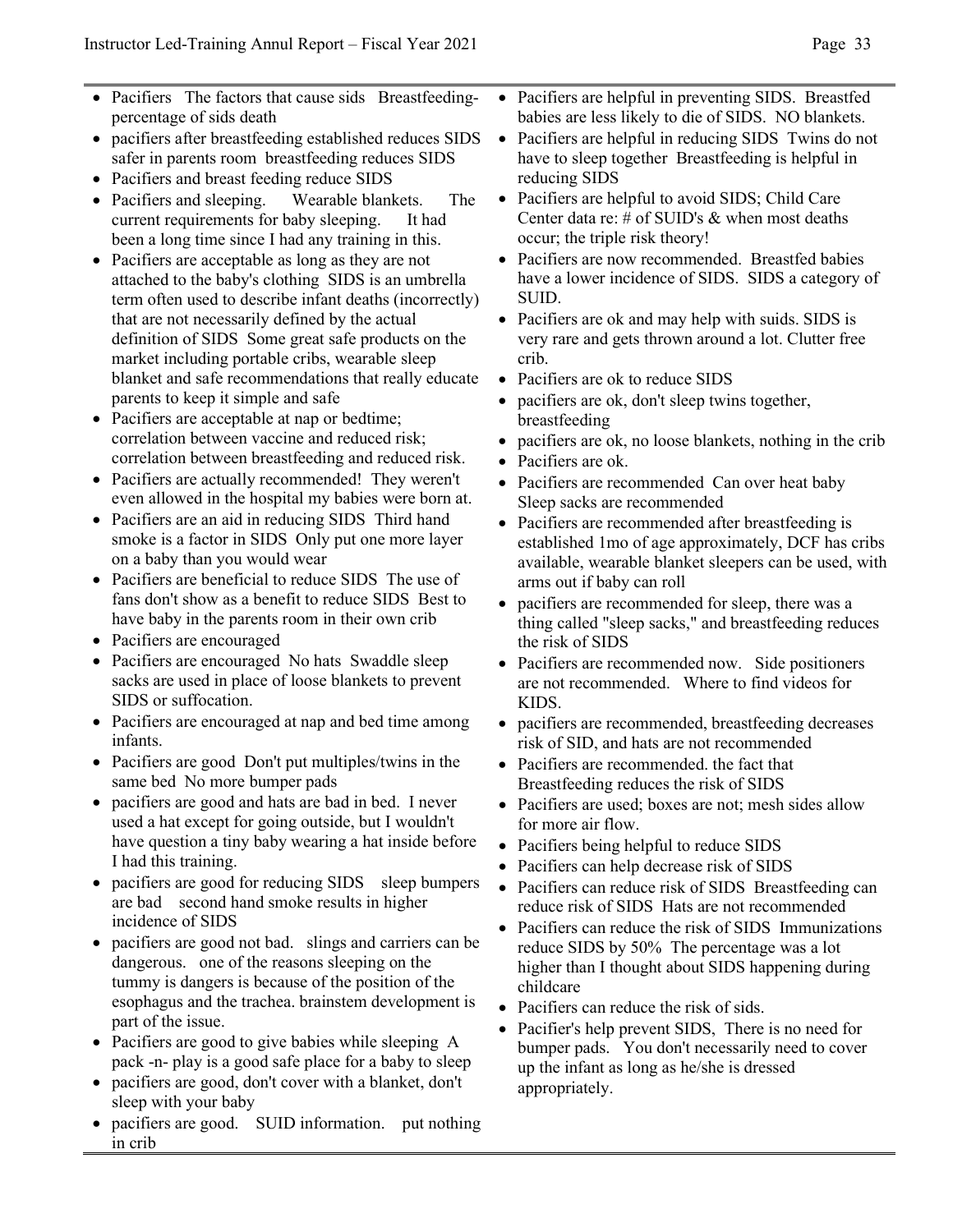- pacifiers help reduce risk of SIDS breastfeeding helps reduce the risk of SIDS don't put hats on babies to sleep.
- Pacifiers help reduce SIDS Safest place to sleep is in parents' room, in own crib/sleep space Breastfeeding reduces risk
- Pacifiers help reduce the rate of SIDS Don't use bumpers Babies need to be put on their back
- Pacifiers help reduce the risk of SIDS, True SUIDS is rare, Car seat covers are not recommended for long periods of time
- pacifiers help reduce the risk of sids.
- Pacifiers help reduce the risk of SIDS. The difference between SUIDS and SIDS. It is best to leave the child's crib in the parent's room until the age of one.
- Pacifiers help reduce the risk of SIDS. There is such a thing as wearable blankets. Firm surfaces are best.
- Pacifiers help with sids. Always put baby to sleep on their back. Breastfeeding helps reduce SIDS
- Pacifiers in the crib are recommended to stimulate the brain and prevent the deep REM cycle A hat on the baby while in the hospital helps with thermal regulation but is not recommended to be used after baby goes home while sleeping You're supposed to stop swaddling when the baby is able to turn over
- pacifiers may reduce risk, no hats, no blankets
- Pacifiers recommended after establishing BF BF reduces risk of SIDS Infant should sleep in crib in parents room
- Pacifiers reduce risk of SIDS Keep toys away from crib Breastfeeding reduces SIDS
- pacifiers reduce risk of sids back sleeping recommended firm mattress
- Pacifiers reduce risk of SIDS Clutter free cribs Don't sleep with baby in bed
- pacifiers reduce risk of SIDS crib in parents room recommended by AAP can get pack and play through social worker
- Pacifiers reduce SIDS Breastfeeding reduces SIDS Car seats and swings are not safe for children under a year old to sleep in
- Pacifiers reduce SIDS Dress infants in no more than one layer No crib bumpers
- Pacifiers reduce SIDS No hats when sleeping Fans have not been proven to reduce SIDS
- Pacifiers reduce SIDS, breastfeeding reduces SIDS, the brainstem abnormality does not signal the baby when it is not breathing.
- Pacifiers reduce SIDS, Don't use Hats, Mobile Cribs are helpful.
- Pacifiers reduce SIDS, Licensed providers are required to have a sheet, babies should not wear hats to bed.
- pacifiers reduce suids, no bumpers in cribs and hats are bad
- Pacifiers reduce the likelihood of SIDs
- pacifiers reduce the risk of SIDS Vaccines reduce the risk of SIDS About half of sleep related deaths are in an adult bed
- Pacifiers reduce the risk of SIDS Breastfeeding reduces the risk of SIDS Babies should sleep in their own safe bed in their parents' room, not in their own room.
- Pacifiers reduced the risk of SIDS, Same room/separate bed is best, SIDS confirmed after autopsy
- pacifiers should only be introduced to breastfeding babies after they have been successful at learning to breastfeed
- Pacifiers to help with reducing sids. Never knew about sleep boxes until now.
- Pacifiers while sleeping reduce the risk Being in the parents room is the safest place for them to reduce the risk of SIDS Slings are not a safe place to have sleeping babies
- Pacifiers, hats on babys in cribs. Breastfeeding and SIDS.
- Pacifiers, smoke free environments, and swaddling blankets are helpful in preventing SIDS
- PACIs and proping
- parents need to observe nursing staff twins sleep separate breastfeeding reduces risks of SIDS
- Parents room is the most safe Never have a loose blanket Pacifier is ok to have in crib
- parents will follow what RNs do and say twins cannot share beds in a crib, right next to mom's bed is best
- place infants on their back when sleeping, using a pacifier decrease the chance for SIDS,
- place on back use pacifier no loose blankets
- Place on Back. Requires autopsy. Pcifiers are good .
- Placement of Cribs in the room, pacifiers are okay, and always check for recalls
- placing baby on it back i thought it was on their side,
- placing baby to sleep in parents room in their own crib, don't use a blanket, use a pacifier
- placing infant to bed with pacifier sleeping in parents room
- placing infant to bed with pacifier sleeping in parent's room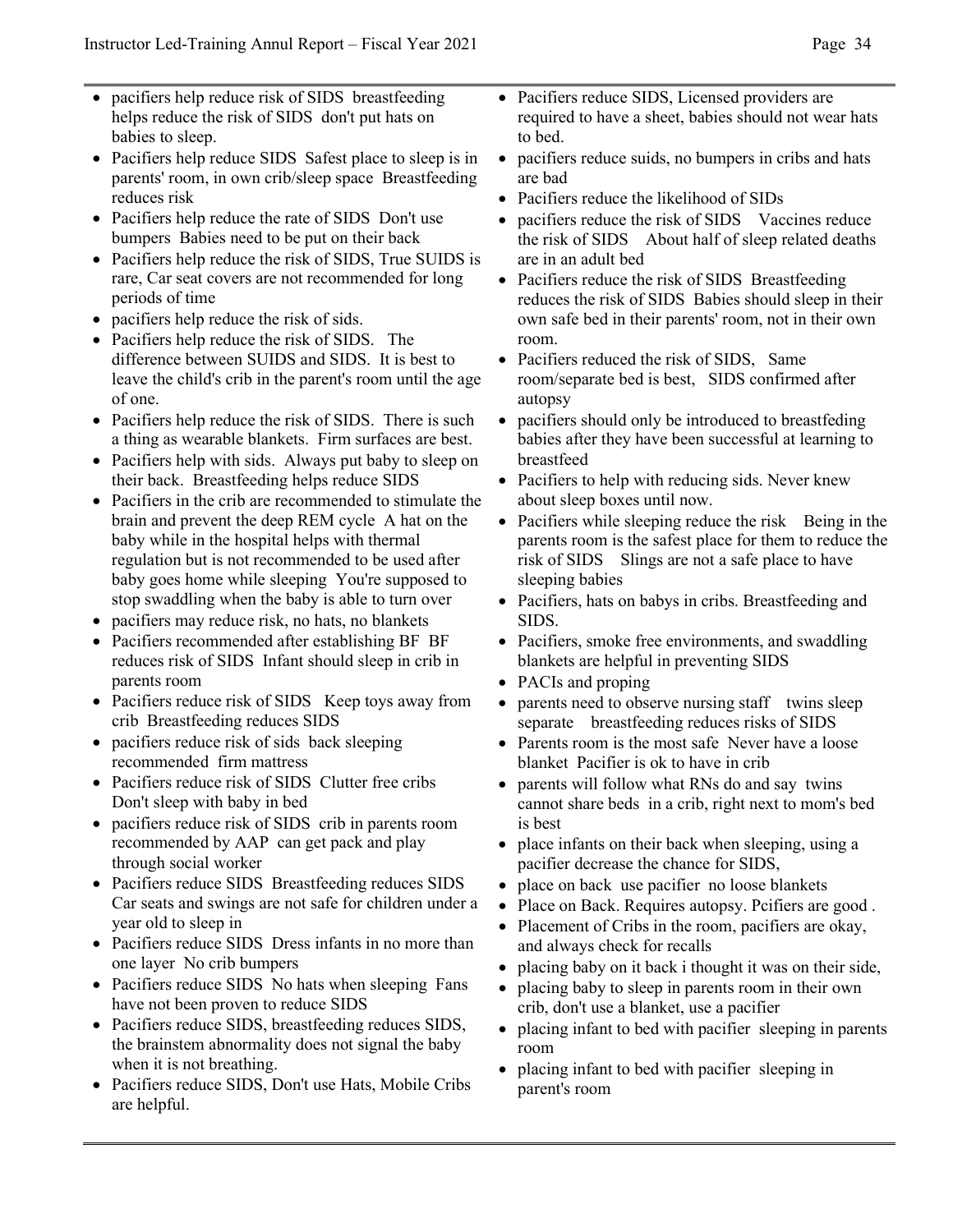- Poverty or certain demographics have more SIDS Pacifiers can reduce the risk of SIDS Firm mattress is best
- Proper crib layouts, one baby per crib, and SIDS stats
- Proper language to use when describing sleep. Facts and statistics. How to inform parents about proper safe sleep.
- Proper position of infant Importance of pacifier Importance of not over layering in clothes
- proper safe sleep, how to provide resources, what to look for on calls with an infant
- proper way for baby to sleep
- put infant in crib with firm mattress. pacifier use is good and breastfeeding reduces sids
- Reasons it safer for baby to sleep on back How to set up crib Why it is harmful to have any additional items in the bed w/infant
- Recommend twins sleep alone Statistics SIDS in child care
- recommendations for a pacifier, an infant sleeping in his or her own bed in parent's room and breastfeeding reduces risk of SIDS.
- Recommended baby sleep in parents room in a crib, shouldn't swaddle babys arms in swaddle after they learn to roll over Paci's can help reduce risk of SIDS
- Recommended baby sleeps in parents room for 1st year. Sids can happen in 1st day of daycare 3rd hand smoke can now harm child
- Recommended sleep environments (firm mattress with nothing in it). Breastfeeding can reduce the risk of SIDS. Which baby items are not safe for baby to sleep in (car seats, Swings, etc.).
- Recommended use of pacifier
- Recourses available for safe sleep.
- Referrals Safe Sleep Using a peci
- Refresher on difference between SIDS and SUIDS ABC's to follow AAP guidelines
- Reinforced current knowledge on a topic that's changed through the years.
- Reinforced not putting a hat on an infant, ABC saying, how to assemble a cribette
- Reinforced what I already knew, I received great education from my healthcare providers when I had my children.
- RELATIONSHIP BETWEEN BREASTFEEDING AND SIDS USE OF SLEEPER BLANKET SMOKING ISSUES
- remove hats. % of SIDS deaths that occur at nonparental homes (I'm a pretty new grandparent!). just because it is on the market doesn't mean that it is safe.
- remove items from the crib
- Repetiton is so good, Loved the education being on Zoom, and enjoy hearing from a day care providers perspective
- Research about Arousal responsive deficit
- Resources to help parent understand safe sleep Knowing who is at higher risk of SIDS
- Resources, no hats, and the impact of smoking on SIDS
- Risks, prevention and statistics about SID (very interesting).
- room sharing in separate bed/crib is best; hats not needed for sleep; breastfeeding reduces risks of SUIDS
- Safe sleep environment has to have one infant per crib even with twins. I learned about baby boxes! Also that breastfeeding decreases the risk for SIDS by 32%
- Safe cribs are not necessarily the expensive cribs, babies should always sleep on their back, unsafe sleeping had caused loss of life for so many babies.
- Safe Sleep environment
- Safe sleep follows the ABC's of safe sleep. -Alone, on their backs, and in a crib. The safest way for a baby to sleep is in the same room as their caregiver but their own bed. While an infant is sleeping in his/her crib, there should be nothing else in the crib like blankets, toys, stuffed animals bumper pads or pillows.
- safe sleep position safe sleep environment causes of SIDs
- Safe sleep position why the back is best. Maintaining body temperature. 60% of SIDS deaths happen in family child care - 20% occur with the caregiver and 20% in care centers.
- safe sleep, pacifiers, tummy time
- Safer in crib in parents room Sleep sacs better than blankets Nothing in crib additional
- safer in parents room pacifier no smoking
- safest place in parents room in a crib
- Safest place for baby to sleep, n0t to use blanket, did not know breastfeeding helped with SIDS. It has been a very long time since I have had a baby
- Safest place for infant to sleep is parents room. Reviewed SUIDs
- Safest place is in parent's room Last resort is tucking blanket on 3 sides at foot of bed
- safest place is in the parent's room in a crib multiples should have their own cribs there are now swaddling blankets
- Safest way to sleep is: different bed, same room Statistics of Kansas infant mortality That breastfeeding can reduce the risk of SIDS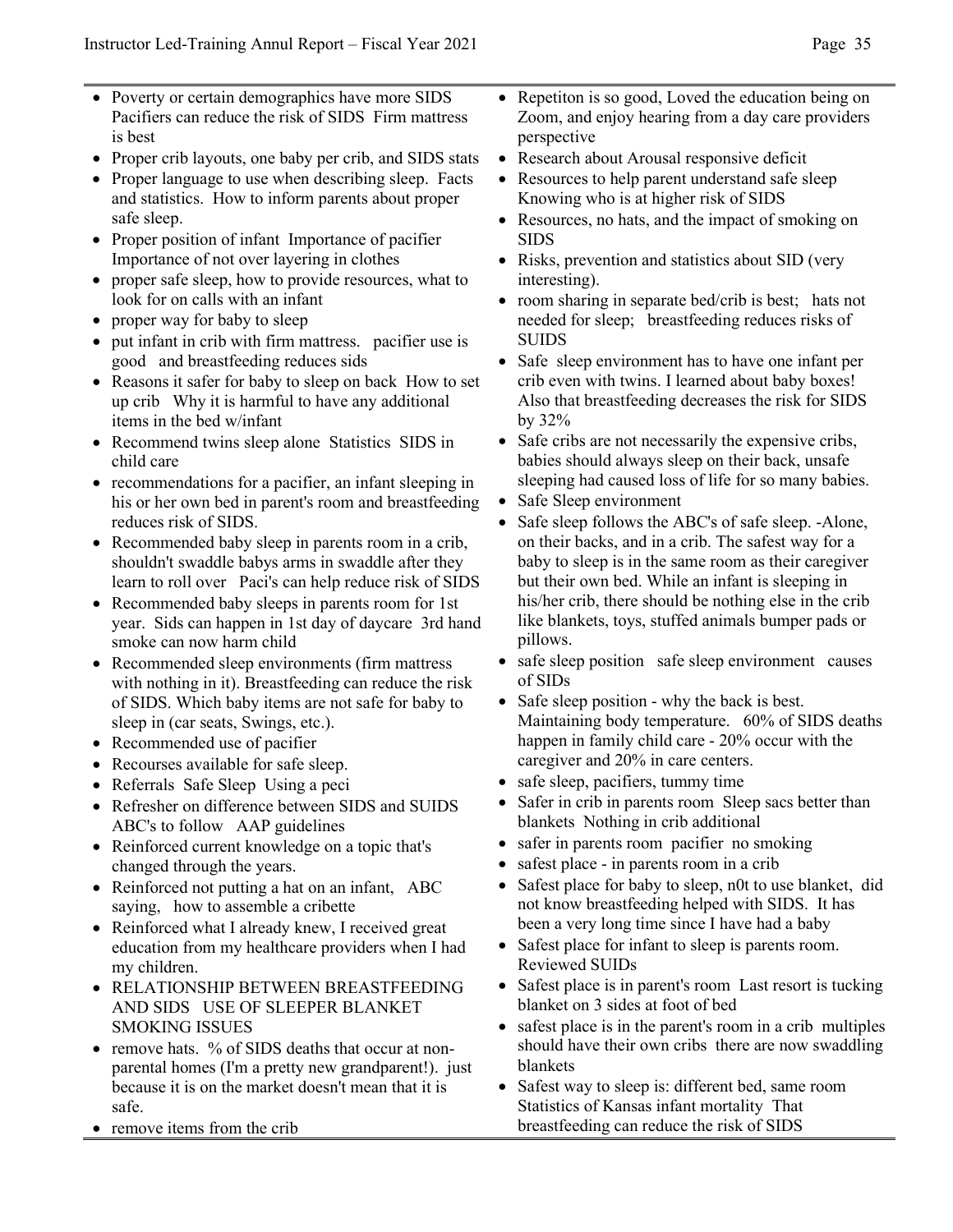- same recs we've been following sleep in room with parent in own bed give pacifier swaddle until can roll
- Same room/separate bed the information concerning slings, swings and carriers how to use them safely Tummy Time
- Should use firm Mattress baby should sleep alone baby sleeping on its back it the safest
- sid rate is higher in Hispanic & blacks immunization reduces sids percentage of deaths in daycare happens in 1st week and 1/2 on first day
- SIDS accurse with a child 1 years of age and younger Breastfeeding reduce risk of SIDS CPSC.GOV is a web site to check out babies produce for recalls ect...
- SIDS and SUIDS is different. Babies should sleep in the parents room in their own crib/bassinet/pack-andplay Babies should not sleep in swings
- SIDS and SUIDS, pacifier use, cribs
- SIDS are high between 2-4 months, SIDS is less than 1 year old
- SIDS babies have abnormal serotonin levels SIDS babies have a double layer of cells in the hypocampus that may inhibit impulses Pack n play cribs are great
- SIDS information; guideline changes since I had babies; educational programs
- SIDS is decreased by 68 % for breast fed babies. Using a pacifiers at nap time may help prevent SIDS. When entering daycare for the first time an infant is more likely to die of SIDS within the first week or even the first day.
- SIDS is determined after death No lose objects in the crib Expensive does not mean safe
- SIDS is rising in the hispanic side. The safest place for a baby is in the parents room in their own crib FOR A YEAR. Immunizations reduce the risk of SIDS let alone by 50%.
- SIDS must be determined by investigation Sheets must fit the mattress Car seats and strollers are unsafe sleep environments
- Sids risk is reduced if you breastfeed
- SIDS what it is how to prevent it
- Sids, cribs, safe sleep
- SIDS, glow in dark pacifiers, no hats inside.
- sleep baby on back, SIDS, don't sleep with baby
- Sleep blanket. I had never seen them as they didn't make them 30 plus years ago. You swaddled them in a blanket. :) Only one layer of clothing more than an adult and no hat to sleep with. All the extras in the crib that should not be there including a mobile!
- Sleep in parents room in crib or pack n play is best
- Sleep in parents room in separate bed until 1 year old Safe sleep communities and health department
- offering baby showers for community No hats after taking infant home
- Sleep in same room as parents  $X$  1 yr 1 baby per crib Pacefier use
- sleep on back, no more then 1 layer of clothes, don't smoke in the house
- sleep on back, no loose blankets, breastfeeding
- sleep on their back, nothing in the crib, breastfeeding
- Sleep position
- Sleep position devices are not encouraged, multiples should have separate beds, a pacifier should be used as tolerated.
- Sleep positioners are not safe Binkies with stuff animals attached are not safe Use a firm mattress instead of a memory foam one
- sleep positions, no bumpers, more about pacifiers
- sleep sack, breastfeeding
- Sleep sacks are a great alternative to blankets. Breastfed babies are 32% decreased risk for SIDS. Firm sleep surface is critical.
- sleep sacks are good, breastfeeding helps, keep items out of crib
- sleep safe items available at DCF, best suid situation for infant to sleep in separate crib in same bedroom as parent, infant sleep on back.
- Sleeping in a parent's bedroom in their own crib is best. No pacifier attached to a stuffed animal. I learned how to put the sheet tight on a pack'n play without causing it to pop up.
- Sleeping in parents room first year
- Sleeping in parents room is safer than in separate room Harvey co has highest SIUD rate in Kansas Stop swaddling baby  $(a)$  8 weeks or when they can roll over
- Sleeping in parents room up to 1 yr Use pacifier during sleep BF reduces SIDS
- Sleeping in the parents room until 1 year of age. Do not use hats for sleeping. Use pacifiers while in cribs/napping.
- sleeping in the rocker.
- sleeping on the back is preferred, Not all products being sold are safe to use, not all baby carriers should be used.
- sleeping on the back is safe
- Sleeping with a pacifier helps reduce the risk of SIDS. Do not put a hat on baby to sleep. It is not safe for baby to sleep in a carseat or swing. If they fall asleep you need to move them to their crib, on their back, as soon as you can.
- Sleeping with a pacifier, cribs for kids through DCF, and to avoid the use of heart rate monitors.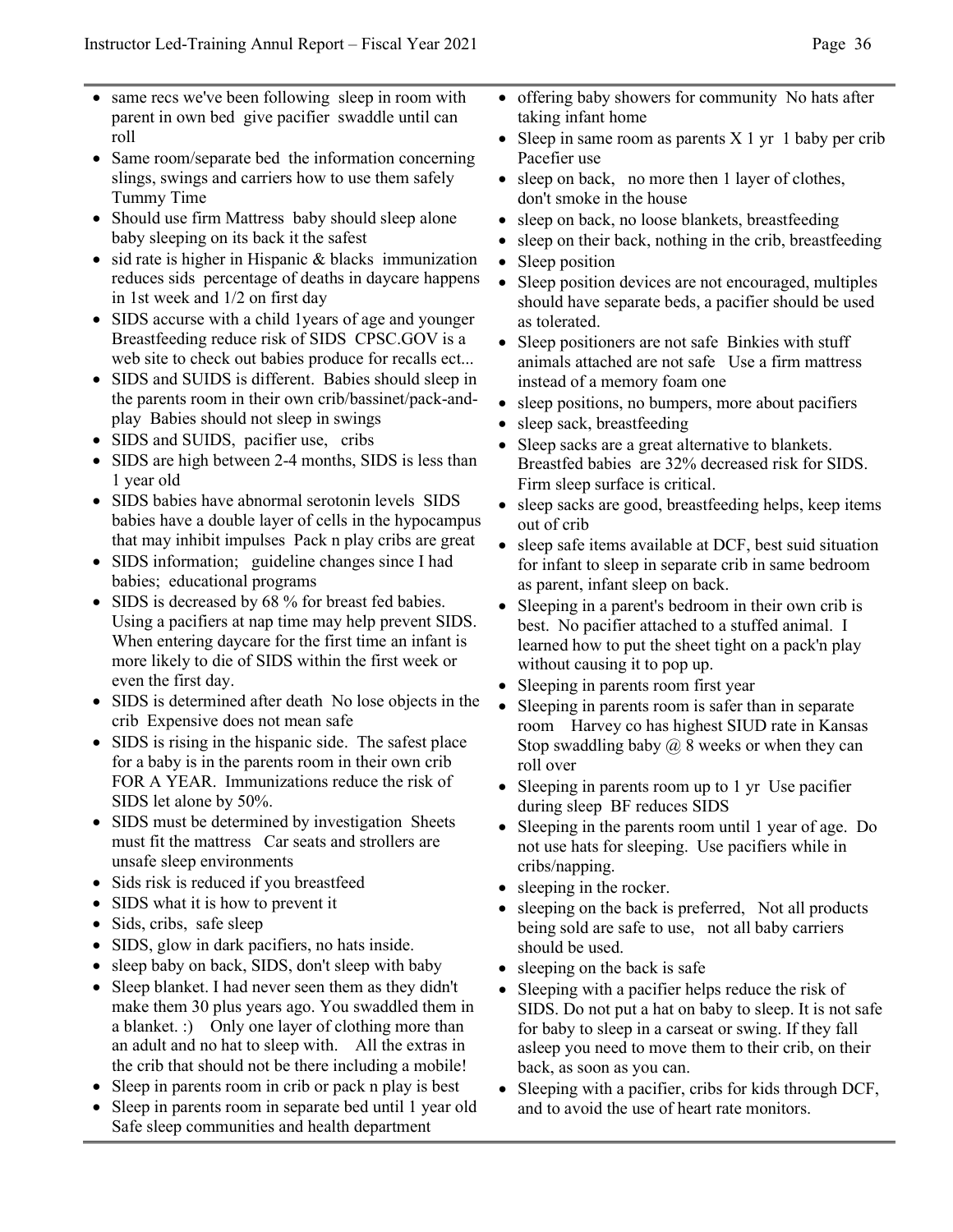- Sleeping with parents room-own bed
- sleeping without anything in the crib. the new devices that are available.
- smoking can correlate with SID related deaths, pacifier use when placing the infant to sleep, statistics of SID related deaths in child care homes.
- smoking causes an increase in SIDS SUIDS vs SIDS
- Smoking may have an effect on SIDS.
- Smoking plays an affect on SIDS Pacifiers can make latching difficult Appropriate dress is one more layer than an adult
- So much! Thank you for the work you do and for all of the links, articles, research and everything!!!
- Some of the statistics
- Some other countries dont have a code for SIDS like our country foster parents can't use portable cribs no hats on kids when sleeping
- Some people believe that putting babies to sleep in boxes is a good idea
- Some thought babies sleeping in boxes was safe. ABC's-Alone on Back in Crib/Clutter free space. Children should sleep sperate from parents but in the same room.
- Specific definition of SIDS and SUIDS, data points related to infant mortality data in KS and causes.
- Statistical data re: SIDS Three parts to SIDS investigative process Creating a safe sleep environment. Many things have changed since I had infant children. :)
- Statistics Breastfeeding reduces SID's No recommended to use a bassinet Having child sleep in parents room until age of 1
- Statistics about breastfeeding and SIDS Triple Risk SIDS Theory information SIDS cannot be explained through an autopsy
- Statistics about infant deaths in childcare settings Information about the use of sleep boxes Information about dangers of allowing infants to continue to sleep in car seats
- Statistics on the number of infant deaths. A infant really should not be swaddled with both arms in the blankets. To not use bumper pads.
- statistics, SUID, safe sleep positions
- Statistics, the brain stem information, the theory of causes.
- STATS for SIDs; Pacifier after breastfeeding established Crib in parents room is the safest place
- stats of 22 of 43 suid/sids deaths were in an adult bed Pacifiers are a good thing tummy time is important
- SUCK SWALLOW BREATHE REFLEX IS FORMED AT 37 WEEKS GESTATION BABIES BORN TO MOTHERS THAT SMOKE
- MARIJUANA HAVE 20% SMALLER BRAINS DO NOT SWADDLE TIGHTLY
- Sudden Infant Death Syndrome (SIDS) is the sudden death of an infant under one year of age which remains unexplained after a thorough case investigation. The investigation must include (1) performance of a complete autopsy, (2) examination of the death scene, and (3) review of clinical history.
- SUID, SIDS Breast feeding reduced SIDS
- SUIDS, to not use baby hats, different resources available
- SUID---the term Sudden Unexpected Infant Death I had not heard used before. Using the pacifier
- Supposedly inclining the bed doesn't work to reduce reflux...in my clinical experience it does.
- swaddle blanket
- Swaddle of for 8 weeks or until roll over Hospital policy documentation plan in Meditech
- Swaddling Baby Boxes That an autopsy has to be done
- Swaddling ababy. Immunization reduces infant sids.offer pacifier to fully feed breastfeed infant.
- swaddling is different from 17 years ago, pacifiers help reduce the risk of sids, that's all I can think of.
- Swaddling is ok to do as long as its done right. That the temperature, heart rate, blood pressure and oxygen are all controlled in the same spot. Finding out there are grants for cribs for families.
- Swaddling Techniques Pacifiers reduce risk of SIDS The overall importance of safe sleep
- swaddling,
- Swaddling, controlling temp of infant, immunization issue
- swaddling, pacificers statistics
- swings and rock-n-plays are considered unsafe sleep environments even though they are widely promoted by manufacturers as safe.
- take hat off baby after 24 hours African American babies have increased risk of SIDS breastfeeding reduces risk of SIDS
- Take hat off when put to sleep. Wait until breast feeding to give pacifier, do not put crib bumpers in cribs
- Techniques for safe sleep have changed over the years, including removal of bumpers and positioning for sleep. The use of a pacifier was a new piece of information and recommendations not to allow babies to sleep in swings, bouncers, car seats. etc. was new information for me.
- Temp control, baby in crib in parents room, no devices should be used.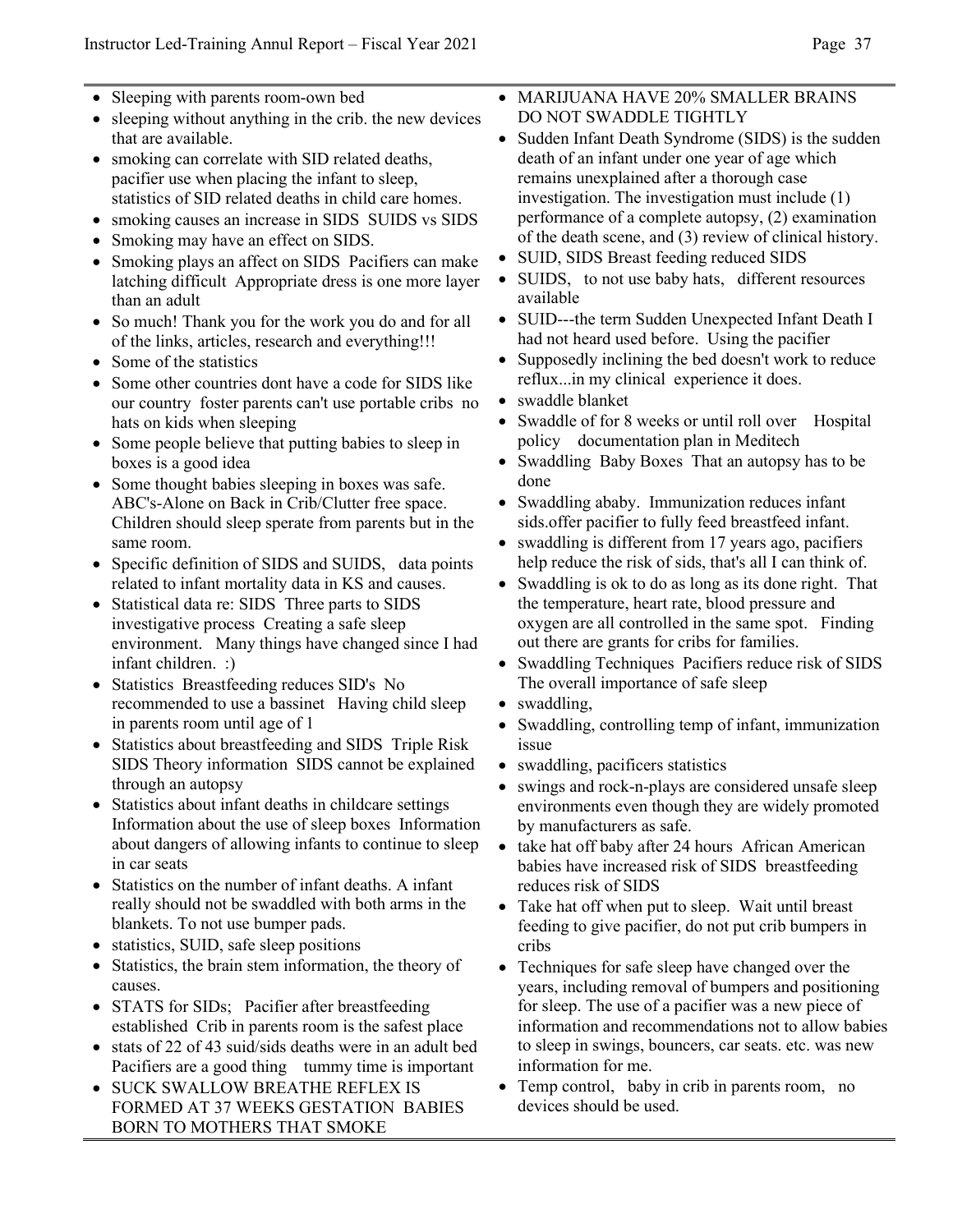- That 100% of parents used incorrect methods for placing their infants in a safe environment for sleep. That only 20% of infants died in a child care center setting. That of those children who died of SIDS related issues in child care settings it was likely to occur on the first day of care, or the 1st week they were there.
- That a child being introduced to a pacifier.
- That a pacifier helps reduce sids
- That a pacifier reduces the risk of SIDS after breastfeeding is firmly established Bumpers and extra stuff in the crib is not needed the safest place to sleep for an infant is in their room with their parent in separate bed. I also thought in their room would be equally as safe but it appears not.
- That African American babies are higher risk of prematurity or low birth weight Baby Boxes were not regulated and not a good idea Immunization reduce the risk of SIDS by nearly 50%
- That an infant should sleep in the same room as parents.
- That babies are to be on their backs andd not even the side. That breastfeeding reduces risk of SIDS
- That babies do not need the bumpers Breastfeeding reduces the risk of SIDS There are things I can do to decrease the risk of SIDS
- That babies should lay on their back. How to put a crib together. Not to have so many items in the crib.
- That babies should not sleep in the same bed with parents
- that babies should sleep in the same room as parents (in a separate bed) for the first 6 months that pacifiers have been proven to help prevent SIDS that babies shouldn't sleep with anything in bed with them
- That babies shouldn't be swaddled after they are showing signs they can roll. That pacifiers are actually recommended, I thought they were bad for babies. That SID's is very rare, while SUID's are more likely to occur.
- That baby's on their back won't suffocate because of how gravity is acting on their bodies. Don't let your baby sleep in carriers or rockers or on the couch. Hats are for outside wear.
- That breast fed babies are less likely to die from SIDS That pacifiers are recommended That the best safe sleep place is in parents room for the 1st year
- That breastfeeding & pacifiers reduced SIDS. The amount of kids that die from SIDS
- That breastfeeding babies helps reduce the risk of SIDS. That it is alright to let infants that can move their hands to let them sleep with their arms unswaddle in a swaddling blanket or wrap. That it is not a good idea to let your child fall asleep in an
- infant carrier unless their face is uncovered and that they should not be there for long periods of time.
- That breastfeeding can help reduce the risk of sids That you should not place an infant in a soft environment because there can be increased risks to suffocation that children who can roll over should not be swaddled due to them not being able to use their arms to roll themselves back over. Also that tummy time can start as soon as a week old. I honestly thought they had to be about a month old before they could start tummy time.
- That breastfeeding can reduce the risk of SIDS, that you shouldn't introduce a pacifier until breastfeeding has been established, and the ABC rule.
- That breastfeeding reduces chance of SIDS, the proper way to swaddle a baby and how to properly maintain the temperature for the baby.
- That bumper padding is not safe. That some parents use cardboard boxes to lay their child in, which is not safe. That it is recommended to introduce a pacifier after the establish of breast feeding.
- That bumpers are a hazard multiple siblings should be sleeping alone hats during sleeping is dangerous!
- That bumpers are not recommended. No loose blankets and use pacifers
- That DCF in conjunction with outside groups provide cribs for people that are unable to obtain those items. The class was a great class to educate those that are unaware of the current standards, because of outside training I was already aware of the standards. Thanks for your time.
- That death scenes are examined after suspected SIDS case The information presented about the Triple Risk SIDS Theory Not to add anything to car seats that did not come with it
- That giving an infant a pacifier was recommended. I always thought that would not be true. I also learned about swaddling and different things like bumpers and sleep positioners that are not supposed to be in the crib.
- That hats are not recommended Not to use a hammock/sling for child Not to use bumper pad in crib
- That I don't always know what is right and training is helpful.
- That I need to speak up for the babies. To talk to the parents about safe sleep and smoking.
- That immunizations reduce the risk of SIDS by 25%. SUID - Sudden Unexpected Infant Death A complete autopsy needs to be completed in order for an infant's death to be classified as a SIDS death.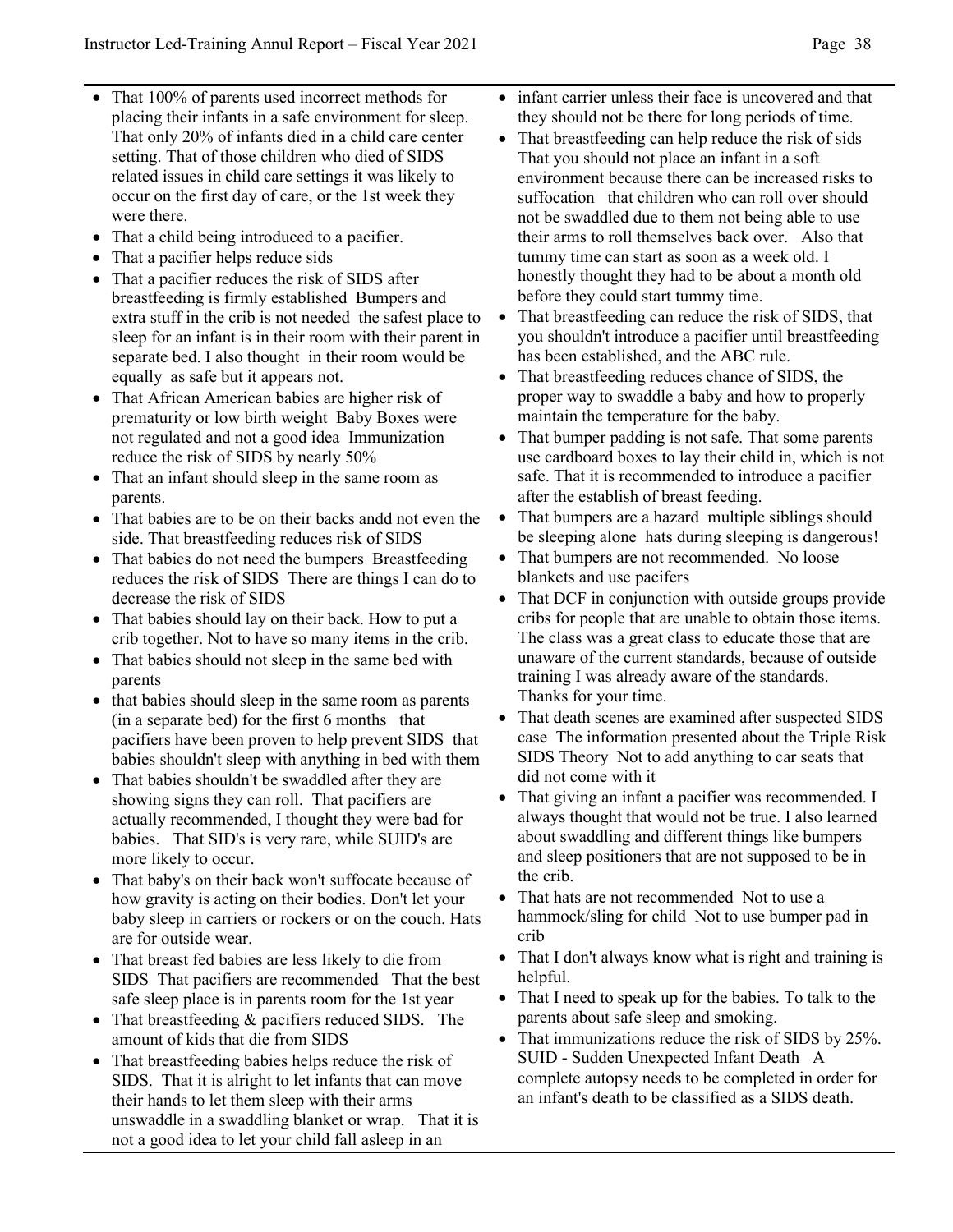- That infants should sleep in the same room as parents till the age of 1. How much breastfeeding reduces the risks, And that they now have a third hand smoking. Never heard of this.
- that it is preferred to use pacifier as it reduces SIDS Better to sleep in room with parents-makes sense!
- That it is recommended to have a child sleep in the same room as an adult but in a crib. That it is not safe for a baby to sleep in things such as car seats, swings and strollers. Baby boxes are not recommended.
- That mesh bumpers can be used if the parent feels it's necessary, however, regular bumpers should never be used. That the rate of SIDS cases should be below 6% and Kansas is slightly above that. That non hispanic, white people have an incredibly high rate of SIDS cases.
- That pacifiers are good to use during sleep. Not letting a baby rest in a car seat or swing. The use of bumpers can be very dangerous for babies.
- That pacifiers are not recommended. That blankets are not the best of ideas. That even the nurses in the baby department are not all up to date on proper care.
- that pacifiers are now recommended to reduce SIDS infant stays in parents room breastfeeding lowers risk for SIDS
- That pacifiers are okay and can even be helpful in reducing SIDS, that even a short time of breastfeeding reduces the risk of SIDS, and that baby boxes are NOT for sleeping in.
- that pacifiers are recommended, that breastfeeding could reduce sids and second hand smoke increases risk of sids
- That pacifiers can reduce SIDS That infants should sleep in a crib in parents room the first year
- That pacifiers can reduces SIDS, That baby boxes are not safe, breastfeeding reduces SIDS
- That pacifiers help prevent SIDS, that babies should not sleep in carseats or swings, the term "SUIDS" ( I had only heard of SIDS)
- That pacifiers help reduce the risk of sids
- That pacifiers keep the children from falling into a deeper sleep That a basinet can be used as well as the crib or pack and play That children should not be sleeping in baby carriers
- That pacifiers reduce the risk of sids, that breastfeeding reduces the risk of sids, that parents benefit from seeing nurses etc modeling safe sleep practices
- That SIDS is different than SUIDS, a pacifier reduces risk, to keep hats off baby when sleeping.
- That sleeping in a swing, car seat or rock and play can be dangerous. Why you shouldn't put a hat on a baby when they come home and are inside.
- That smart socks are not safe, that tummy sleeping causes the esophagus to block the trachea, and that elevating the head of a crib isn't safe. (was told that if you elevate use a positioner to prevent sliding down)
- That swings and other baby seats are bad
- That the pacifier reduces risk of SIDS death. Breast feeding reduces risk of SIDS. SIDS starts with an underdeveloped brain stem.
- That the pacifier shouldn't be place back in the babies mouth after it has came out when they're sleeping. Poverty is a risk for SIDS United states is one of the highest country with SIDS
- that the swing was considered a unsafe sleep environment, about the use of the pacifier, and the breastfeeding
- that they don't use bumpers anymore. Our cribs in the 90's were spaced further apart than they are now.
- That they should not sleep on their sides until 1 year old at least. I have seen infants younger than a year side and belly sleep. You should not introduce pacifiers until breastfeeding is firmly established. Breastfeeding can reduce the risks of SIDS.
- that wearing s hat prevents baby from reg temp on his own and can increase the risk of SIDS, I didn't know there were so many deaths during childcare. that SIDS is only determined by autopsy and that what we may have thought was SIDS were conginetal issues. very good training even for an old school mom. I really enjoyed it.
- That yes baby sleep on their back is recommend, but it is okay to lay on their stomach as well. Breastfeeding reduces risk of SIDS.
- That you don't have to wait until a breast fed child stops breast-feeding to introduce a pacifier
- The A B C's
- The ABC acronym. The information regarding the Arcuate nucleus. And updated information on swaddling.
- The ABCs of safe sleep
- The ABC's of safe sleeping, every DCF office has cribette to give to families, people are giving out "baby boxes" for babies to sleep in.
- The ABC's, smoke free environment, breastfeeding helps reduce the chance of SIDS.
- The ABCs, breastfeeding reduces risk of SIDS, Dress infants in clothing no more than one more layer than adults
- The acronym for alone, back, clutter free crib. The prevalence of infant death in Kansas, the statistics on SUID in the first week of infants attending daycare.
- The acronym of ABC, Swaddling on babies side not ok, ok for pacifier at nap once breastfeeding established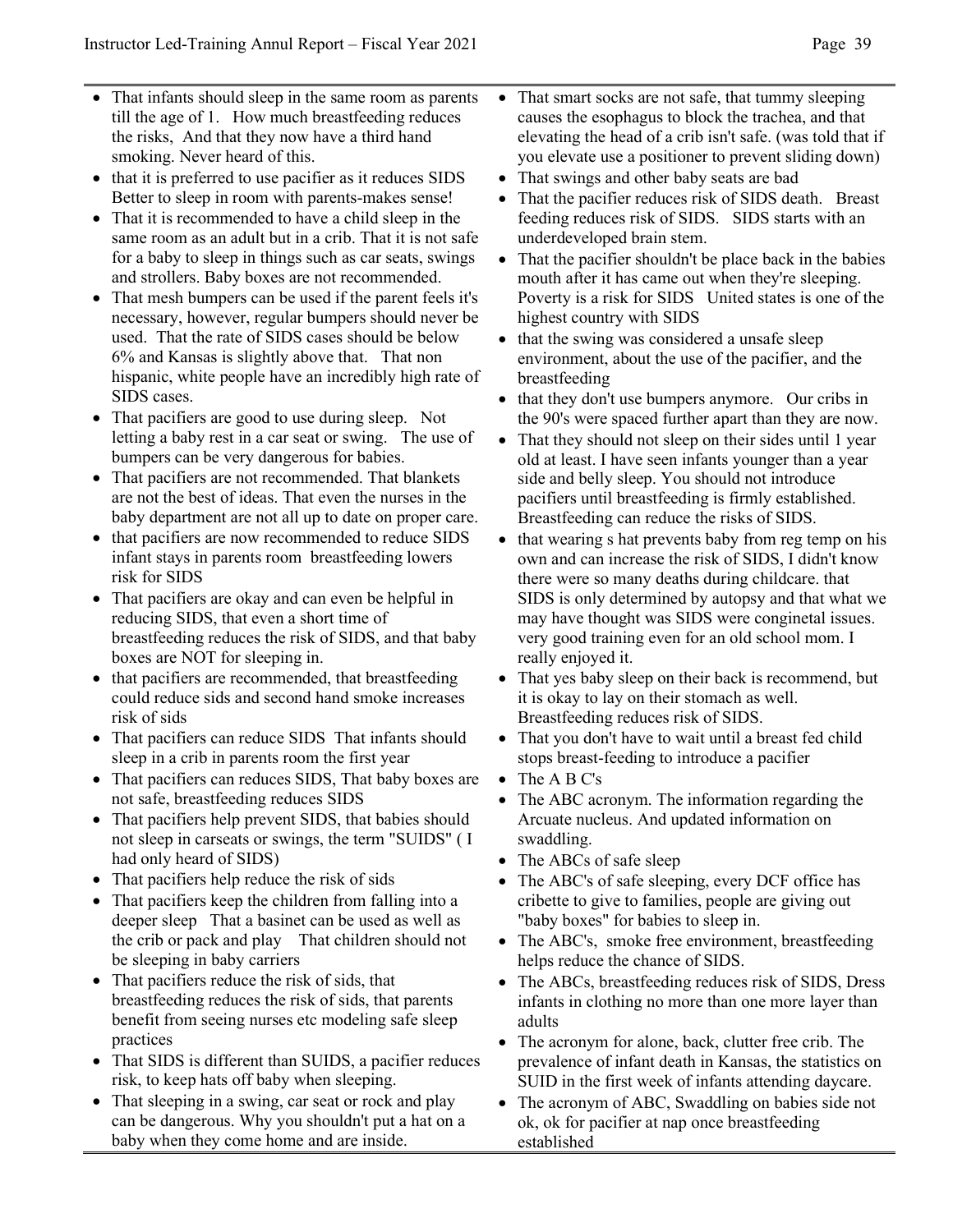- The advantage of a pacifier in reducing the risk of SIDS THE benefits of sleep sack pack and plays are acceptable and safe for babies to sleep in
- the amount of babies that die, that pacifiers help reduce the risk, and that breast feeding helps reduce risk
- the amount of dangers to sleeping infants
- The amount of SIDS deaths in Kansas in 2018, the broken down reasons in percentages of the causes of the deaths, and the triple risk SIDS theory
- The blanket sleepers are great for sleeping. Place them on their back (it was side when I had babies). And encourage use of the pacifier at nap and bedtime.
- The breastfeeding evidence, the bumper padding.
- The breastfeeding's reduces the risk of SIDS- I really had no idea! I knew about the baby sleeping in a crib, on its back with nothing else in it- but I did not know that the risk goes down when baby sleeps also in the same room as parents in different bed.
- The characteristics of sleep related infant deaths and SIDS in Kansas. The difference between SIDS and SUIDS. Commercial devices are not equal to safe sleep recommendations.
- The child should be introduced to a pacifier soon after breastfeeding has stopped.
- The crib is better in the parents room. Pacifiers help reduce SIDS. Breastfeeding reduces SIDS.
- The dangers of co-sleeping, how loose blankets pose a risk, and that pacifiers reduce risk.
- The data was alarming, the rates of SIDs is highest in Wyandotte County, and always put baby to bed in ABC.
- -the details of brain stem development that we can't do anything about regarding preventing SIDs pacifier is recommended -bedside bassinets attached to bed aren't necessarily good.
- The difference between SIDS healthy babies who pass away and SUID babies who may have experienced accidental asphyxiation or suffocation while sleeping
- the difference between SIDS and SUDS, Pacifiers, and breastfeeding reduces SIDS risk
- The difference between SIDS and SUID Importance of folic acid for a mother Triple risk SIDS theory
- The difference between SIDS and SUID, that pacifiers reduce likelihood of SIDS, and the recommendation that twins not sleep in the same bed (I think that one is kind of intuitive and don't think I would have done it, but it's good to know it's an official recommendation)
- The difference between SIDS and SUID.
- help protect them from dying.
- The difference between SUID and SIDS, various stats, and healthy sleep positions.
- The difference between SUID and SIDS. Also, the update about not placing babies on their sides, that was outdated information for me. I knew "back is best" previously.
- The difference of SUIDS and SIDS (the introduction to SUIDS as well) The concept of pacifier while sleeping No hat while sleeping - so different from when I had babies.
- The different safe sleep recommendations, the difference between SIDS and SUIDS, what safe sleep environments include.
- The effective use of pacifiers. Not to allow babies to sleep in a car seat or swing. How to maintain temperature.
- The impact of breastfeeding, the use of pacifiers, differences in swaddling, gravity and stomach sleep, resources-websites and bibliography.
- The importance of breastfeeding to reduce the risk of SIDS, the risk about the swings and the baby monitors.
- The importance of pacifiers vaccinations lower the SIDS rate by 50% The triple risk theory has to be all together for SIDS to occur
- The infant mortality rate, the triple risk sids theory, sids in child care
- The information I already knew was just more firmly established in my head
- The Kids Network Kids Crib resources. Pacifiers use in reducing risk. Sleep aids risk such as with carbon dioxide in many on the market.
- The new changed that we will be doing for our patients and the changed in meditech
- The new recommendations regarding beds for infants.
- The pacifier assisting with the prevention of SIDS. Using blanket sleepers. And not leaving a baby asleep in car seats, swings, carriers, etc.
- The pacifier being used to help prevent against SIDS, keeping that hat off of them when home and sleeping, how breastfeeding reduces chances of SIDS.
- The pacifier information was definitely new to me and I was also quite shocked by the numbers of these deaths. Especially the information regarding Wyandotte county.
- the pacifier recommendation, breastfeeding the child wakes more often and the items listed not for sleep
- The pacifier thing was something new I learned.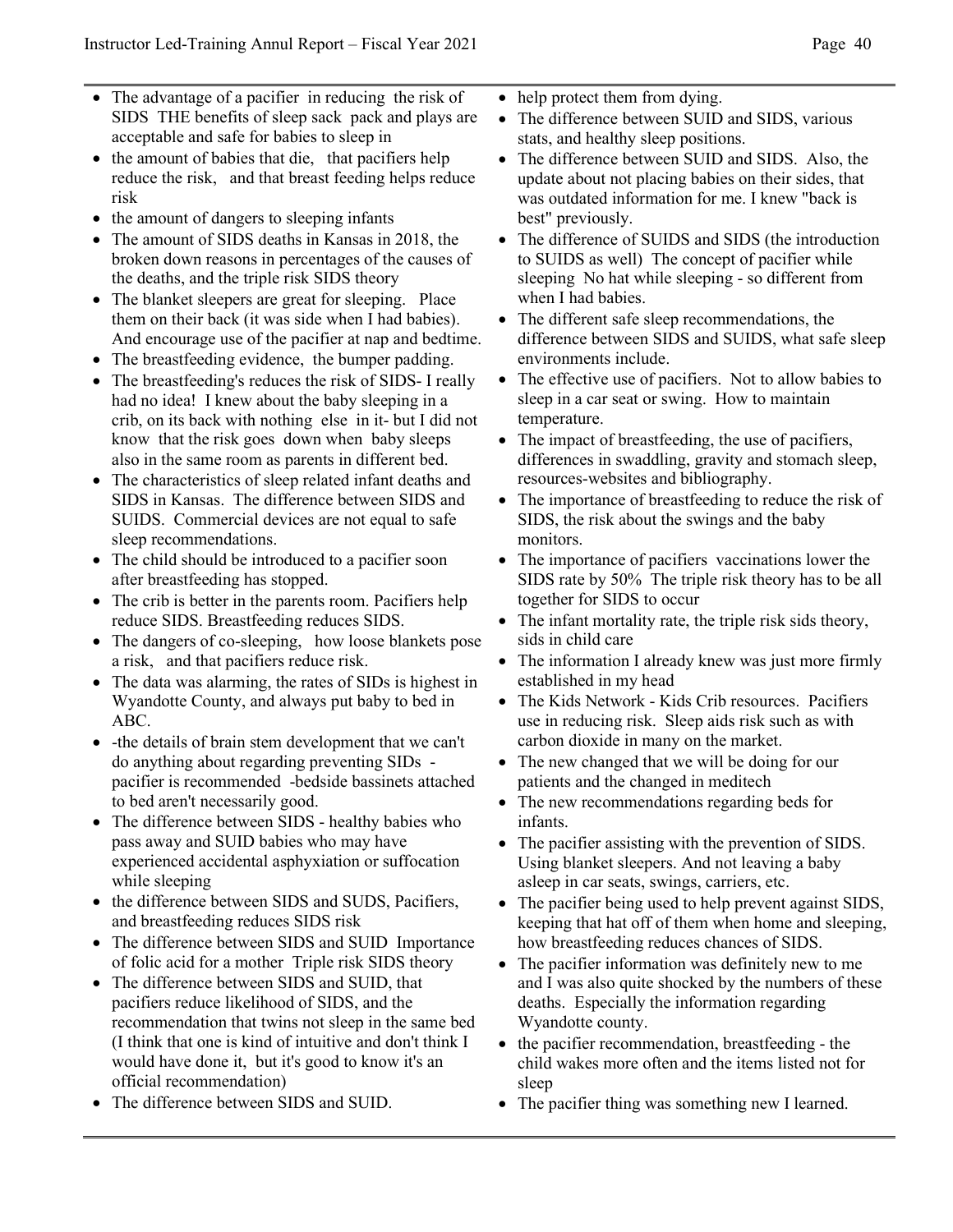- The difference between SIDS and SUIDS. Look for things CPSC approved. SIDS is a medical condition, where the baby is missing brain parts that normally
- The pacifiers help reduce SIDS, the percentage of deaths is so high, and that it is not safe for babies to sleep in swings etc.
- the pacifiers with the toys are not to be giving at sleep time, infants should wear sleep blankets, twins in separate beds
- The percentage increase that breastfeeding reduces SIDS The baby's are able to utilize pacifiers while in the crib Same room/separate crib
- The percentage of sleep related deaths. The deaths have been related to slow development. the difference that breastfeeding can make.
- The proper way to setup a sleep environment. There is no need for a pillow or a blanket. Heart monitors are a bad idea.
- The provisions and guidelines for "tummy time. " The recommendation and use of a pacifier. How to maintain an infants temperature during safe sleep.
- The recommendations in reference to educating on parents bed being less hazardous and less dangerous.
- the relationship between The prevalence of SIDS in daycare environments All the factors that can contribute to SIDS How its better to tell parents what to do than what not to do
- the relationship between breastfeeding and SIDS no hat. many years ago the hospital sent you home with a hat babies can regular their body temperature better than I thought
- The relationship between safe sleep and breastfeeding and the association with a reduced risk of SIDS Immunizations reduce an infant's risk of SIDS by 50% Wyandotte County has one of thee highest rates of infants the die from SIDS
- The role pacifiers play in safe sleep, the statistics regarding infant deaths by racial groups (was really surprised by the disparity), and resource locations to provide to parents.
- the safest place for a baby to sleep is in the parents room a pacifier can reduce the cause of sids a hat is not recommended at home
- The safest place for infants to sleep is in their own crib, in the parents room. Pacifier use reduces the risk of SIDS. Sleep positioners, swings, rock n plays, and other seats are not safe.
- The safest place is in a crib in the parent's room
- the sleep box never heard of it before
- The statistics about breast feeding reducing SIDS as well as 3 things that have to happen to diagnose SIDS.
- The statistics of infants in Kansas were alarming, but very interesting. I did not realize the covers over a car seat were not recommended, but it made complete sense once explained. I also did not know there was a part in the brain that regulates the infant's body temperature.
- The stats of how much breastfeeding decreases SIDS The number of babies that dies of SIDS
- the SUIDS
- the training was very good.
- The Triple Risk SIDS Theory
- The triple risk SIDS Theory The function of the Arcuate Nucleus The correlation of low serotonin and tryptophan
- The Triple Risks SIDS Theory External Stress Factors Development Physiological Response
- The usage of bumper pads is not used b/c they can be considered risk Any breastfeeding reduces the risk of SIDS b/c overall healthy baby - 68% decreased risk The usage of pacifiers stimulate the brain of the baby so that they don't go into a really deep sleep
- The use of a pacifier to help reduce SIDS death, not to use co sleepers, and swaddling and hip dysplasia
- The use of pacifiers and when to introduce the infant to it, how to control the temperature to an infant, and how breastfeeding reduces the risk of SIDS
- The use of pacifiers, swaddle blankets, and no hats
- The very high percentage of being safe from SIDS for exclusively breast fed babies. Sleeping in a crib in the parents' room is the safest for infants. The effect of second hand smoke and SIDS.
- The visual of the baby sleeping on tummy and back. Information on swaddling/baby wearing Different ways to talk to parents regarding safe sleep
- there are conditions (physical) that make a child more likely to succumb to SIDS but can only identify in autopsy, jlo's nursery was a nightmare
- There are more than one kind of SIDS. We don't know what causes sids
- There are ways to prevent these sudden deaths of infants, there are evidence-based methods to prevent sudden deaths of infants, and there are ongoing researches about sudden infant deaths
- There is 4 things they consider before, the death is consider sids , pacifier is helpful prone tummy and surpine back
- There is a difference between SID is a form of SUID. There is only 1 true SIDS case in KS annually Resources for data on baby equipment
- There should be nothing in a crib except maybe a pacifier, "same room separate bed," sleeping with a hat on is dangerous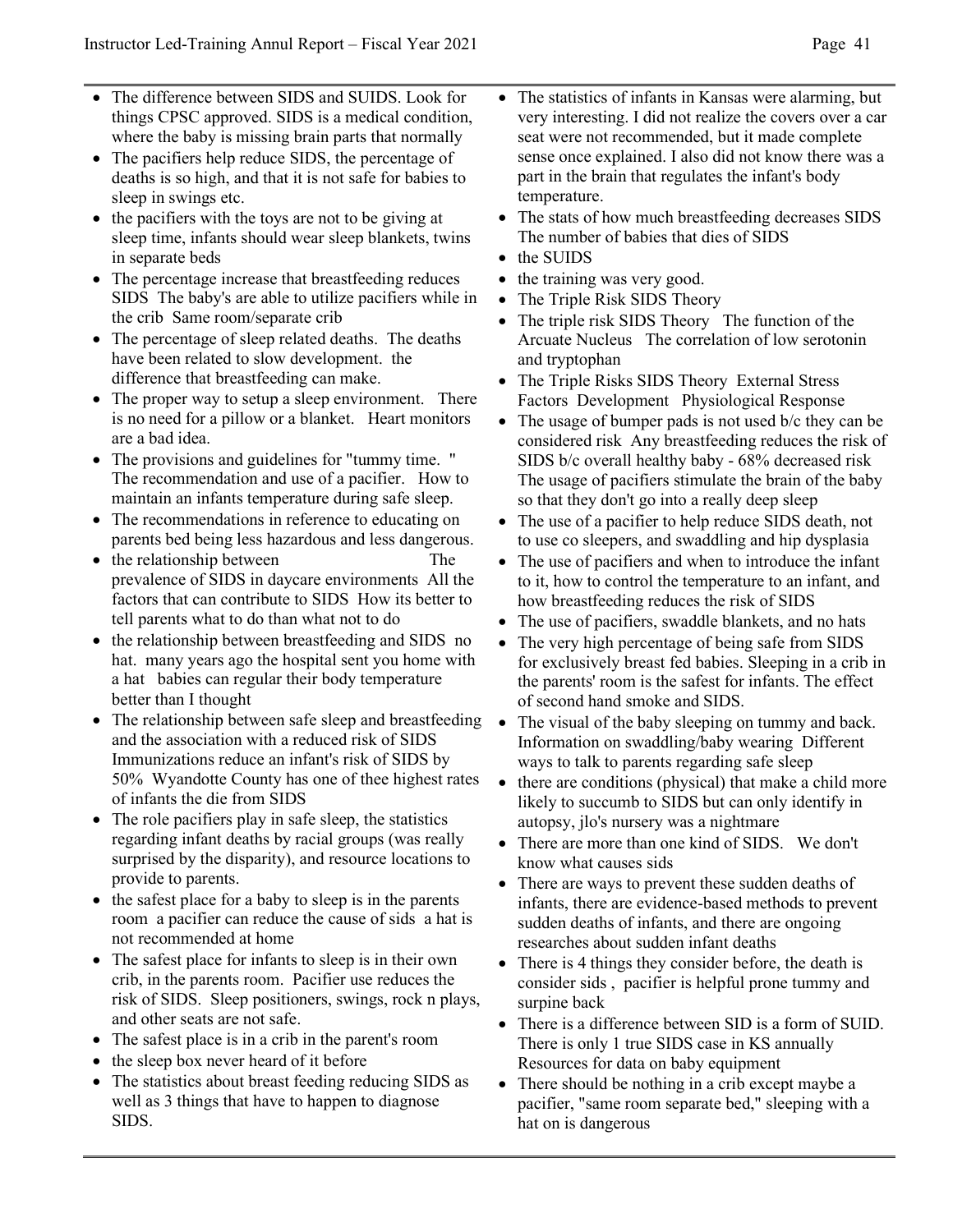- Things have changed since I had kids, Laying babies on there backs, don't use bumpers anymore, and only pacific don't use that attacment
- this was a good review
- Three things I learned are, taking the baby's hat off while in the house or in the store and only having it on the baby's head while outside. That pacifiers can help reduce the risk of SIDS That breastfeeding reduces the risk of SIDS
- Three things I learned were the power of a demonstration, also that recommendations are not universal (makes sense), the link between breastfeeding and safe sleep.
- To consider offering a pacifier at nap time and bed time.
- To keep baby on back, can use pacifier but if it falls out and baby is still sleep don't have to put it back in, and swaddlers are okay if used correctly
- to place babies on their back, to offer a pacifier during nap time, and that baby boxes are not as safe as people think.
- To use a firm mattress
- Today I learned that breastfeeding reduces the risk of SIDS Multiple babies/siblings should not sleep together What all goes into a diagnosis of SIDS, like the background assessment
- too many babies do not live to see their first birthday SIDs is determined by autopsy safe sleep is easy just do it!
- Triple Risk SIDS Theory \ the multiple external stress factors  $\setminus$  impressed with mobile crib and how easy to set up  $\setminus$  never thought about stuffed animals being risks for infants - - always associated with babies young kids
- Triple SIDS theort 2-4 mos most unstable
- try to introduce a pacifier. take arms out of swaddle once they can roll over, don't use bumpers
- Tummy time needs to happen 2 to 3 times a day. The chart on slide 10 was interesting. That the blankets from the hospital aren't the best things to use.
- tummy time, having a baby sleep in crib in parents room, nothing in the crib when baby is sleeping
- Twins and triplets should not share crib Babies should sleep in parents room in own crib
- unaware of hats during sleep were bad, especially when the hospital puts a little hat on infants after birth. We model what we see nurses do.. now I know.
- Unsafe sleep environments No smoking...1st, 2nd or 3rd hand smoke Maintaining Temperature
- Usage of Pacifier, Breastfeeding reducing SIDS, Not wearing hats in the home.
- Use a pacifier for naps and sleep, Swaddle your baby, The ABC's of Safe sleep
- use a swaddle blanket, can have a pacifier, breastfeeding
- use of a pacifier decreases SIDS deaths I didn't know that breast feeding decreased SIDS deaths
- Use of hats, swaddling age, portable crib option
- use of pacifier
- use of pacifier 3 types of sleep related death Breast feeding reduces risk
- Use of pacifier Autopsy to confirm SIDS Sleep in parents room for first year
- Use of pacifier Breastfeeding reducing change of SIDS Brain stem involvement
- use of pacifier not using hat overheating is an important risk
- Use of pacifier to reduce SIDS only 1 more layer of clothing than adult baby should sleep in own crib near an adult
- USE OF PACIFIER, BREASTFEEDING REDUCING SIDS, AND THE CRIB RECOMMENDED.
- use of pacifier; breastfeeding reduces risk of SIDS
- Use of pacifiers breastfeeding SIDS
- Use of pacifiers at nap time and bed time, back only sleeping and same room separate bed.
- use of pacifiers is encouraged now. non Hispanic black babies have an exponentially higher rate of infant death. free materials are available for distribution.
- use of pacifiers, breast feeding can reduce SIDS
- use pacifers, no blankets, always on the back
- Use pacifier BF lowers risk SIDS SIDS-SUIDS
- use pacifier Multiples not sleep together
- Use pacifier while sleeping Safest in parents room until 1 year Breastfeeding reduces risk
- Use Pacifiers Cardboard boxes are bad. Take hat off when inside.
- using a crib in the parents room, no positioners to be used, giving the baby a pacifier
- using a pacifier and breastfeeding help reduce the risk, also there is a baby box.
- Using a pacifier can help with the risk of SIDS in that it helps an infant regulate breathing Never use a hat on a baby for sleep because they could pull it down over their face
- Using a pacifier helps, SIDS is only determined at autopsy, and SIDS is a major cause of infant death
- Using a pacifier is okay for safe sleep abc of safe sleep higher SIDs death is within african americans
- Using a pacifier is recommended. Dress the baby for the environment with no more than 1 extra layer of clothing than the adults. Don't allow babies to sleep in items such as car seats, swings etc.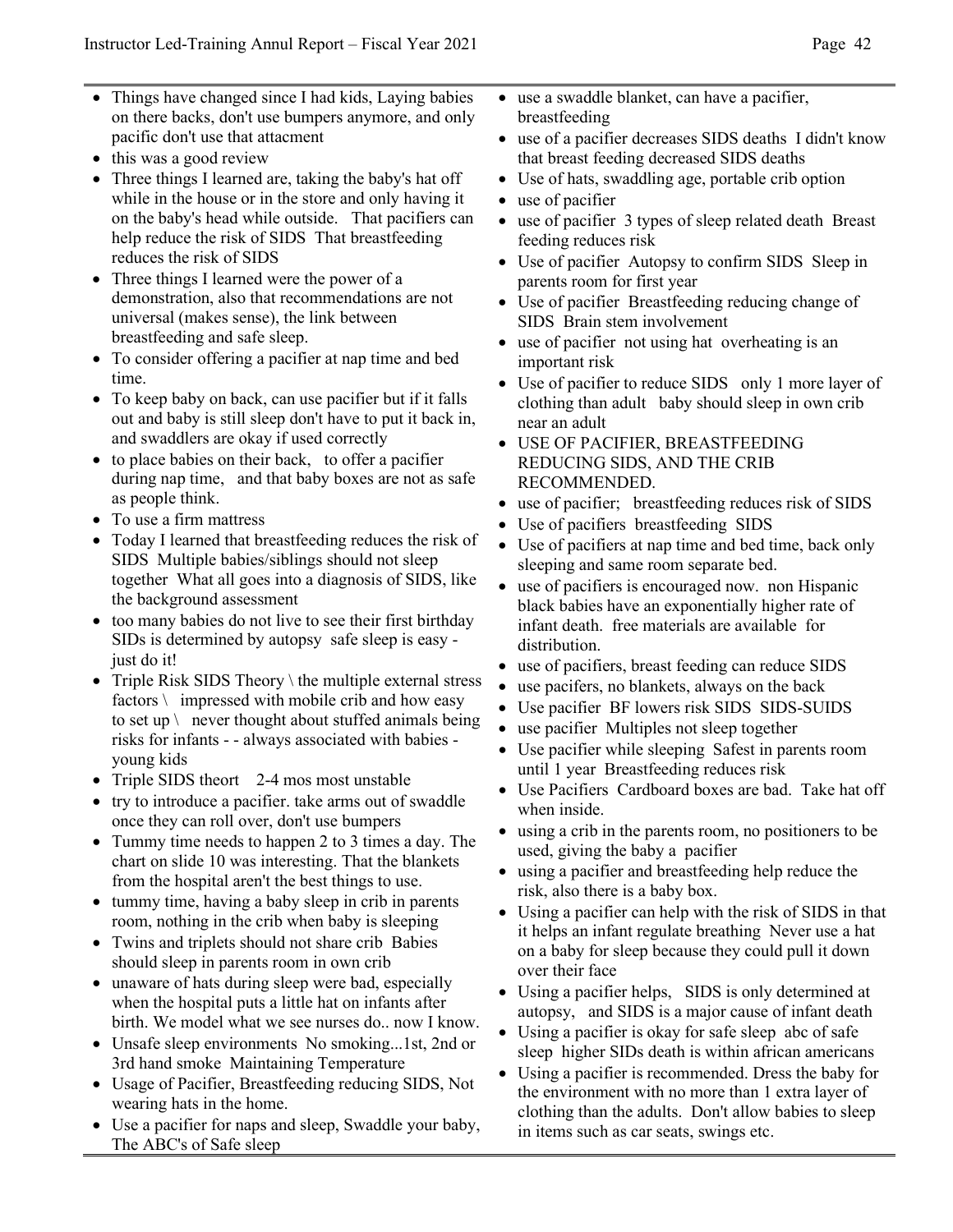- Using a pacifier reduces SID related deaths, use a firm mattress in the baby crib, not using the cute little hospital caps on the baby while inside is best.
- Using a pacifier when out to bed Black babies have a higher % chance of sids I had never heard of 3rd hand smoke before
- using a pacifier, glow in the dark pacifiers, that research to SIDS is always changing.
- Using a Pacifier. Temperature is a factor. People actually use boxes for their babies ( not recommended).
- Using Baby material Items to help making safe sleep appropriate Breakout sessios
- Using pacifiers is not recommended until after BF has been established
- using separate beds; no longer using bumper pads; concern for second hand smoke
- using sleep positioners are not necessary and can be unsafe
- Ways to inform parents and other about SIDS The proper way to put an infant to sleep Learning that the baby should be in the same amount of clothing as you or only one more layer.
- We can use a blanket and pillow during nap time with older children Breastfeeding reduces the risk of SIDS Children over 18 months should not sleep in a small pack n play
- wearable blankets instead of loose blankets, no bumper pads, always on back
- Websites, campaign materials, brochures are an important way for young adults to present the information to their parents and relatives.
- Well i had to get refreshed thought baby was best on its back, kind of knew the loose blanket issue, and the room tempature..
- What commercial baby items are safe and are not. What should not be in or near a crib Different statistics of SIDS depending ethnic group
- what a safe sleep environment is, stats on infant deaths, breastfeeding is a reduction
- what an infant should sleep in, Using pacifiers is helpful and the statistics of how many children are affected each year.
- what classifies as a SUDS death and about smoking
- what does /does not belong in a crib statistics about infant mortality in Kansas the correlation between breastfeeding, smoking and SIDS
- what exactly SIDS is, safe positions, what not to use in an infants crib.
- What infants should wear while sleeping Statistics regarding SIDS and SUID Statistics of SIDS regarding children in Child Care
- What is approved and not approved for infants, different ways to prevent infant death in cribs, how a crib should be set up
- what KIDS stands for who to contact if you have lost a baby to sids and or suds. Not to leave the diaper wipes in the crib
- What may cause SIDS and risk that may predispose a child to SIDS
- what resources are available, best sleep positioning, breastfeeding reduces SIDS
- What SIDS actually means What infant should wear to bed that breastfeeding can reduce SIDS
- What SIDS is I didn't realize it was only determined after an autopsy and review of scene. Safest place to in a crib in the parent's room. How to share talking points about safe sleep.
- what SIDS is and how to find out if a baby has died from that. when to lay them on their back. more about the percentages.
- what SUIDS and what SIDS are,
- What to dress the infant in when putting down to sleep. That you can't put loose blankets in the crib with them while sleeping. That breastfeeding has something to do with SIDS and helping decrease the death rate.
- When sleeping on back why the baby wouldn't choke. Sleeping with any tilt on the mattress is a bad idea. Lastly, not keeping the babies face covered (such as carrier cover) can increase Co2 levels.
- When swaddling the infant leave extra space for the feet. Dont let the infant sleep in a swing, remove the infant when they go to sleep. Breastfeeding reduces the risk of SIDS.
- when to use a pacifier, statistics in Kansas, best ways to keep baby at appropriate temperature
- Why it's best for a baby to sleep on it's back. That SIDS occurs in an infant under 1 year. what SIDS stands for
- why placing baby on back- why have nothing in crib swadding w. arms out
- why sleeping on stomach is dangerous-aspiration  $d/t$ gravity sleeping in parents room up to 1 year is recommended sling sleeping not recommended
- Why to put them on their back. No blankets.
- Wish this information would have been available when I had children and maybe I would have worried less.
- You can give a pacifier for sleep Don't leave warm hat on There are baby shower gatherings
- you can say no to an unvaccinated child  $-(a)$ binkies help reduce the risk of sids  $-(a)$  that the crib should be in the parents room for the first year of life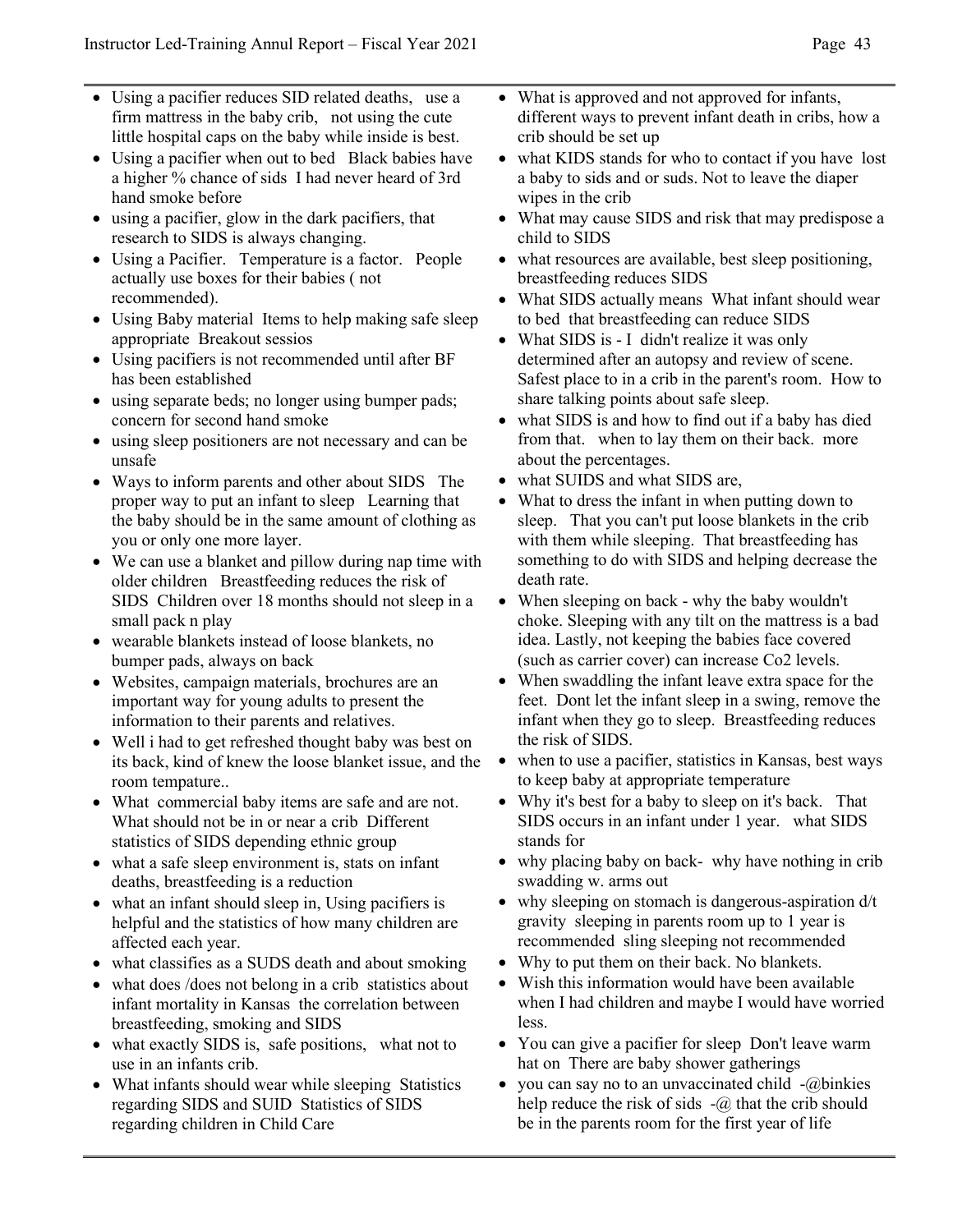- You should not have blankets in a crib. The risk of choking on spit up is reduced when sleeping on back. KIDS Network provides support.
- Your baby should always be placed on their back to sleep. Approximately 20% of SIDS deaths occurred while the infant was in the care of a nonparent caregiver.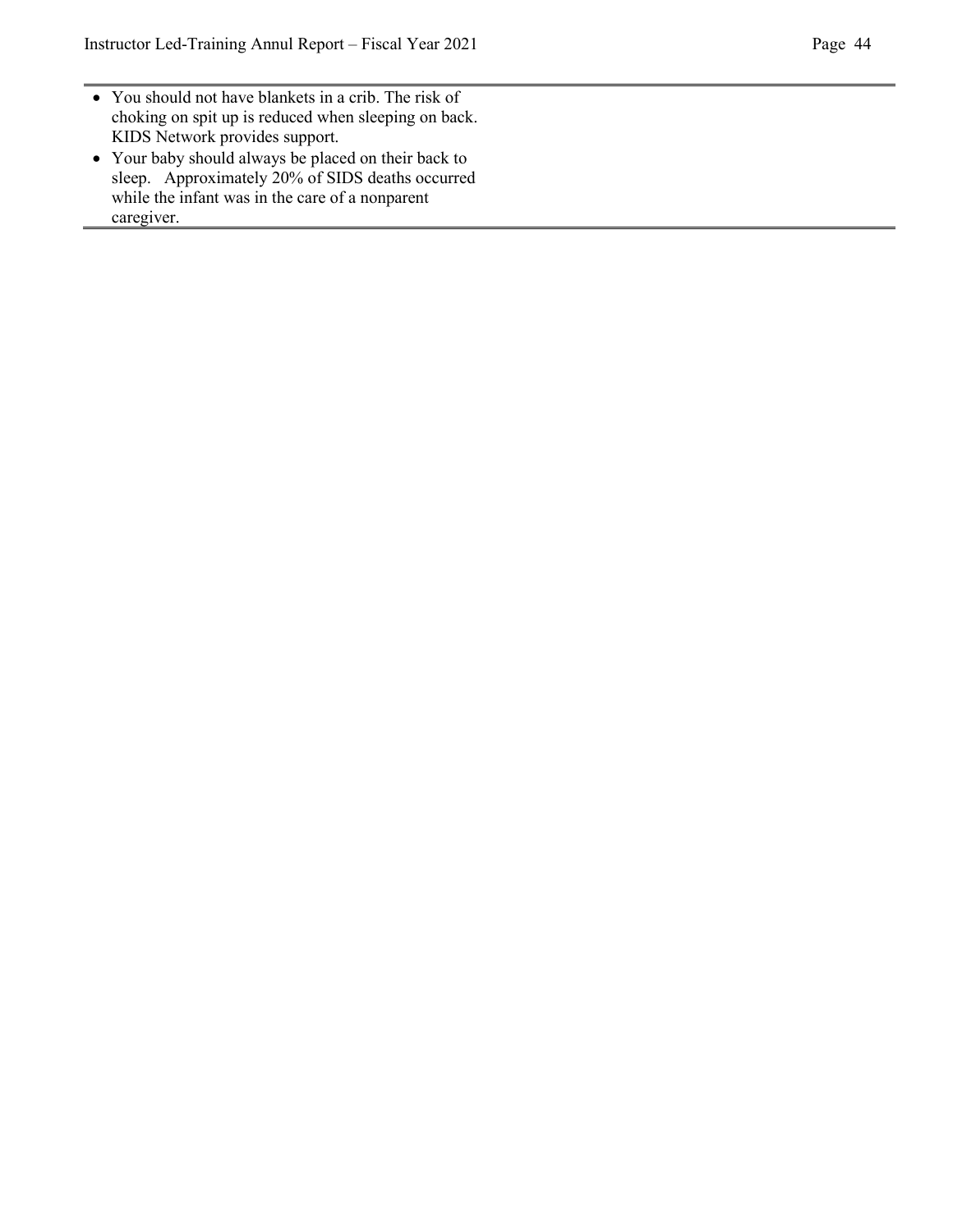#### **Table 5. Safe Sleep Training Comments**

- $\bullet$  10/10 instructor
- 8 children in care.
- A little long
- A lot has changed since I had kids over 20 yrs ago
- a lot of good, useful information, provided in everyday language
- A lot of information! My one hope is that this information can be more readily available to parents especially new parents. I know there are resources but there are parents, specifically single parents, that may need more support and education.
- A lot of the training I received today was just a refresher for me as I have done daycare and was in the medical field prior to working for TFI
- All good information. Trainer did very well.
- All this information was very educational.
- Although I did learn a few things in this training, I do not agree with the statement " You need to make sure your kids are vaccinated, it reduces SIDS". There is no research proving this. However, there have been a multitude of cases where it was reported SIDS occurred hours after vaccinations. I feel like that this a scare tactic to get people to vaccinate. Other than that, I feel that this was a great training. Thank you!
- always ask a Dr cause things change all the time with New studies
- Amazing how quickly things change, even in just a matter of a few years!
- Appreciate the training and the information. Need as much community sharing as possible. Workers are now required to discuss safe sleep with clients with children less than a year in home so this is a start. How do we reach the rest of the community? Maybe hospitals should be providing training as well before release of baby or at least a talk/brochure for parents. Like they did with shaken baby video.
- Appreciated the training and good job on getting your first one over with.
- Aprendi mucho serca de los bebes
- Awesome training. Very informative. Trainers were very good. Thank you.
- Been a safe sleep instructor for several years.
- Before the training I had very limited knowledge of this topic my knowledge has increased greatly thank you
- being an hsa I am not sure how this training pertains to my job. it is a good refresher course. lots of good info if you didn't already know.
- Class was very informative and the instructors did well considering the technical difficulties.
- Could you send the list of resources out in an email?
- Crib Demo tape should be closed-captioned for individuals who are deaf or hard-of-hearing.
- Daniele did a great job!
- data shows babies need to sleep on back
- did learn a lot about safe sleep , and that there were a lot of changes recommend by America Academy of pediatrics
- Didn't know what to expect but found the training to be educational and informative.
- Enjoyed the class. New information since it has been a very long time since I had a newborn. Interesting.
- Enjoyed the Training, 29 years ago I had my baby sleep on his side :)
- Enjoyed the training. Very good information!
- Enjoyed the training. Always good to have a refresher on safe sleeping for babies even for a mother of two.
- Enjoyed this training
- Erin did awesome in explaining to me why my answers were wrong in the first test
- Even though not face to face it was a good training and trainers did great.
- Everybody should agree with AAP recommendations.
- Excelente aprendizaje
- Excellent and informative training. Makes me wonder how my babies survived as I used many of the No No's...... I like having the slides with all of the information for future reference:)!
- Excellent information in this training! Thank you!
- Excellent interesting training
- Excellent presentation by Sheila Dowell and Samantha Jarvis!
- Excellent presentation given all of the technical difficulties. Thank you!
- Excellent presentation!! Thank you
- Excellent resource
- Excellent training and resources.
- Excellent training and statics
- Excellent training that was presented very well by two great instructors that made the information easier to understand while stressing the importance of following recommendations to reduce the chance of SIDS.
- Excellent training. Very informative! Thank you!
- Excellent training; I think more comments and interaction comes with in-person presentations but we all know it can't be helped so I do appreciate you providing the Zoom version!
- Explaining how Babies can not choke if placed on their back makes me more comfortable placing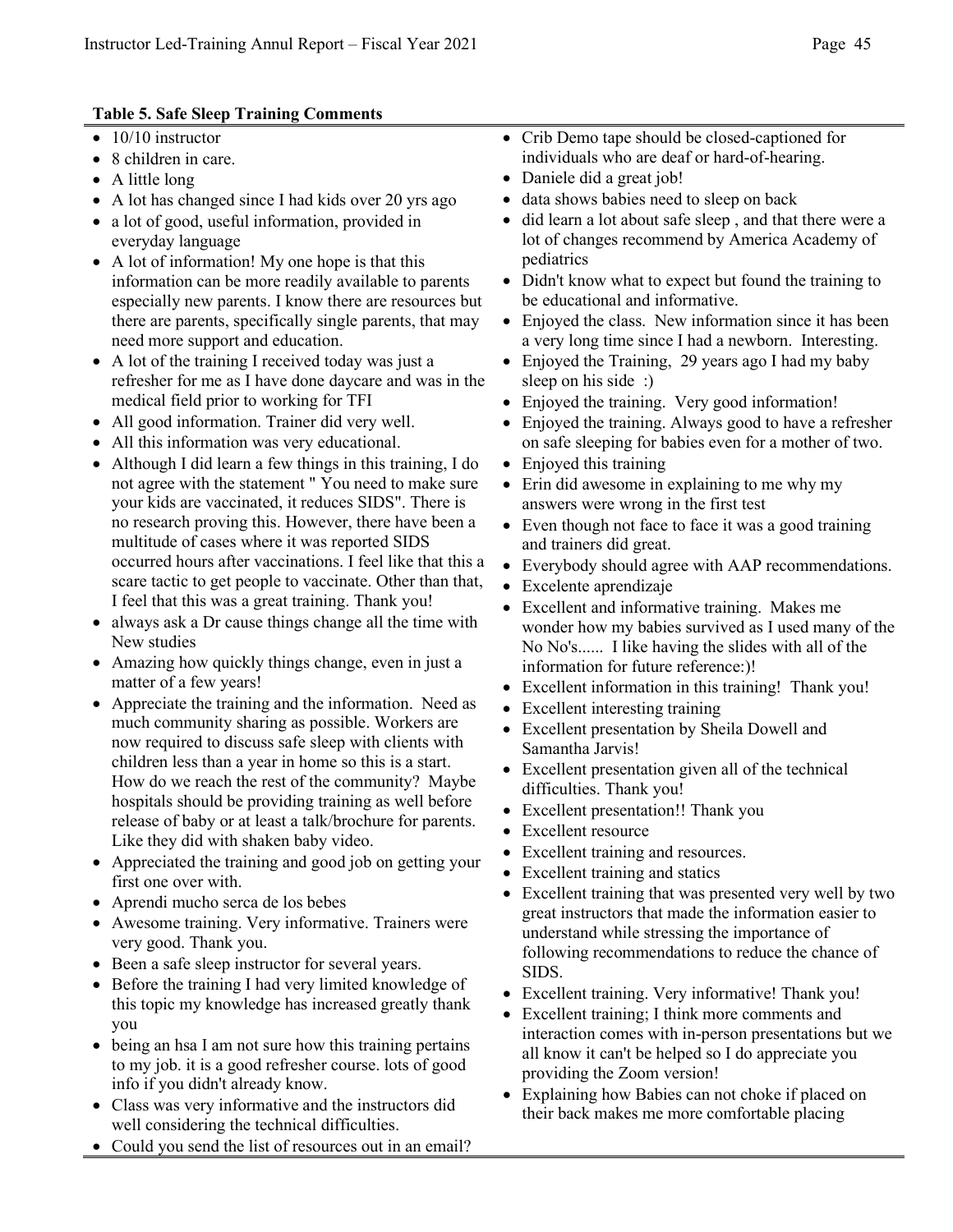- Fantastic training! I really enjoyed it and it was very informational.
- Fantastic training. Great start to what I hope will be a great couple of days of training!!! Thank you. Danielle and Christy... both did a fantastic job and they time flew by!! Planning to getting in touch with you for some more trainings foe the different Army NPSP sites Thanks again, Sue
- Good and informative training. Will help with explaining to clients.
- Good Class!
- Good class, broadened my knowledge!
- Good class, I learned a lot, but need more before I have kids.
- Good class, very informative.
- good fast paced training
- GOOD INFO REGARDING DCF PROVIDING **CRIBETTES**
- Good information and effective presentation.
- Good information to have.
- Good information, thanks.
- Good information. Just became a grandma again!
- good information. thank you for the slide handout.
- Good Job Liz!!
- Good job on the training
- Good job Tracy and Mary
- Good job. Helpful information
- Good knowledge to have
- Good meeting training.
- Good presentation
- good presentation and great reminder to keep children safe
- Good presentation and information. Just the right length to where the training didn't get overwhelming and kept my attention.
- Good presentation and presenters. Very valuable information that I will share whenever I can.
- Good to have science backed explanations for the recommendations.
- Good trainer and written material
- Good training and information for working with families.
- good training thanks
- Good Training!
- Good training! Helpful and so educational. The sad stories were hard to here, but made me glad to know this information.
- good training, I will watch the video that was presented at a later time
- Good training, very informative and the trainers were very aware of what they were teaching
- Good training. I'd take another class from Alisha!

grandson on his back. Was always concerned of him choking since he had reflux.

- Good training. informative.
- Good training. Sorry we were such a quiet group, but you delivered the information. Thank you.
- Good Training. Thanks Ted and Natalie
- Good training. The video was the best part.
- Good training. Too bad we are unable to do this in person right now and interact differently. Thank you!
- Good training. Trainer was very knowledgeable.
- Good, valuable information as with many trainings I think a short break would have been great - I had to excuse myself and missed out on some information.
- Great and informational presentation!
- Great and informative training, I learned much more about the topics that I thought I knew a lot about.
- Great class Alisha!
- Great class and instructor
- Great class to refresh some knowledge!
- GREAT CLASS WITH A LOT OF USEFUL INFORMATION FOR US AND OTHERS. THANK YOU.
- great class, enjoyable instructors
- Great class, The instructors were extremely knowledgeable and professional
- Great info and always a great refresher course! Thank you!
- Great information great trainers.
- Great information I am a licensing worker for foster care and this is one thing we go over every time we license a new home.
- great information presented, lots of good data/statistics/studies
- Great information! Thank you!
- Great information. The presenters were very interesting and presented the material in a easy to understand manner.
- Great information. Will be sharing with all the new mothers I know.
- Great informative training. I can see the trainers are passionate about this topic. It was presented well and it was thorough.
- Great job facilitating. I know it can be extremely difficult online to keep people engaged/dealing with technical issues.
- Great job to the instructors!
- Great job with the safe sleep presentation
- great learning opportunity. Thank you .
- Great presentation!
- Great presentation!!! Thanks so much!
- GREAT PRESENTATION. I LEARNED ALOT.
- Great refresher!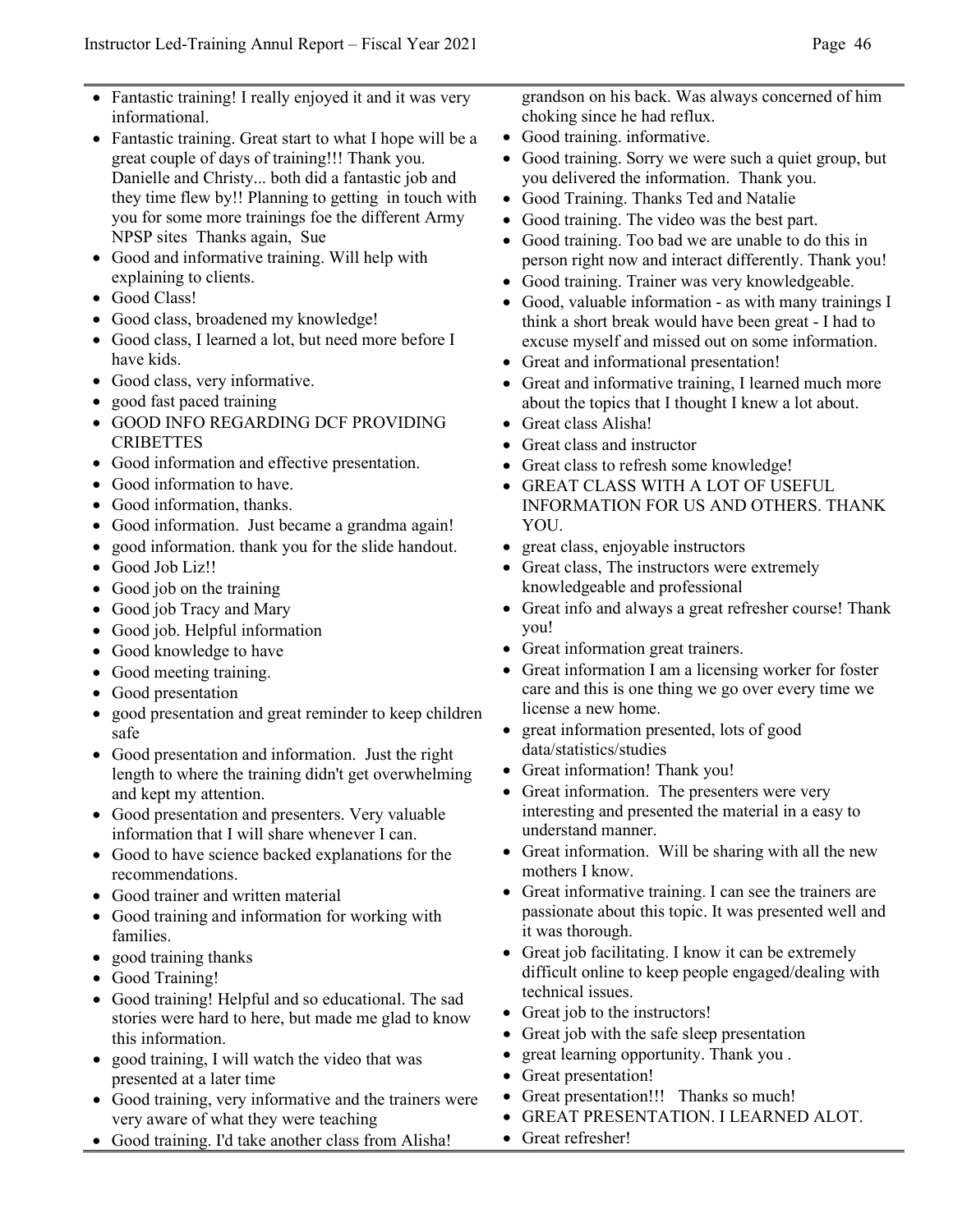- great training not having small infants, a lot has changed since I had infants
- Great training and great information to have.
- Great training and helpful presentation
- Great training and information
- Great training and information, thank you so much!
- Great training and information. Daniele Lasseter and Shelia Dowell did an excellent job presenting the material!
- Great training and informative.
- Great training and very helpful
- Great training enjoyed the trainer and material presented!
- Great training learned a lot
- Great training learned more and enjoyed it, Thank you
- Great training over all thank you for all the information
- Great Training this would be something a mother  $\&$ father should see before leaving the hospital.
- Great training to attend, learned a lot as rules on how to care for babies change throughout the years, having a refresher on this is very beneficial to anyone. All 3 did a great job!!
- Great training with helpful information.
- Great training! Everyone should have a general knowledge of this, in my opinion!
- Great Training! Thank you Tracy and Jill!
- Great training! Very informative.
- Great Training! Very informative. I had just general knowledge of SIDS/Safe Sleep prior to this training, so was very impressed with this training.
- Great training!! Thank you!!
- Great training, lots of good information.
- GREAT TRAINING, THANK YOU FOR YOUR PATIENCE
- Great training, very informative even for those of us without children in the home or contact with clients.
- Great training. Good information!
- Great training. I thought I knew a lot about SIDS but learned more due to the training
- Great video demonstration shown, lots to learn there.
- Great, informative training
- Have no additional comments
- Having worked a child death case and a more recent unresponsive child due to suffocating (child pulled through) has changed my outlook on safe sleep even though I advocated it prior to that. It just seems more dominate in my head now when I see parents with babies.
- Helpful and informative training!
- I agree with the AAP, just some of the items I did not know. Never had any children.
- Great teaching thank you
- i agree with the policies put in place
- I agreed with what I already knew. Thank you for this information.
- I already agreed and learned some new things today!
- I already agreed with all the AAP. Thank you.
- I already agreed with all the recommendations. Training was very informative.
- I already had the common sense beliefs put forward by the AAP
- I already knew from a friend some of the AAP recommendations so much of the material was honestly not new to me.
- I am learning new things
- I am thankful for this training. It will help me provide correct and safe advise to the families I am helping.
- I appreciate the comprehensive, science-based presentation that was given today.
- I believe that there should be more of an emphasis as to why people in poverty have higher SIDS rates then others. Especially beginning with education and lack of resources. This could potentially help others feel more compelled to help because come from a place of understanding instead of it just becoming another policy that we are expected to follow.
- I better understand some of the recomendations
- I can read. Send me this info in writing and I can skip the video chat...
- I did learn things during this even though wasn't sure as have 6 kids and toddler grandkids so have heard what the new recommendations are through daughter in laws.
- I did learn things from this training.
- I did not know all the current recommendations, but I generally follow advice of experts. I will try and remember this guidance and get a copy of the slides in the event I ever need to pass on this kind of information.
- I do not believe I will ever use this information.
- I don't no agree with encouraging a pacifier as this causes problems later on in their life with dental issues and getting to break the pacifier habit.
- I don't think that you all need to read the slides word for word. It would help with time
- I enjoyed learning during this training. I don't have any recommendations for things to do better.
- I enjoyed learning new information! But I would have liked for some of the information being taught rather than read off of a slide as it is harder for me to pay attention.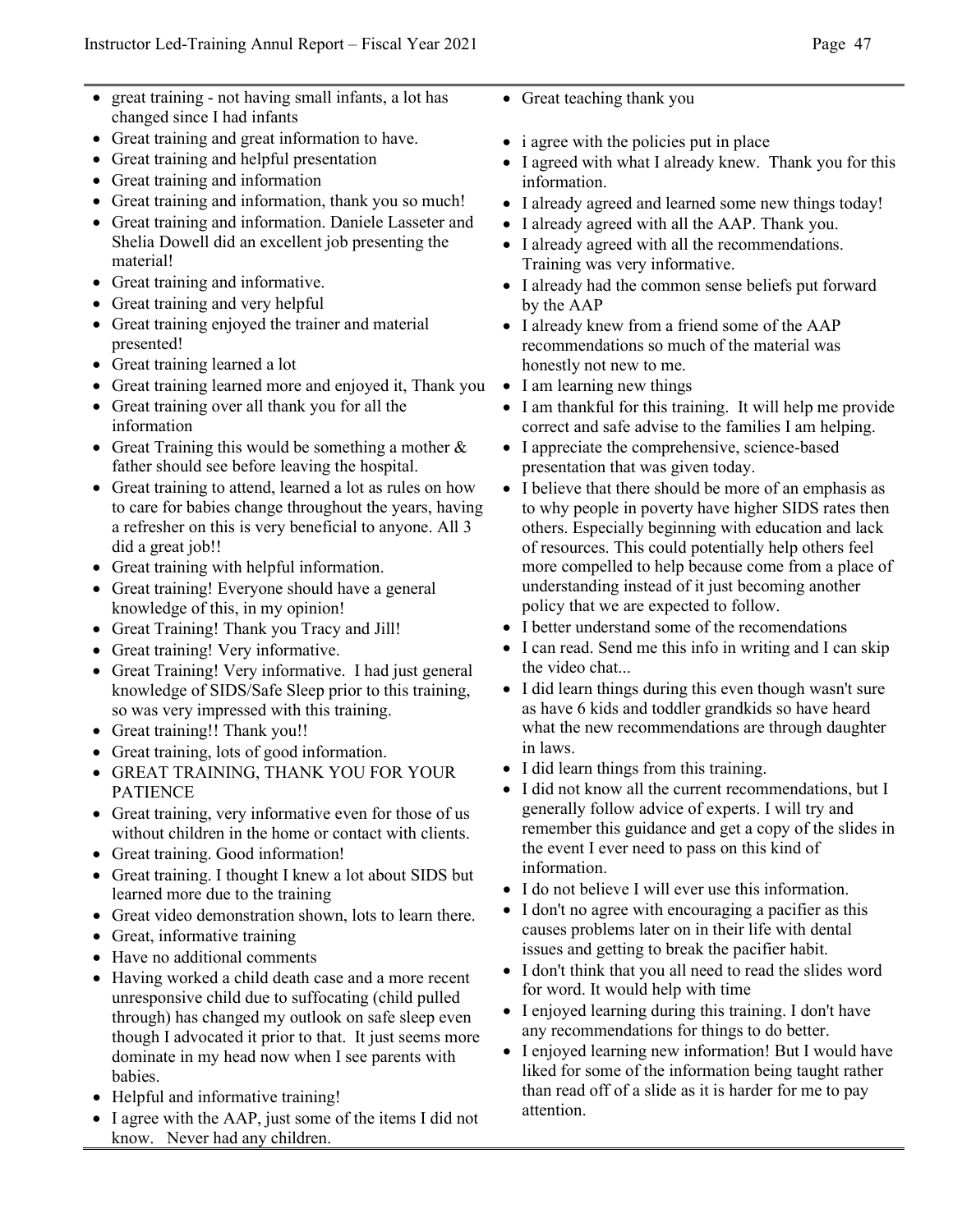- I enjoyed the training. great info!!
- I enjoyed the training. Thank you!
- I enjoyed this training. It is something that should be reviewed more often due to the constant changes.
- I found this all very informative as a father of 4.
- I found this to be helpful. I didn't know about the button on the ceiling fan.
- I got more from this training than I expected to.
- I got more information from this training then I expected to.
- I had no idea the increased risk of SID while in child care or family care
- I had no prior knowledge so I learned useful information.
- I have already went over all of this while I was pregnant with my son at the community baby shower a couple years ago
- I have always considered AAP the authoritative source on best practices for taking care of children. However, because I did not know all that was taught here today, I can say that my beliefs have changed simply because I was uninformed prior to this training.
- I have four children. I thought I knew the basics. this class has taught me different.
- I have no children of my own so I only was doing the training b/c it was required but I really did learn so much!!! Excellent training!!! Very eye opening!
- I have no comments but that this is a good refresher for me since it has been a long time since I've had a baby.
- I have not had this class for a few years and I will be enrolling an infant that will be approx. 3-4 months in 2021 so I thought it would be a good idea to take this again even if it was a refresher.
- I have several God children and all of them I have had from birth and all parents have had the safe sleep training and all do different things with their children. I believe in and agree with statistics and training, but still believe all babies are different and what works for one may not work for the other. That is something my mother told me a long time ago. and I am from an African Amercian household
- I have taken Safe Sleep and Safe Slumber classes before as I have my program director's license but it was nice getting up-to-date information.
- I highly recommend that pre and post test be sent via email.
- I honestly didn't think I would learn much from this training but I am glad that I did learn quite a bit of information and some of it was surprising to me.
- I enjoyed the training as well as interacting with the teachers of the class. The teachers of the class where very helpful.
- I imagine it would be difficult to convince some parents to not use slings and carriers as much as they might already do.
- I knew a lot about safe sleep because over the years I have babysat for infants and was aware about SIDS and how it could result in a baby's death. Hearing about more information about safe sleep was very helpful and informative for when I have children in the future.
- I knew most of this because I have an infant, but still very useful information!
- I knew most of this before the training but mostly only because of the informational emails that were sent out during SIDS month.
- I know online trainings are more difficult to do than in person, having the presenters simply read to me was not necessary. I could read all such materials for myself. The video was informative and a nice break from being read to. Thanks.
- I learned a lot during this training..
- I learned a lot in the training.
- I learned a lot. Thank you
- I learned more than I knew before
- I learned more than I was expecting too and now feel a little more comfortable with having to discuss safe sleep with clients.
- I learned so much that I thought I already knew but in reality I did not have any idea on some of the information. Thank you
- I learned somethings I was not aware of before the training
- I love learning about safe sleep thank you for the training!
- I love that DCF can now provide safe sleep options for families. I am the Cribette contact for my office and we have given out several. I think it's great that the training is mandatory for all staff.
- I really appreciated this training as I don't have any children myself and had been previously unaware of most of this information.
- I really didn't have any strong beliefs about the American Academy of Pediatrics. However, we usually go with doctor's recommendations since we have had several rounds of babies at our house. Even though I work in a different area, it was a good class.
- I really enjoy training. The presenters showed mastery of the subject.
- I really enjoyed the early training! It was a very good training!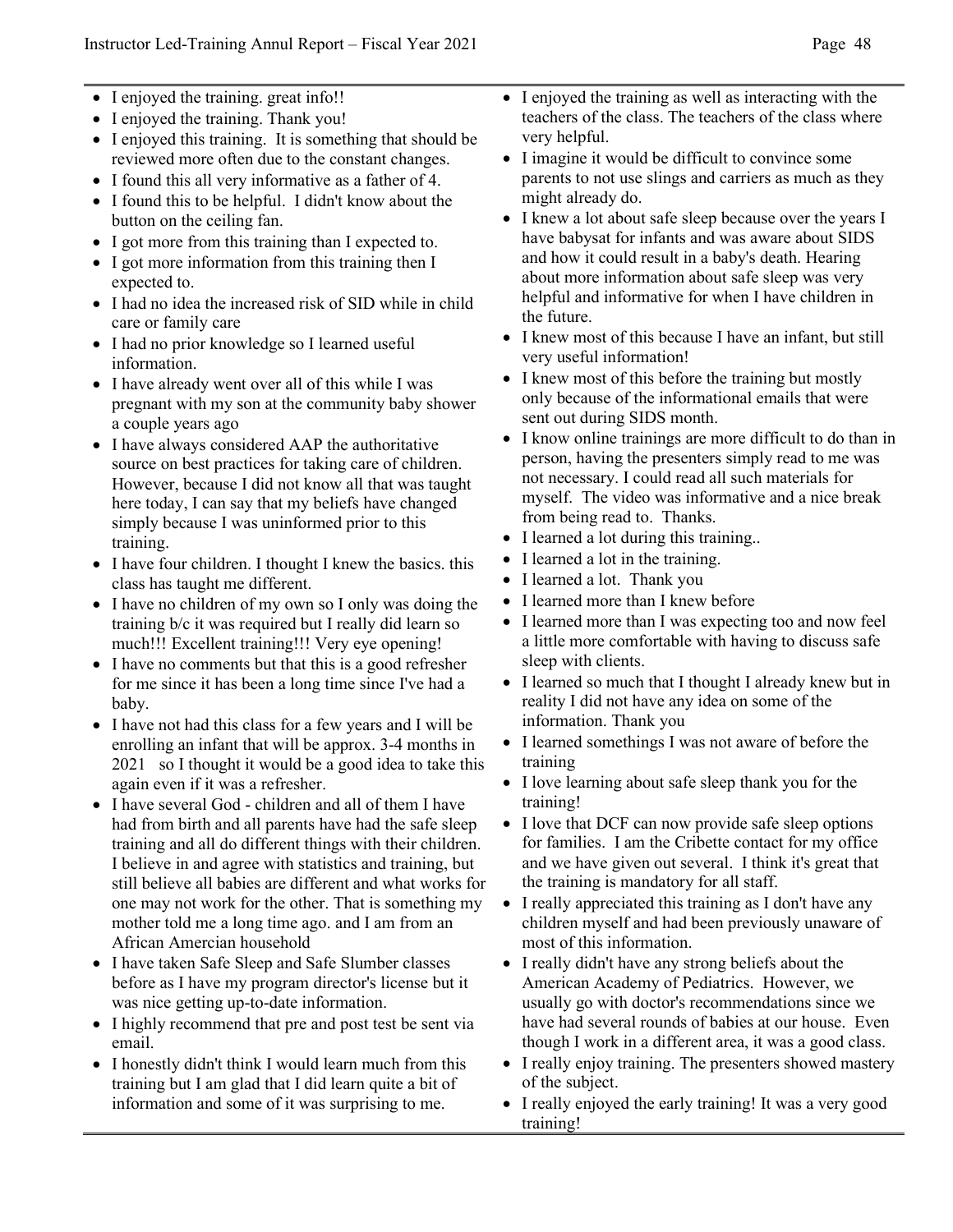- I really enjoyed the training and learned some things I didn't know. The speakers kept me interested in the information.
- I really enjoyed the training, and learning more about safe sleep
- I really enjoyed this class.
- I really enjoyed this course and the information that I learned.
- I really enjoyed this training it was very educational and the trainers were both excelent.
- I really enjoyed this training. I have little to no experience with infants so it is nice to learn some things.
- I think everyone can benefit from this training. Even if it is just a refresher course for some people.
- I think there was only one thing- I believe the recommendation is to stop all swaddling at first signs of rolling, arms in or out, if prior to 8 weeks, or at 8 weeks= not 3 months.
- I think this training was very imformative.
- I think this will be very helpful for families in the future
- I think you did a good job keeping our attention for two hours online. This is NOT an easy thing to do. You did a good job breaking up the info, showing video in the middle, etc. Emojis from others at the end of break were funny.
- I though I knew quite a bit about infants, as I am the oldest of 9 and had to change, feed, and put them to sleep at a young age. I have really learned a lot in this training.
- I thought it was very insightful and I gained a lot of knowledge to use as a social worker and future parent.
- I thought the training was great straight to the point but thorough. Thank you!
- I thought the training was very informative.
- I thought this course was interesting and helpful and everyone wanting to have children or have children should take this course
- I thought this was a great class it really makes me as a provider even more informed then I was already, and can use what I learned to make my daycare even safer for my infants.
- I understand everything that has changed since I had my children.
- I understand more why they have changed some of the rules. My son is now 34 and I guarantee, there have been a LOT OF CHANGES I learned about today from what they advised when he was an infant. kind of scary, makes you think, dang...glad he survived it!!!!!
- I want to thank you for class tonight. I don't know what happened I lost you for a little bit.
- I really enjoyed the training and I look forward to educating the clients that I serve.
- I really enjoyed the training and learned a lot!
- I was unsure of some of the ideas of how SIDS should be handled . This presentation helped answer those questions.
- I wasn't very aware of the recommendations but I trust the AAP. I'm worried that products can be sold without a government body working with an organization such as AAP to ensure they are all safe.
- I wish I had this training when my children were infants. I had a child that was diagnosed with SIDS and had to wear a monitor. All care givers had to be trained in infant CPR and taught they needed to stimulate my son to make him rember to breath.
- I would consider teaching this class. I love advocating for babies
- I would have liked more information on the brainstem malfunction present with SIDS cases post autopsy
- I would love to teach this.
- I'm glad I didn't kill my three children, and I will use the AAP recommendations for my grandchildren.
- Informative training that I needed. Thank you!
- Informative training! Thank you!
- Informative.
- Instructors microphone kept fading in and out.
- Interesting information  $&$  updated for this parent of now adult children
- Interesting new information for me was the pacifier. I had never heard of giving a pacifier to a child, but makes sense to me. Also, Good to learn that a baby being breast feed should not receive a pacifier.
- Interesting to know
- Is this training required to be a virtual training? I feel confident that I could have learned this new information by reading the power point on my own and taking the pre-and-post tests.
- it all makes sense to me now. Thank you.
- It is always good to have updated training on Safe Sleep
- It is always great to learn more to help the families we serve.
- It is important to share the information with parents and other care takers.
- It seems hard to believe that Breast Feed babies have a lower risk of SIDS than bottle fed. Seems that a Breast fed baby has a higher risk, not due to external environmental issues, rather due to internal, where it can pass through the breast milk  $=$  alcohol, drugs, mothers health issues, etc.
- It was a Good and informative training.
- It was a good training thank you!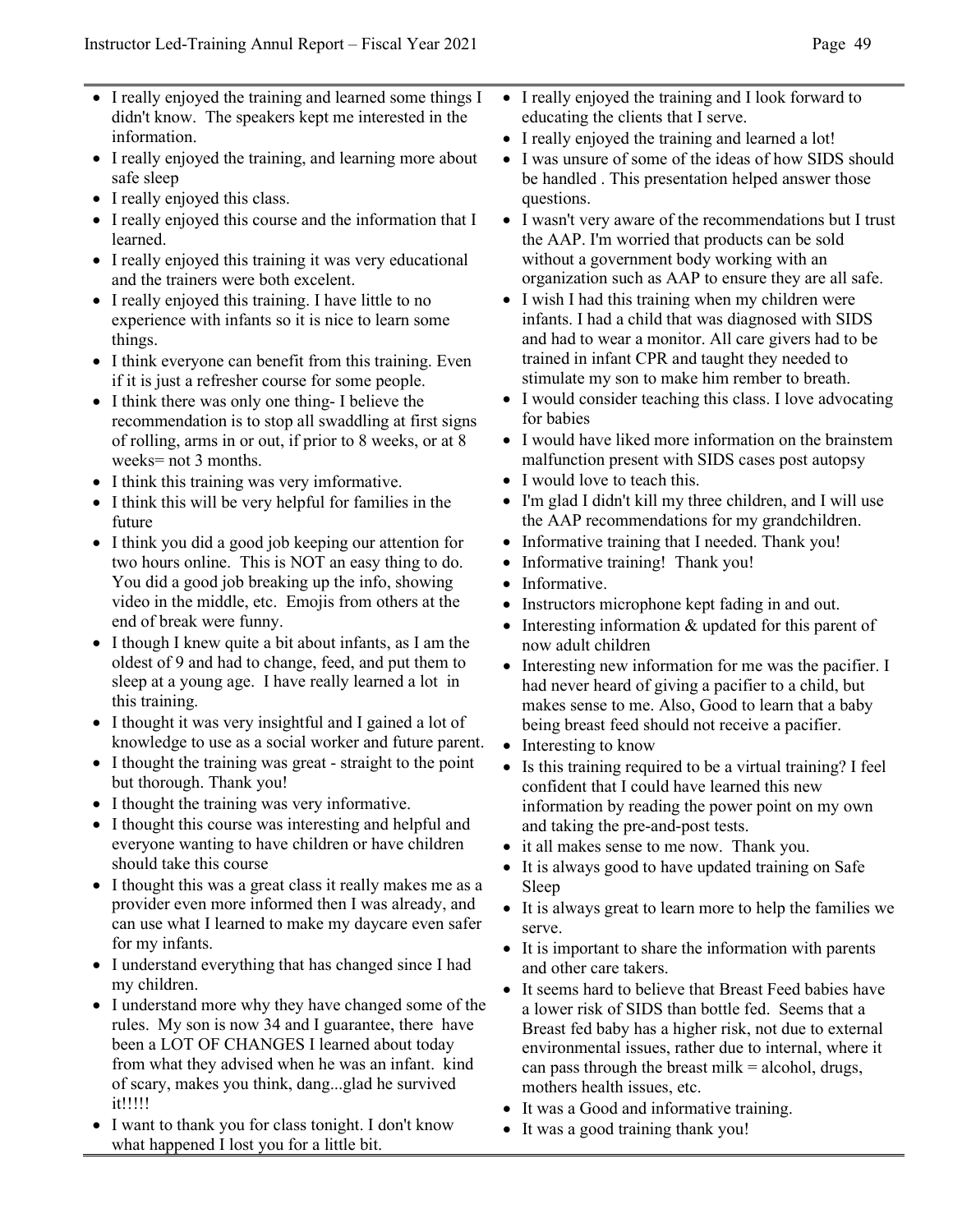- It was a great training with really good information!
- It was a informative class with a few more ideas we can use at out daycare
- It was a very good training.
- It was good and informative, I learned some good information
- It was good information to have and share
- It was good opportunity to learn how to sleep baby safely, because some information was completely new for me.
- It was nice to get a refresher on safe sleep practices.
- It would be nice if there were brochures or fliers created for EES staff to be able to help initiate conversations with clients regarding safe sleep and a visual aide to give out.
- It's always good to question and look into recommendations and not just trust blindly
- its great to know that we have information and cribs available at the Wichita DCF
- I've only had one child, who is now 30 but I sure didn't know all of the recommendations taught today on safe sleep back then. Glad to know, just in case my daughter ever makes me a grandma!
- just more aware
- Kaleena and Michelle did a great job! Thank you!
- Kelci was amazing! Does an awesome job teaching!
- Learned a lot from this class
- learned how not to make the parents feel you are judging them. Never use unapproved sleeping surface
- learned some new info! My baby is 15, things have changed a little
- Learned the box sleepers are not appropriate. I learned the true definition of SIDS. I learned stats that I was not aware of.
- Lots of good information and education!
- lots of great information I will be passing on. thank you
- love it because i had baby over 38yrs ago wow have thing change,we where still on our grandma rules.
- Love the training. Really enjoyed it. Being a mom of a 3 month old boy it helped me to as well to analyze the ways that I am placing my son in his sleeping.
- Maybe to much stat naming in the presentation. It was hard to keep all the stats straight.
- Michelle and Sherrie did a great job!
- My 3 sons are grown and some of my knowledge was no longer relevant.
- My beliefs have not changed
- My child is now 21 Y/O and was breast fed. He never liked pacifiers much and I bought every nipple possible to find one he liked when we switched to
- It was a good training tool. I did not like question #4 because B or D could be the answer if one stands back and looks at it in a different light/point of view.
- bottles. I did a few things wrong for sleep safety and now I know the right ways and can help pass the information along to young mothers that may not know.
- My child was discovered twice not breathing in her crib, none of these possible hazards where present. I was told by her Dr at the time that SIDS still has more UNKNOWNS that it does KNOWNS and some children just forget to breath in sleep because breathing is a learned response and sometimes some babies just forget to breath. This is a very sensitive topic for me. But I do feel that this is good information for new parents.
- my children are adults 28 yo and 31yo, and I was amazed to see how much things have changed. I did everything different when my children were young.
- My daughter was born in 1988 and was premature. Listening to the changes it surprises me she made it. She on a heart monitor when she came home for about a year. She had bumper pads and it was not unusual for her to sleep in her carrier
- My first born passed away from SIDS 31 years ago this coming May. They have more information on SIDS today, then they did back then.
- nice job
- Nice job narrating!
- Nice presentation
- Nice training with informative details on products and resources that can be utilized in my position as an HSA.
- no comments could have been done individually by ourselves
- no comments I enjoyed the class
- NO TO THE BINKY WHICH WRECKLESSLY INTERFERES WITH DEEP SLEEP CYCLES IN DEVELOPING INFANT BRAIN AND ENCOURAGES A LIFETIME OF ORAL GRATIFICATION AND ITS INVOLVMENT WITH OBESITY, DRUG ABUSE, AND POOR POSTURE. NOT TO MENTION THE UNKNOWN EFFECTS OF PLASTIC IN THE MOUTH ALLA TIME. JEEPERS.
- none I don't and can't have kids, so none.
- None, I didn't know much about SIDS so this was very informative.
- Not that it changes the safe sleep recommendations but it could be interesting to have a further discussion about how culture impacts risk of SIDS.
- Our instructors were great!
- Overall, a very knowledgeable training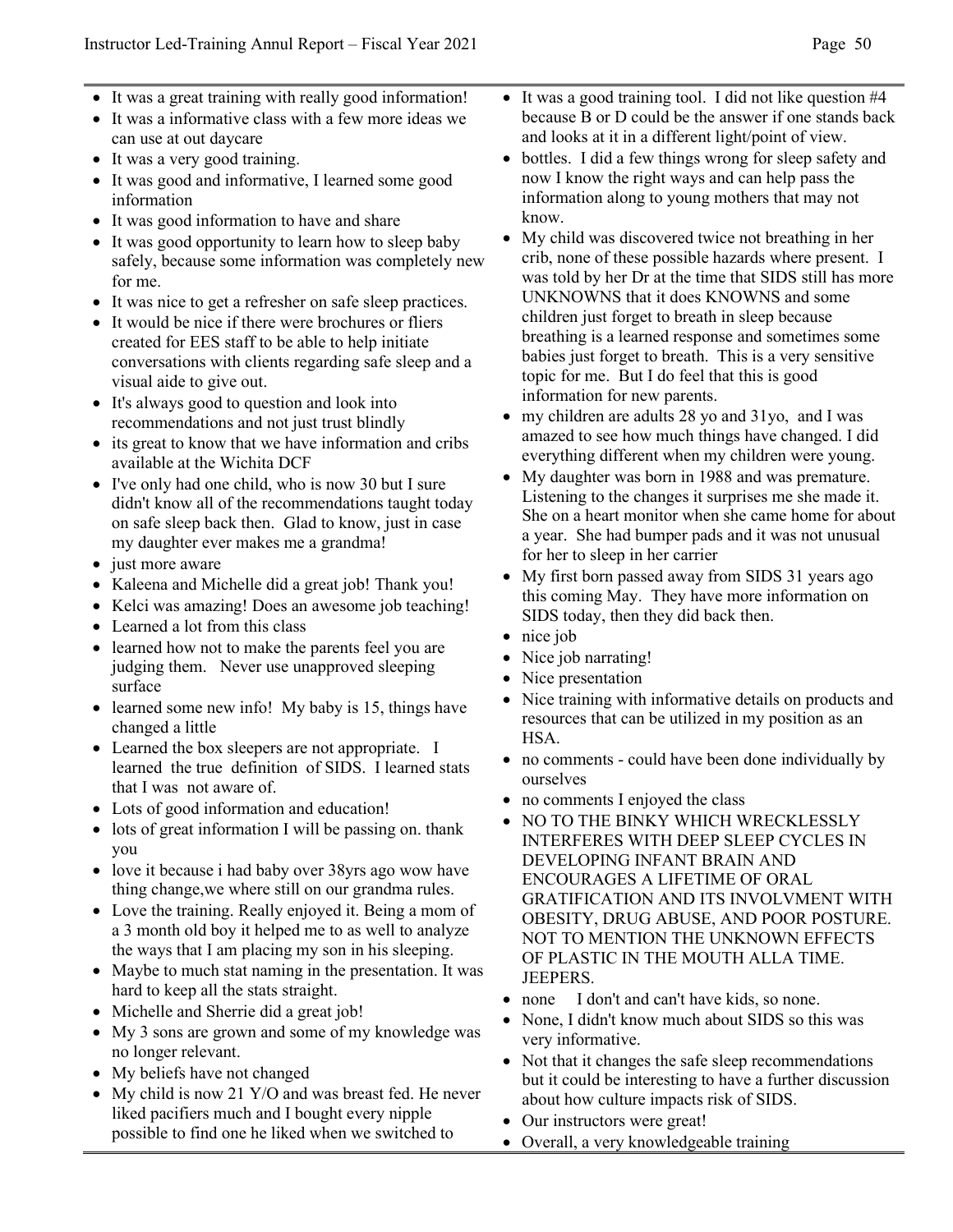- People need to hear a consistent message. People depend on the people around them to give the best advice, so we have to sometimes help people break some of the family habits they have been taught regarding safe sleep: co-sleeping; sleeping on couch with baby on chest; the baby needing the hat on in the house; and knowing the children have the ability to regulate their temperature.
- Please allow me to thank you for allowing me into your class. It was extremely educational. I wish there was programs like this that were a requirement in High Schools across the nation. It appears that in our America of today babies are raising babies, without infant educational. I think we need to teach parenting classes in Highs schools because many young people have no experience with life skills or other skills Most young adults can not even raise a puppy correctly with love much less a young baby. Many children grow up in homes, neglected without love, without appropriate parental guidance, and that is what many of those adult children pass to their offspring, and the cycle continues on and on.
- Please don't share personal information about your own child.
- Possibly arrive earlier, if possible, to troubleshoot issues that may arise in the presentation
- presentation was really good; the crib video was also really good.
- Presentation was well done and very informative.
- Presenters did a great job.
- Question 14 is tough -- I think I am more sure of my agreement with the AAP recommendations, but I worry that we are not setting parents up for success when we tell them they "really should" breastfeed, they shouldn't have their child in the bed, and they should use a pacifier but not until breastfeeding is established -- everyone I know that made breastfeeding work had their child in the bed some nights. Between the pressure to breastfeed, and to not use a pacifier for the first 4 weeks, that's a lot of stress on parents/moms. And breastfeeding and getting even a minimally sufficient amount of sleep are mutually exclusive for the first month or two. (I have a fouryear-old and had a few tough weeks right after she was born.)
- really enjoyed the training. A lot has changed since my children were babies and I feel it is important to keep up with the latest data.
- Rena is a good trainer her personality is awesome thanks girl!!
- safe sleep practices can be shared with coworkers, family members and friends.
- Samantha Jarvis and Mary Gamble were great with their presentations! (even with the technological blips!)
- Should be required for those that deal with families in their job.
- simple and straight to the point. The information was easy to understand and the presentation/training wasn't unnecessarily too long.
- so much new information from when I had children. good info
- Solid training
- Some good information
- sometimes the presenters talked too fast. Sometimes the presenters mumbled their words. When the presenter read, she read too fast.
- Speaker did an amazing job.
- straight to the point, easy to follow and understand
- such good info!
- Super helpful training even for someone who doesn't have kids yet. I feel as though it taught me a lot and is great information I can pass on to my clients who might be first time parents or even parents already with little ones.
- Thank you all for the wonderful training, statistics and information. This will truly be helpful in moving forward with my career with DCF.
- Thank you Erin McIntosh
- Thank you for a great, informational training!
- Thank you for a very informative and important training.
- Thank you for all of the good information
- Thank you for all of the information it was very beneficial.
- Thank you for all your help and info during the training.
- Thank you for coming & educating us more :)
- Thank you for doing the training session. Lots of great information.
- Thank you for doing the training! Informative and helpful in our work with families!
- Thank you for educating this topic in DCF.
- Thank you for having this training available. It has taught me very important things about keeping babies safer.
- Thank you for making my first zoom meeting easy and comfortable! I hope you do more!!
- Thank you for making this training available for us today. :)
- Thank you for narrating the video for us.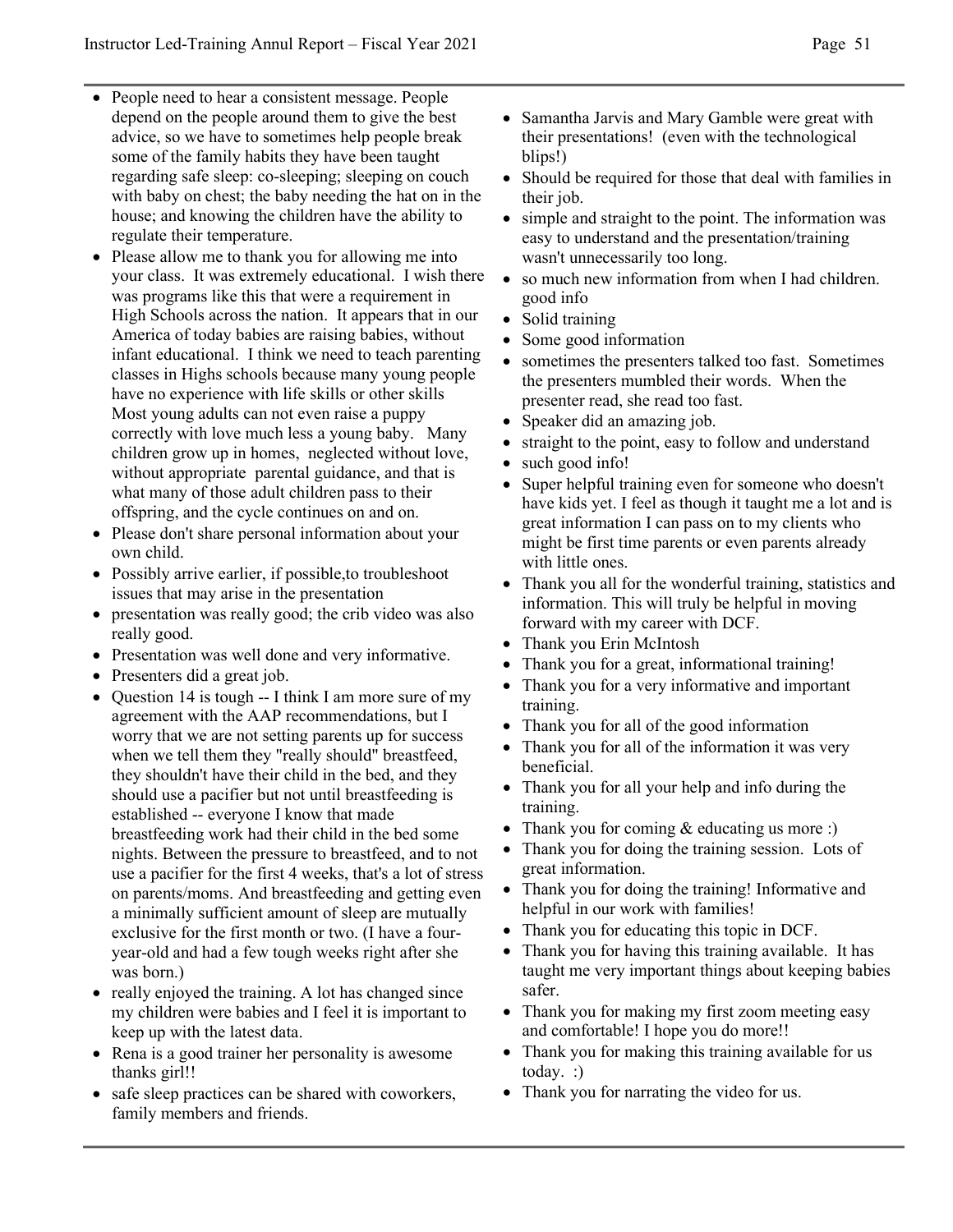- Thank you for providing the opportunity for me to learn about the offerings we have through the agency and the community for new parents and caretakers of children under the age of one. In regards to the actual information about SUID and SIDS, though I did not learn anything new (infant death was covered extensively in my developmental psychology courses I took as a part of my bachelors degree), I found the information to be presented in an easy to follow order that could be beneficial to those who were learning it for the first time.
- Thank you for providing this free class and making it interesting. This was my first zoom and would live more training courses that can be done by zoom please
- Thank you for providing this great training.
- Thank you for providing training. I learned some things that I did not know before.
- Thank you for providing updated information on safe sleep
- Thank you for sharing the information. You taught me somethings I wasn't aware of.
- Thank you for such an educational training.
- Thank you for such an informative session. The knowledge and experience of the presenters was very evident. In addition, it is very obvious that they are extremely passionate about this topic. I have learned so much today and also some great ways to present this info to the parents. Thank you again
- Thank you for the awesome presentation. Both presenters were very kind and informative. I do apologize I was not interacting as much I would like. I tried to speak as much as I can. :)
- Thank you for the course!
- Thank you for the good information. I just spent last week with my son and his wife after having their first baby. I will be sharing some things I observed over the week.
- Thank you for the great training!
- Thank you for the information.
- Thank you for the information. I am always wanting to learn more. So that I can continue to take better care of the children in my care.
- Thank you for the informative presentation!
- Thank you for the informative training. I feel more confident to talk to my staff and my families about safe sleep.
- Thank you for the presentation!
- Thank you for the training!
- Thank you for the training! I believe I missed the section about using a pacifier and breast feeding and may have not answered that question correctly.
- Thank you! Great Training!
- Thank you for the training. It was very interesting and honestly a more in-depth training than I had previously had on Safe Sleep.
- Thank you for the very informative training!
- Thank you for this great info.!
- Thank you for this helpful information. I will be sure to share with all parents I come in contact with that it applies to.
- Thank you for this information!!
- Thank you for this opportunity.
- Thank you for this training! It's very helpful as a child safety worker, as well as a future mother!
- Thank you for this training. I would recommend that the video demonstration be placed on the lobby TV's
- Thank you for this training. It was a great refresher.
- Thank you for wonderful resources Too !!
- Thank you for your time
- Thank you for your time and educating me to be more helpful to the people I serve.
- Thank you for your time and training
- Thank you for your time today
- thank you for your wonderful presentation
- Thank you guys for taking your time out of your busy schedules to help refresh us in the rules and regulations
- Thank you guys. All the information was very clear and helpful!
- Thank you ladies for this presentation. You both did a great job. Very informative. When I was told this was mandatory, I really thought it would be a waste of my time. But it was Really NOT!
- Thank you ladies! It was a great training
- Thank you so much
- Thank you so much for educating us. I definitely am more aware and learned a lot.
- thank you so much for sharing this information
- Thank you so much for the wonderful training! It was very enjoyable and I learned a lot.
- Thank you so much for this training
- Thank you so much for this training! Details were key! You both did amazing!
- Thank you so much for this wonderful training !!
- Thank you so much for updating my knowledge. I now that research is constantly changing. I will use this information not only in my work life, but in my personal life as well.
- Thank you so much for you time and share all this information to us.
- Thank you this was a really informative training
- Thank you to Carissa and Lani for a very interesting and helpful training.
- Thank you!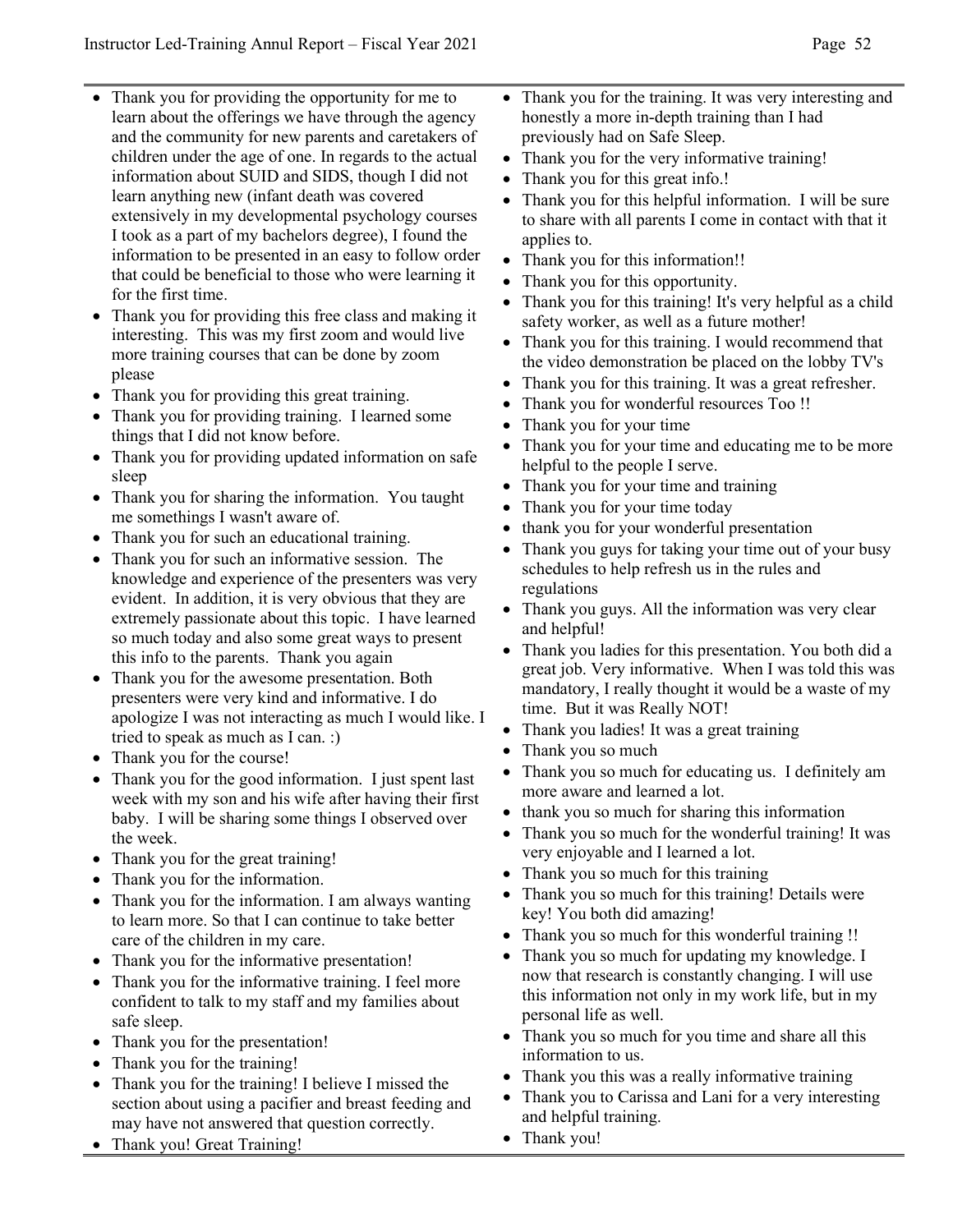- Thank you! I learned some new, good info
- Thank you! This training was well organized and was presented well.
- Thank you! Very informative and also engaging!
- Thank you, I enjoyed it.
- Thank you, I still like to have a hat... Some houses are cold...
- Thank you. Both presenters were excellent.
- Thank you. I learned a lot
- Thank you. Wonderful training!
- Thanks a lot for your time. Learned a lot.
- thanks and enjoyed presentation
- Thanks for all the hard work putting this together!
- Thanks for all your great information! You did a great job
- Thanks for everything
- Thanks for hosting the training, i was glad to hear about the pacifiers; No additional comments
- Thanks for sharing the knowledge
- Thanks for taking the day out to do this Zoom for us. With COVID being here and things changing daily it was nice to be able to take some things back virtually for the families to be able to access and use. Thanks for posting the handout in the material section.
- Thanks for the refresher
- Thanks for the training it has been very helpful.
- Thanks for the training, very informative in regards to this subject.
- Thanks for the training.
- thanks for the update on the AAP and new statistics.
- Thanks for your time!
- Thanks for your time, I did envision the class would be less reading off slides, although the information was good.
- Thanks so much for this training! Very well organized and communicated!
- Thanks so much!
- THANKS SO MUCH! LEARNED A LOT!
- Thanks! I'd love to learn how to become an instructor!
- The connection was bad at some points in the training.
- The course was very informative
- THE CRIB DEMO WOULD HAVE BEEN BETTER HAD WE HEARD IT BECAUSE THE PRINT WENT SO FAST AND WATCHING WHAT SHE WAS DOING MADE IT UNREADIABLE.
- The facilitators were nice and it was an interesting training. Thank You!
- The instructors did a good job of explaining safe sleep and answered any questions. The resources and links were also helpful.
- The instructors were awesome!
- The one thing that, like with anything, it seems that every so often these thing seem to change direction and when they do they totally head a different direction and turn everyone on their head. I think this is where consistency from trusted sources is very true in terms of educating parents...especially young parents
- The presentation provided allowed the participants to participate if they wanted to and I liked that it was available virtually during this pandemic.
- The presentation was really good.
- The presenters did a lot of just reading that we could easily have done on our own.
- The presenters for this training were outstanding! Their presentation style was informative and kept listeners engaged. The material was enlightening as my children are now adults, the style/steps of appropriate care have significantly changed and understandably so. This was a time investment that I would repeat and encourage others to invest in.
- The SIDS training was informative a necessary even those who are not parents.
- The trading was great. Thank you!
- The trainers were very effective, good information provided.
- The training brought out some great information, especially on products that one wouldn't normally think would be a risk factor.
- The training was informative.
- The training was really good and informative.
- The training was really good. I especially loved the interaction in our breakout sessions.
- The training was very good. Only comment would be to put your phones on mute or off.
- The training was very informative and well done. Please provide a link to the video presented during class. That will be helpful for people that had the video freeze occur.
- The training was very informative.
- The training was very informative. I do hope by getting the information out there will reduce the number of SIDS related death.
- The training was very informative. I have been in the Early Childhood Field for over 20 years and learned new information. This is a topic we will always be learning from and hopefully some day will not have to worry about SIDS!!
- The trainings we have had through Teams have proved to be helpful and informative and the instructors are very nice. Thank you!!
- The two instructors were very knowledgeable and I could tell definitely care about the sunject matter.
- the video was good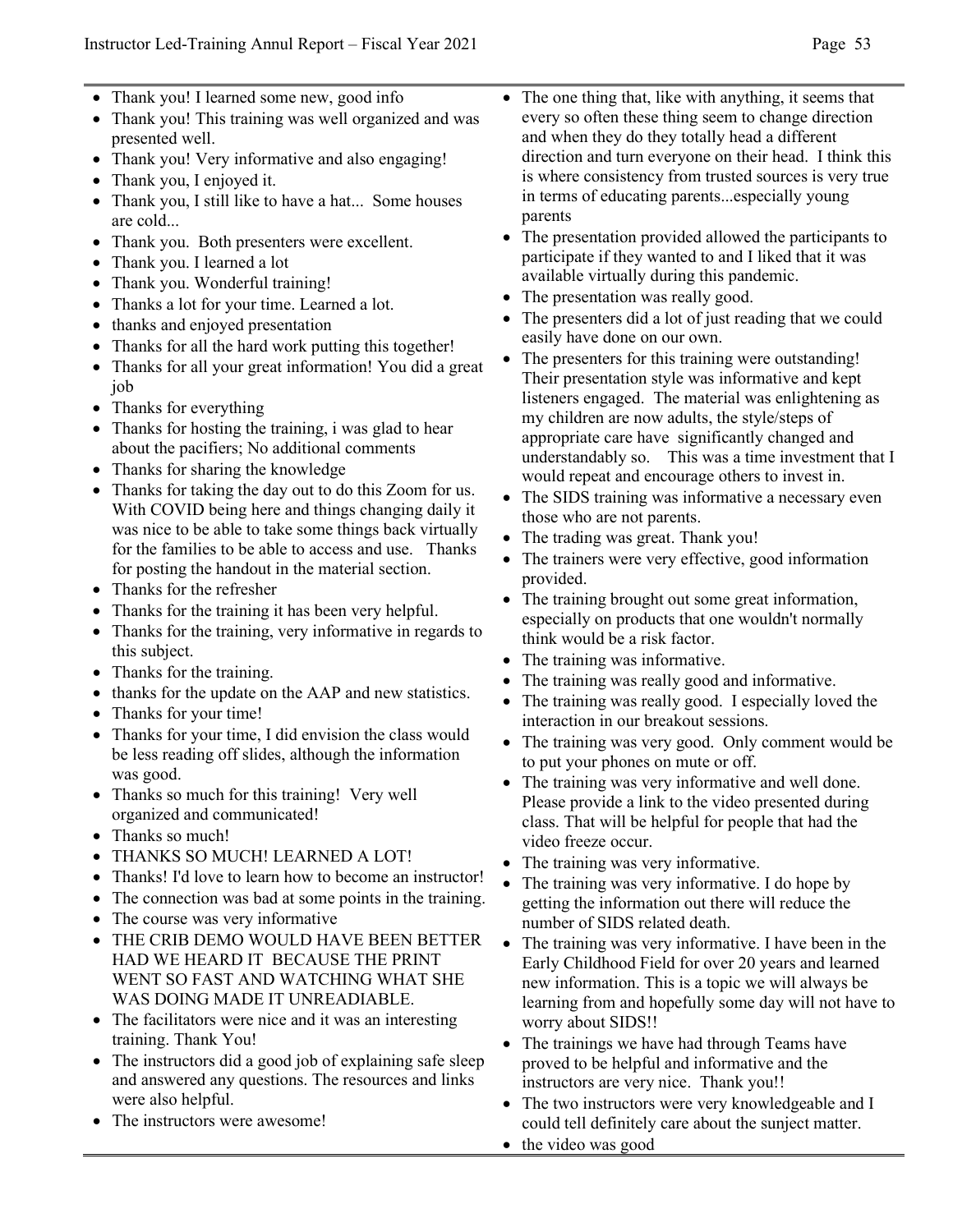- There is a lot of good information in the presentation. However, there is a lot of lingo that some individuals may not understand that was not explained and there were acronyms mentioned by the presenters but were not in the power point at all.
- There were some things that I used for my own child when she was an infant that would be considered "not safe sleep" i.e. several layers of clothing, and rock "n" play.
- They did a good Job
- Things have changed since I had infants that is for sure. People can sure save a lot of money if they follow the safe sleep recommendations.
- This was a very informative presentation!
- This class and instructors were very informative, I enjoyed it, the information will help carry us a long way when helping others with infants and small children.
- This class was very informative
- This class was very informative. I know that recommendations for safe sleep are ever changing and this has helped immensely to build a better understanding of what is recommended by AAP today.
- This is a great training!
- This is a great training! I'm glad it is being taught! It will save a lot of
- This is an important training and I thought the instructors did a good job. The only thing I think should be added is a walk through of what CPS should say exactly to parents with infants. From what I have learned we always ask parents about ABCs (Alone, on Back, in Crib) which is something we did touch on in the training. However I just think more of a focus on how to communicate that with parents and making sure we are doing it every time could have been stressed a little more.
- This is has helped me in more ways than I thought it would. I thought back to when my son was born and I had no idea on what I was doing especially when it came to safe sleep. This is definitely something that can be used to help parents who are just starting out who don't have any ideas on what to do.
- This is very informative and I feel that I will be able to be able to convey the idea of safe sleep with my clients with infants under 1 year old. I believe it will help many families as we all have the tools now to give good advice and keep babies safer
- This taught me so many things I did not know about taking care of an infant. I am not a mother yet, but now I know that when I do become a mother I will know how to take care of my baby safely because of this training.
- This training helped me realize so much, especially since I don't have kids I didn't know most of these facts.
- This training is really good to help recognize for when infants are in an unsafe sleep environment, very educational
- This training is very helpful and definitely should be taught to all new parents.
- This training is very informative and I feel could help a lot of people. Thank you!
- This training isn't likely to be used in my job, but it's good for personal knowledge.
- This training was excellent. Thank you!
- This training was great and to the point!
- This training was great and very informative! There are a lot of misconceptions surrounding the best sleep environment and advice for infants, so it was nice to see suggestions based on actual data and research!
- This training was helpful and I was able to learn more about SID.
- This training was really insightful, I learned a lot. I knew from the pre-test that I had some things to learn, but I was surprised by a lot of the information that was provided. This training showed me that a lot of family members have not been practicing safe sleep, and I will be passing this information along.
- This training was so helpful! My kids were babies a long time ago and I wasn't aware of some of these recommendations. I certainly glad to have learned new information! Thank you so much!!
- This training was very detailed and gave me a lot of information I can pass on to my clients!
- This training was very helpful. Thank you.
- This training was very informative
- This training was very informative and I feel like I have a better understanding of what to do, and not to do.
- this training was very informative.
- This training was very insightful, as an expecting mother I especially appreciate the knowledge I gained from this course and will be practicing it in my own life as well as sharing it with clients.
- This Training was wonderful a wealth of information, being someone that had a cousin that died from SIDS in the 80's when we didn't have much knowledge about it, this training help me see some of the things that I wish we knew back then or even when I had my first baby even back in 2007.
- This was a good class and good information that I will share with my families.
- This was a good training. I thought I knew a lot about SIDS but my thinking was out dated. This was good information.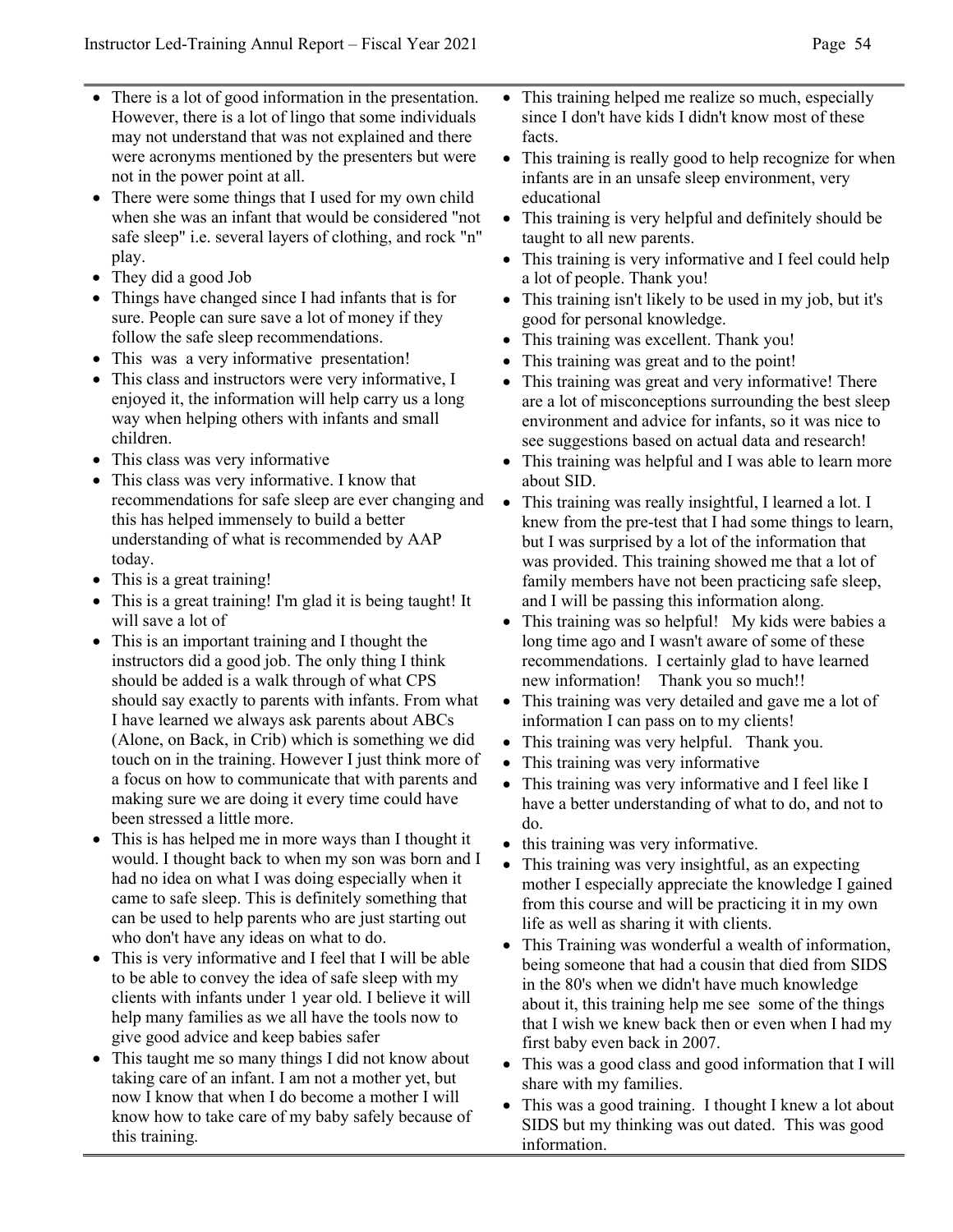- this was a good training. thank you
- This was a great class filled with a lot of great information. Some was a great refresher and some was informative since research is always changing.
- This was a great source of training.
- This was a great training and it had excellent information.
- This was a great training and was very informationally. I hope that the more this class is given that people are receptive to what would or could be possible major changes in how they care for infants. That this is practical advice and fairly easy to follow for new parents and caregivers.
- This was a great training, although I think it is a miracle all three of my kids survived! LOL! Their dad and I used to co-sleep with them, let them sleep in swings or carseats (NEVER the couch though). Wish we had this training when we were new parents, specific training wasn't a thing back in the early 2000s. At least I will be a more informed aunt and grandparent (someday!) Thank you for the excellent information.
- This was a great training, and initially I was not sure how what I do here at DCF necessitated the need for me to take the training, but this is wonderful training for anyone!
- This was a great training.
- This was a great training. Thanks for the additional knowledge and resources!
- This was a great training. Very informative and easy to understand.
- This was a helpful class.
- This was a learning training for me.
- This was a resourceful trianing
- This was a very good presentation!!! Thank you!!!!
- This was a very good training, things have changed a lot since I had babies.
- This was a very informative presentation.
- This was a very informative training and I am so happy to have attended!
- This was a very informative training.
- This was a very informative training. Thank you, Kaleena and Tracy.
- This was a very informative, educational, fact-filled class.
- This was a very interesting and knowledgeable training. Thank you!
- This was a very interesting training. I learned a lot about infant sleep and how I can pass along this information to other families.
- This was an excellent training. I enjoyed the banter, and the give and take of the presentation.
- This was helpful and I feel reminders
- this was very informative
- This was very informative and helpful!
- This was very informative! thank you!
- this was wonderfully educational and at the perfect time because my partners sister is about to have a baby and is so young that I'm able to share this new info with her so she can be the best mother possible. Thank you for everyone's time to inform us I think this is great and everyone should know even if they aren't planning on having children.
- This will be helpful information going forward in working with clients.
- Thought it was a good training. I don't have kids, but have a nieces and nephews and a new nephew on his way, due in January, and will use what I learned today whenever I am with him.
- Tips were to find more engaging and fun ways to keep the session more entertaining. Really like the video.
- Trainer (Heather N) did a great job, even though her partner was out sick and there were multiple glitches during the training (she was only able to access one screen, she was disconnected from internet). She remained calm and professional.
- Trainers presented the training very well.
- Trainers were very informative, and it was an overall great learning experience.
- Trainers were very knowledgeable and comfortable with the material they presented.
- Training was fine
- Training was great
- Training was great! Lots of good information. Sometimes common sense isn't common sense.
- training was helpful
- Training was helpful
- Training was informative.
- Training was very informative and the trainer's know and seemed comfortable with the information that was given. Thank you again!!
- Try to share information rather than read to us during presentation
- Understanding SIDS and its importance to everyone, not just parents/grandparents. This should be shared no only in hospital, child care centers but I think law enforcement and courthouses, and companies that provide childcare for their employees.
- Useful training, now I feel more confident and qualified to talk to parents about child safety while sleeping
- Very Educational and important information.
- very good
- Very good and informative information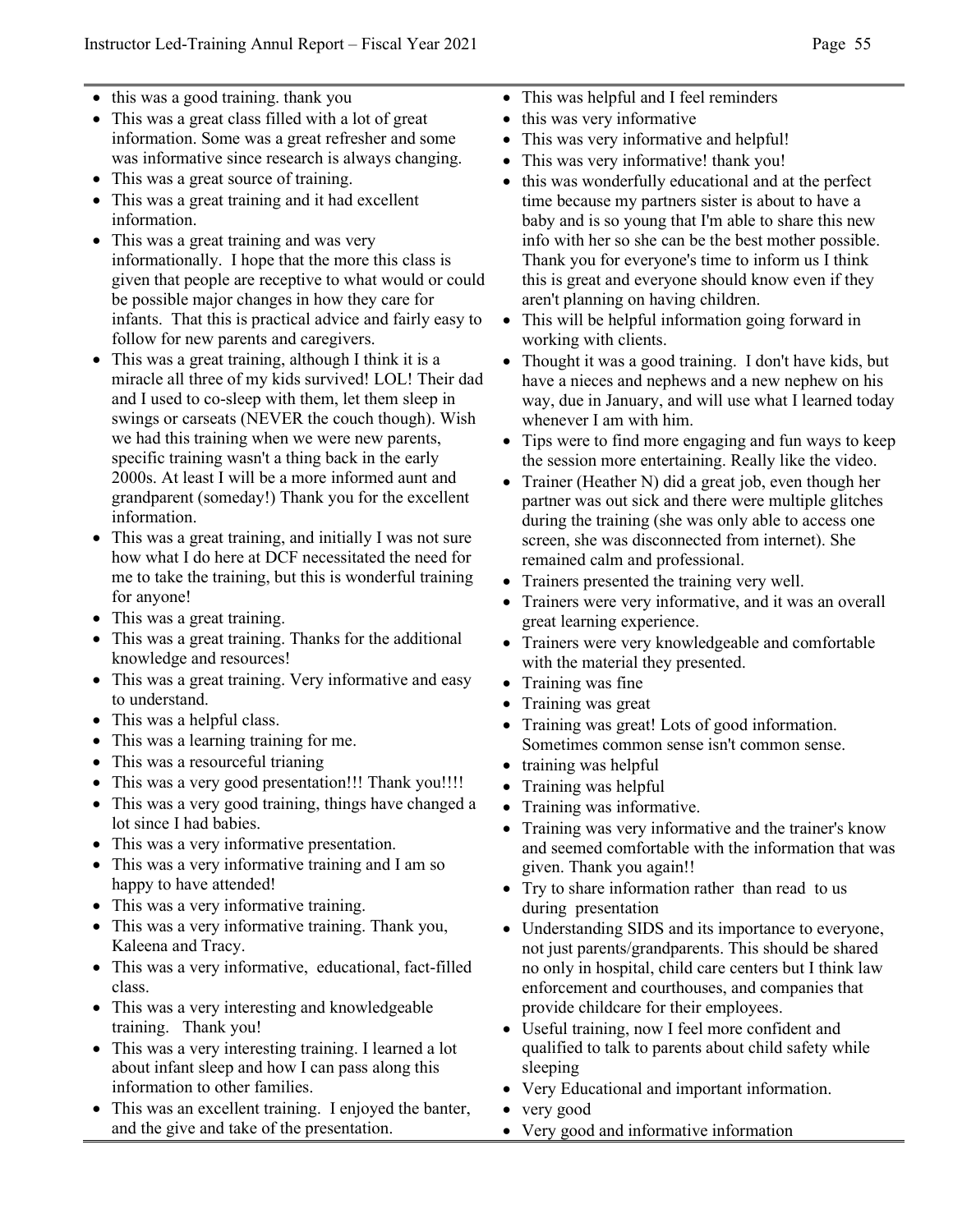- Very good class learned a lot about safe sleeping! Thank you
- Very good information
- Very good presentation, I learned a lot.
- very good training
- Very good training
- Very good training and learned things I didn't know. Think we did pretty good when we raised our kids back in the 90's. We probably still did some things that are now not recommended but as a whole, I think we followed a large percentage of the recommendations.
- Very good training- Thank you
- Very good training!
- very good training, great info, great presenters
- Very good training. Thank you
- Very good training. I have a 6 week old starting in mid-november. Alot of GREAT information for me and i will share with parents. I am looking forward to having a safesleep policy on hand for parents to look over and now sign.
- Very good training. Well informed.
- Very great training! Thanks for being so upbeat and positive today!
- Very helpful. Thank you.
- Very informational and loved the online course. Also great trainers
- Very informational training, I definitely learned a lot.
- Very informational training.
- Very informative and easy to follow
- Very informative and educational
- Very informative and will be great to pass along to my clients. Thank you!
- Very informative class.
- Very Informative Presentation
- Very informative thank you
- Very informative training
- Very informative training and trainers were excellent!
- Very informative training that can be used not only in the work place, but in many of our daily lives as well!
- Very informative training! Great Instructors!
- Very informative training. Can tell both presenters were very passionate about the subject.
- Very informative training. Thank you
- Very informative! Thank you!
- Very informative, instructors kept an even pace and made the topic easy understandable.
- VERY INFORMATIVE. LEARNED SO MUCH.
- Very informative. Thought I knew a lot, but learned more
- Very insightful thank you/1
- Very interesting and important subject matter. I once was witness to a SIDS death while in the military. The infant had numerous blankets in the crib. Very sad incident.
- Very interesting class
- Very thorough
- Vital information--both professionally and personally
- was an informative training
- Was not sure about the need for this training mandated by West Region prior, but now recognize the participation of DCF in the program statewide (ie. cribs, etc) & need for staff training. Great reference too, on a private level as mother/grandparent/relative/etc.
- Well done!
- Well my children are grown, I am a grandmother and great grand. So I learn that I have done several things wrong in the 70s and 80's, however they made it through. Maybe because I did more things right. I did have a neighbor who lost a child to SIDS back then, and no one knew what caused it. I will share this information with one of my daughters who is now pregnant again. At first I was thinking why do I need this class at my age, but now I see why. Thank you ladies for sharing. you did a great job.
- Well organized training, Thank you.
- Well presented
- When a baby is spitting up and having reflux issues frequently and you elevate the bed a little and it stops, then when you lower the bed to change a diaper and the start regurgitating again, it seems pretty obvious that the head elevation does in fact work.
- Why does the united states have such a high infant mortality rate compared to poorer countries? Other countries sleep with their children in the same bed and also do not vaccinate or only do minimal vaccinations and still have a lower infant mortality rate. So what are we doing that our rate is so high?
- Wonder presentation, thank your for offering this class virtually.
- Wonderful trainers and trainees, I learned a ton from this and enjoyed it.
- Wonderful Training!
- Wonderful training! I wish all new parents could receive this training.
- You guys did great!